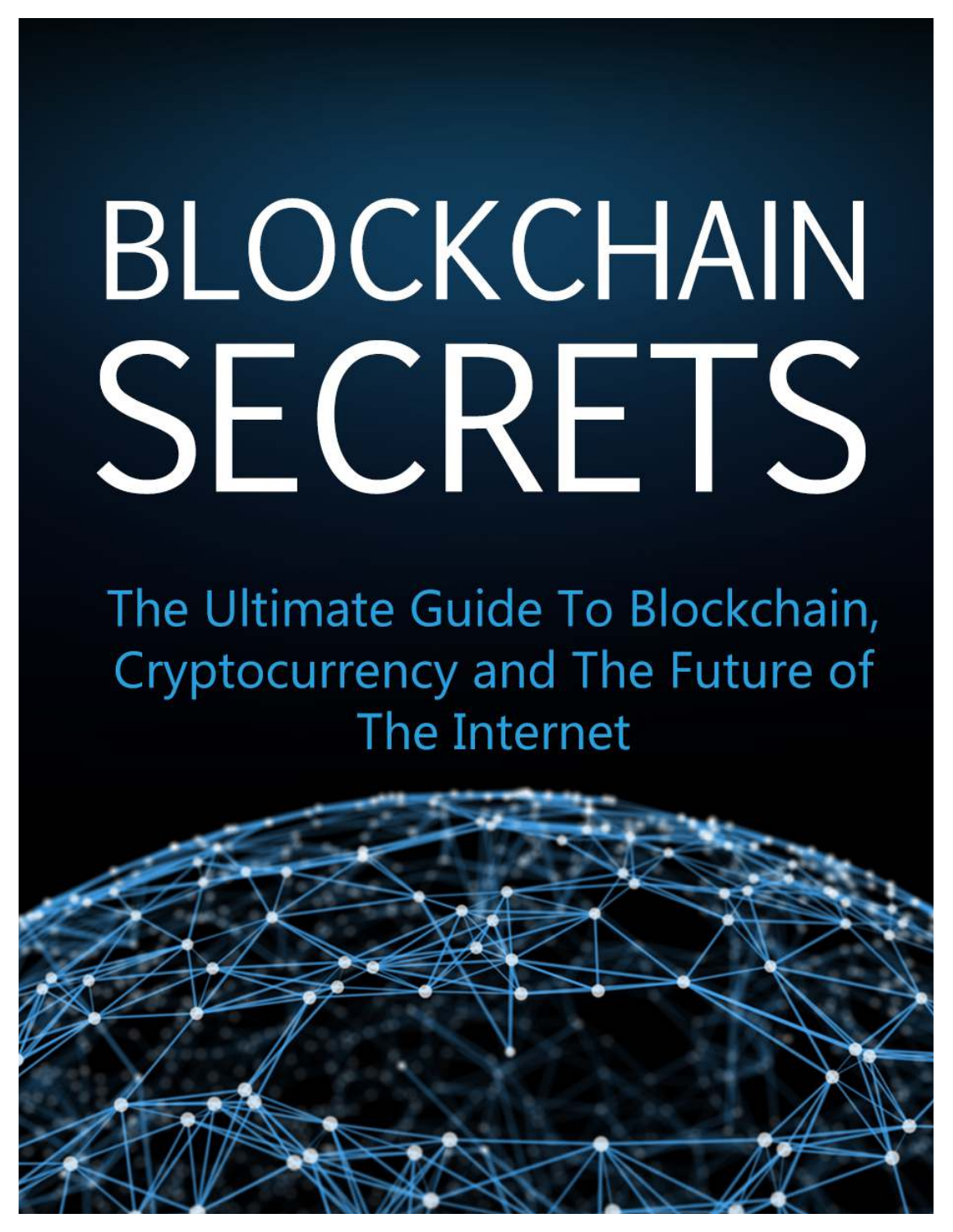## **Disclaimer**

This e-book has been written for information purposes only. Every effort has been made to make this ebook as complete and accurate as possible. However, there may be mistakes in typography or content. Also, this e-book provides information only up to the publishing date. Therefore, this ebook should be used as a guide - not as the ultimate source.

The purpose of this ebook is to educate. The author and the publisher do not warrant that the information contained in this ebook is fully complete and shall not be responsible for any errors or omissions. The author and publisher shall have neither liability nor responsibility to any person or entity with respect to any loss or damage caused or alleged to be caused directly or indirectly by this ebook.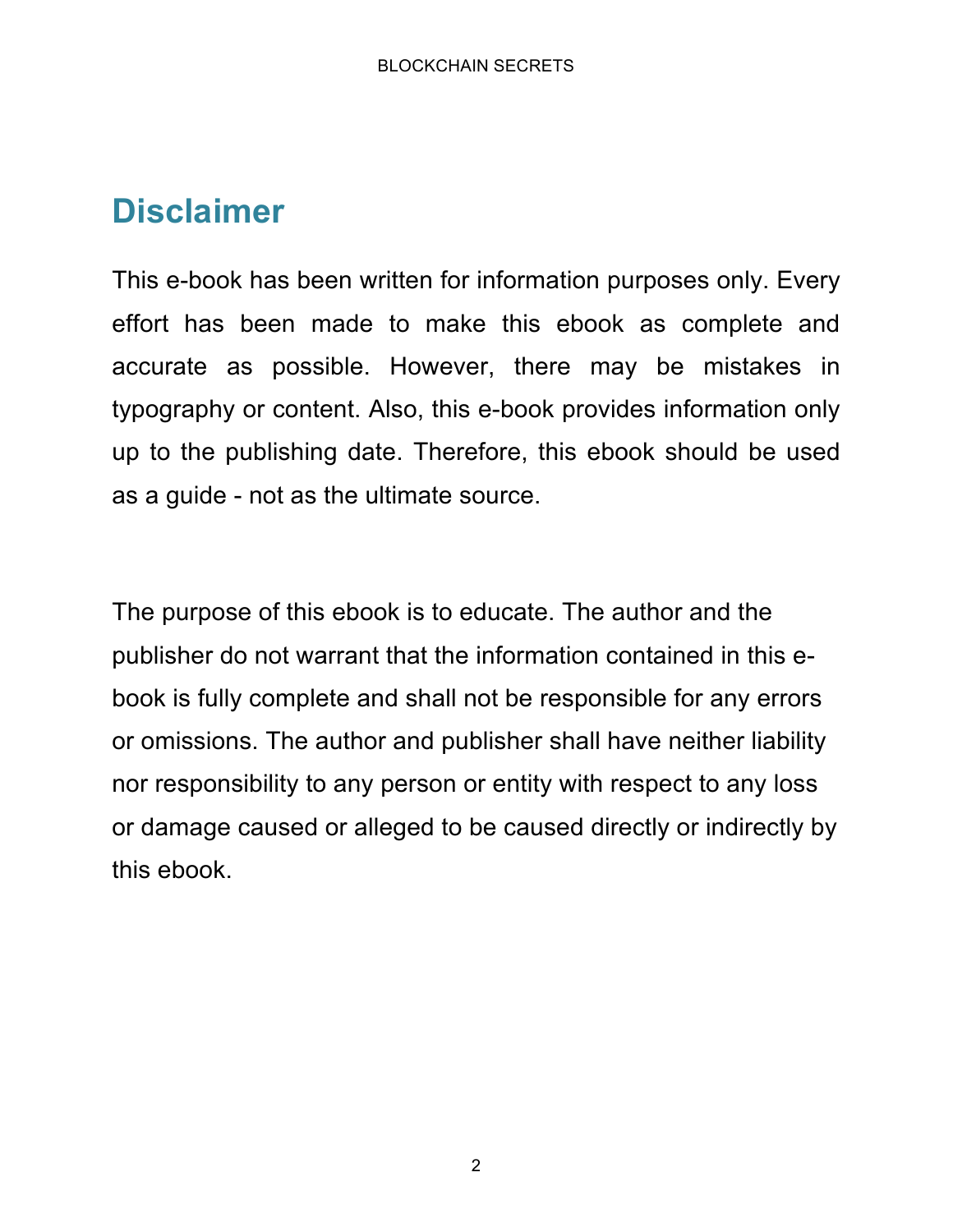#### BLOCKCHAIN SECRETS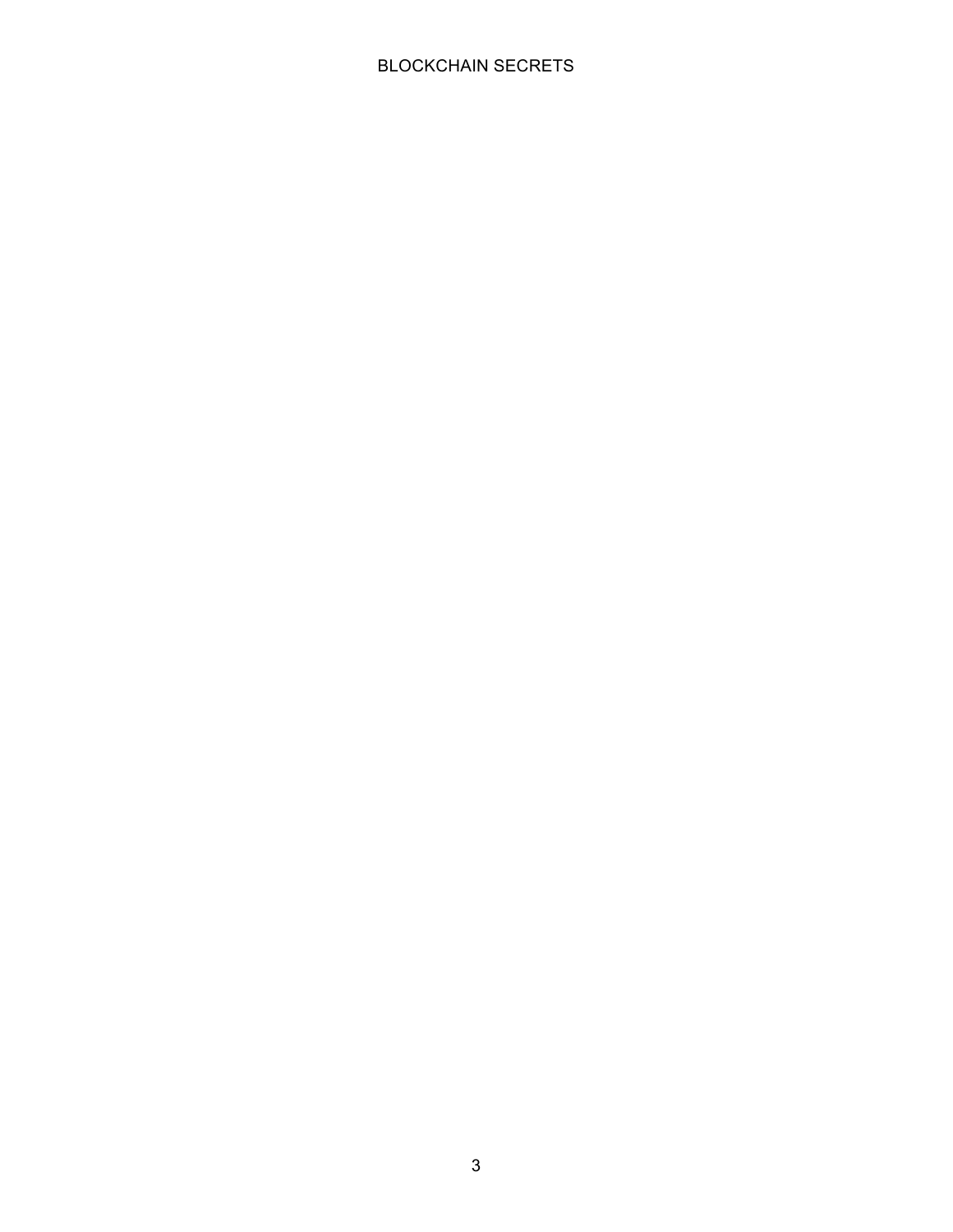## **Table of Contents**

| Chapter 1 - A History of Money, Cryptocurrency, and Blockchain11 |  |
|------------------------------------------------------------------|--|
|                                                                  |  |
|                                                                  |  |
|                                                                  |  |
|                                                                  |  |
|                                                                  |  |
|                                                                  |  |
|                                                                  |  |
|                                                                  |  |
|                                                                  |  |
|                                                                  |  |
|                                                                  |  |
|                                                                  |  |
|                                                                  |  |
|                                                                  |  |
|                                                                  |  |
|                                                                  |  |
|                                                                  |  |
|                                                                  |  |
|                                                                  |  |
|                                                                  |  |
|                                                                  |  |
|                                                                  |  |
|                                                                  |  |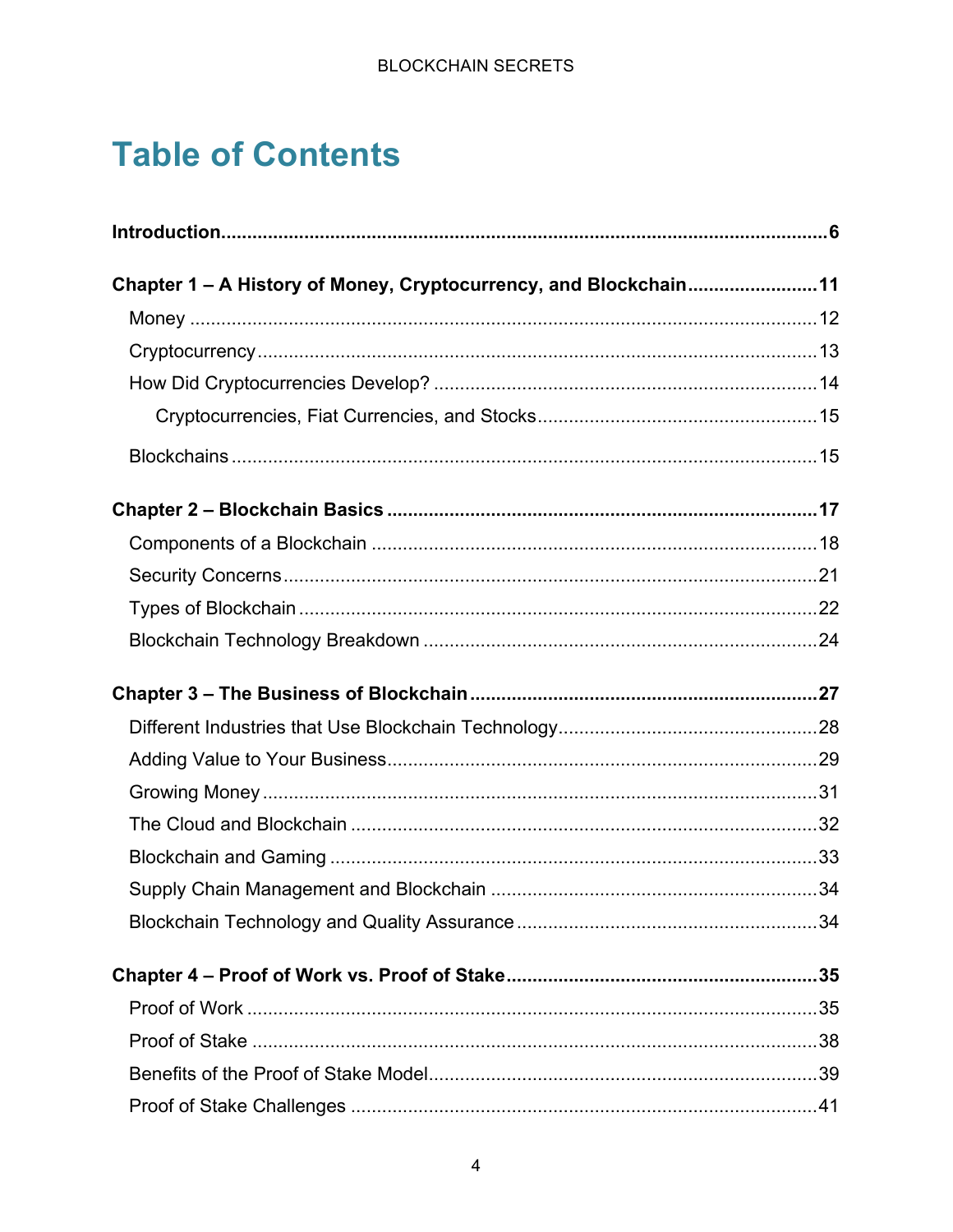| Chapter 6 – Risks and Challenges of Blockchain Technology47       |  |
|-------------------------------------------------------------------|--|
|                                                                   |  |
|                                                                   |  |
| Chapter 7 - Deciding if Blockchain Technology is Right for You 53 |  |
|                                                                   |  |
|                                                                   |  |
|                                                                   |  |
|                                                                   |  |
|                                                                   |  |
|                                                                   |  |
|                                                                   |  |
|                                                                   |  |
|                                                                   |  |
|                                                                   |  |
|                                                                   |  |
|                                                                   |  |
|                                                                   |  |
|                                                                   |  |
|                                                                   |  |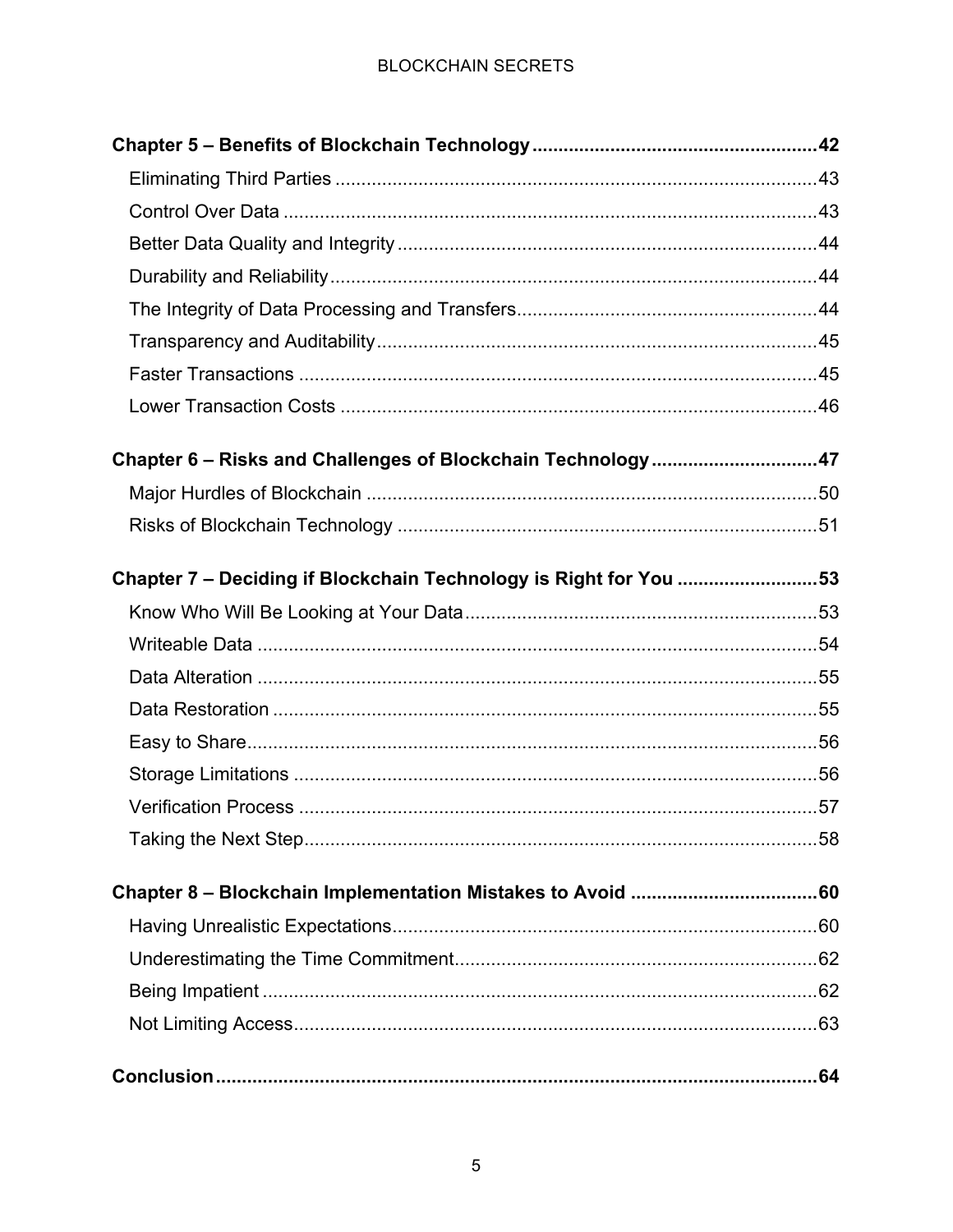## **Introduction**



Countless discoveries and inventions have been made throughout our history. Some of the developments have been minor, some of them have been major, some have been short-lived, and other events have been more critical and longer-lasting. There have been certain developments throughout our history that have been so vitally important to humanity that they are considered the sole factor behind all of humankind, collectively making progress and taking a critical and everlasting step forward.

For example, consider how the creation of farming equipment and fertilizers allowed for the exponential growth of food outputs from fixed pieces of land. Without these inventions and discoveries, the world would not have been able to support the explosive population growth that we have witnessed across the globe. It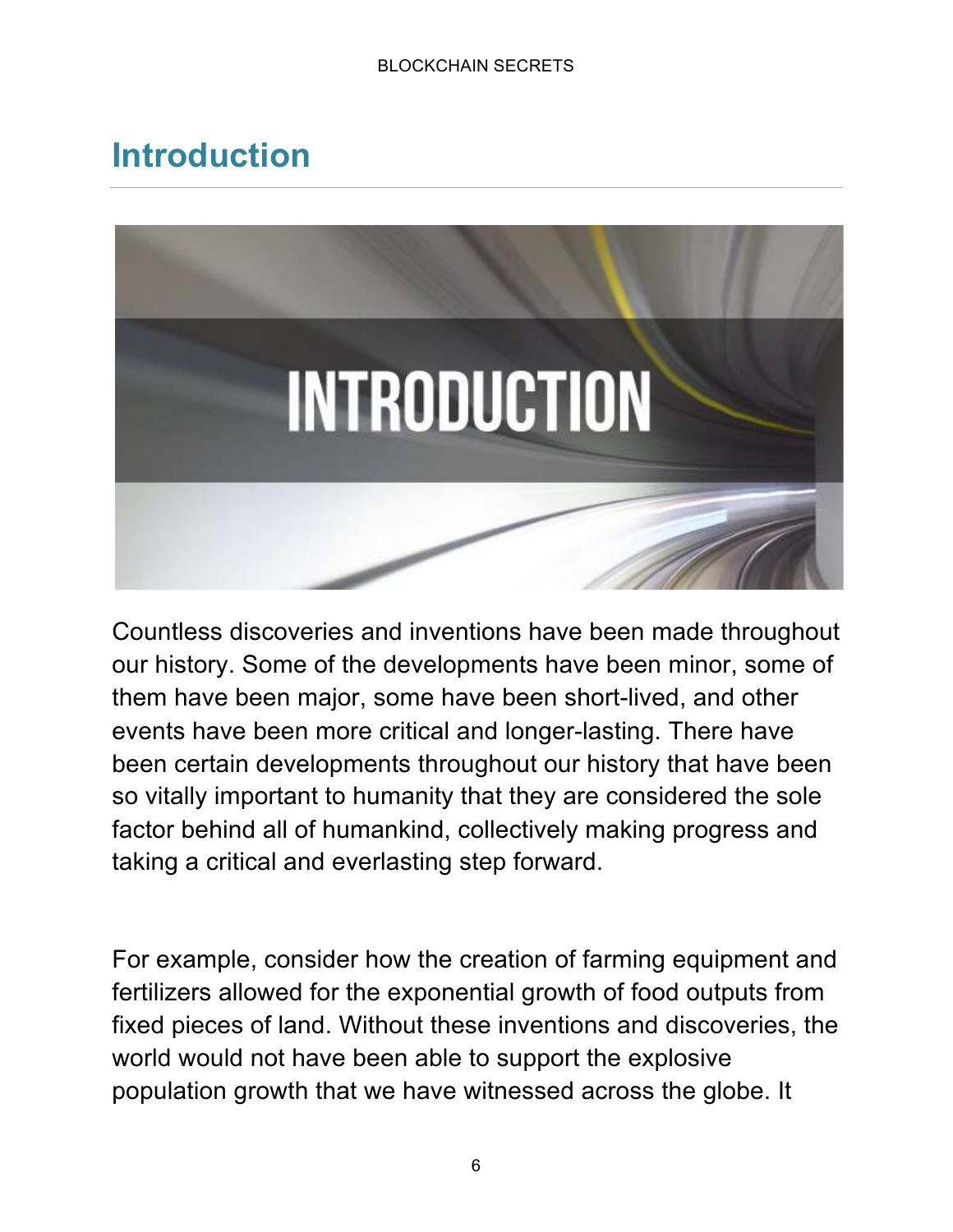was only a few hundred years ago that scientists and economists indicated the end of population growth, due to the fact that food production just grew at numerical rates, doubling or tripling every certain number of years, while populations grew at exponential rates, expanding to the power of two or more during that same period.

At the time, this meant that sooner or later there wouldn't be enough food to feed everyone unless more food could be obtained from fixed pieces of land every year. Fortunately, this is precisely what happened. Science was able to deliver heavy farm equipment, fertilizers such as ammonia, and other improvements so that that food harvests could keep up with the population growth rates. This allowed for more people to be sustained in the same area of land as before. Without these developments, the world would be a very different place today.

Similarly, the creation of antibiotics, penicillin, the introduction of air travel, ocean freight, and the steam engine, and more recently, the sharing of information in the Information Age that was made possible by the invention of microchips and transistors, have all changed the world irreversibly. As a result of these innovations and discoveries, we are more connected, better off, healthier, and have more accessible and cheaper access to goods and services than ever before.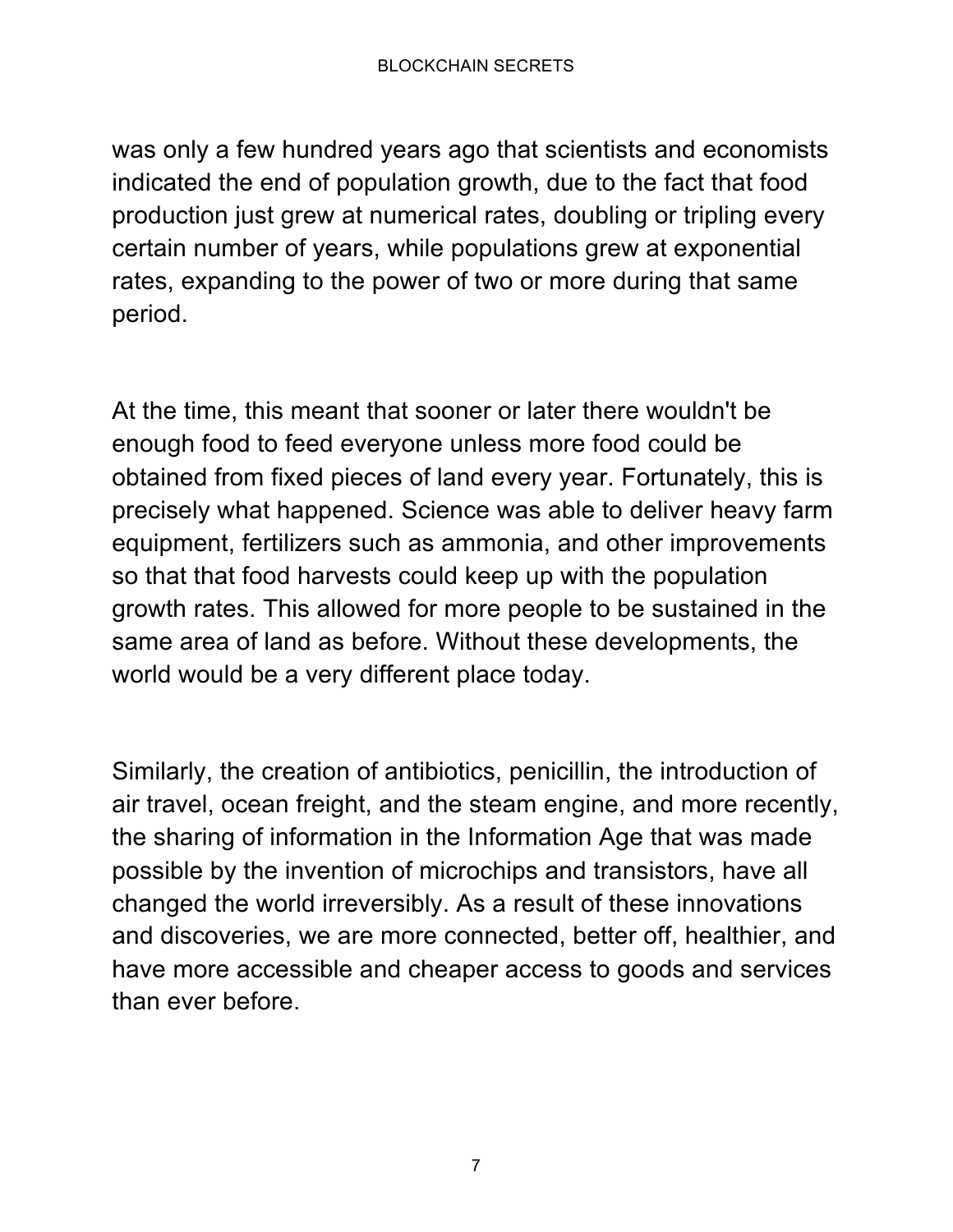When it comes to the information age, things have progressed at breakneck speed, ever since the first dot-com wave in the early to mid-90s. Everything from the user interface tools and technologies that have defined how we interact and interface with technology. Everything from payment solutions to banking solutions has dramatically changed over the last 20 years.

The same can be said for social networks and primary email, along with the advancements that have been made in fields of artificial intelligence (AI) and big data analysis, both of which have an impact on everything from helping with governance to online search. Collectively, we've gone from necessary solutions for all of the above to have sophisticated software services that combine various aspects of technology to deliver effective, robust, valueadded, and seamless services to billions of people around the world.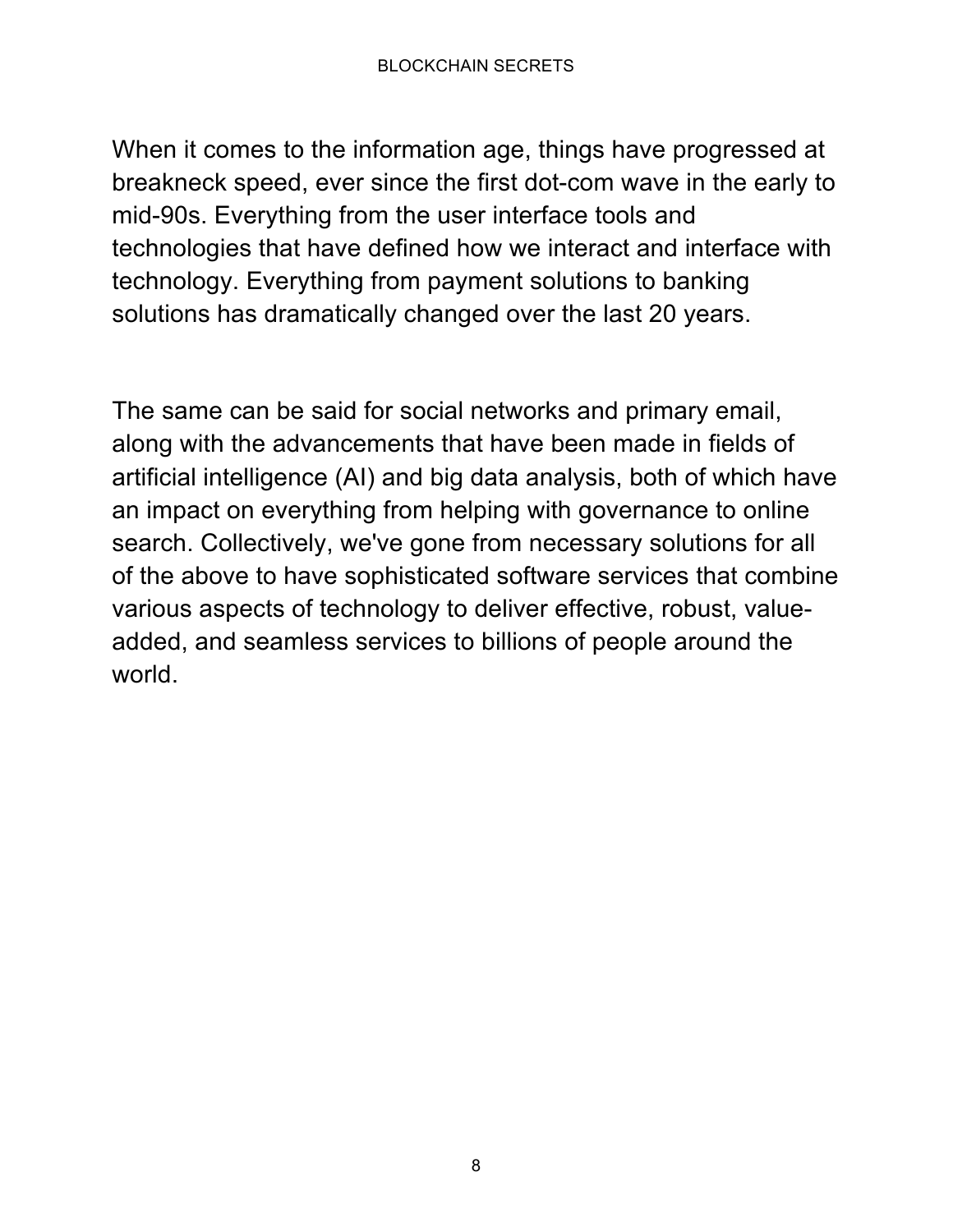#### BLOCKCHAIN SECRETS



However, with all the progress comes new challenges. AI, big data, and the ability of governments to implement mass surveillance initiatives, and the ubiquity of technology all around have begun to pose serious ethical questions and technological challenges. This leads to the question, where do you draw the line between legal and illegal surveillance? How can we, as a society, trust the data usage collection and manipulation practices of companies and governments when they aren't transparent. When it comes to the role of government and big corporations and their relationships with private users, where is the world headed?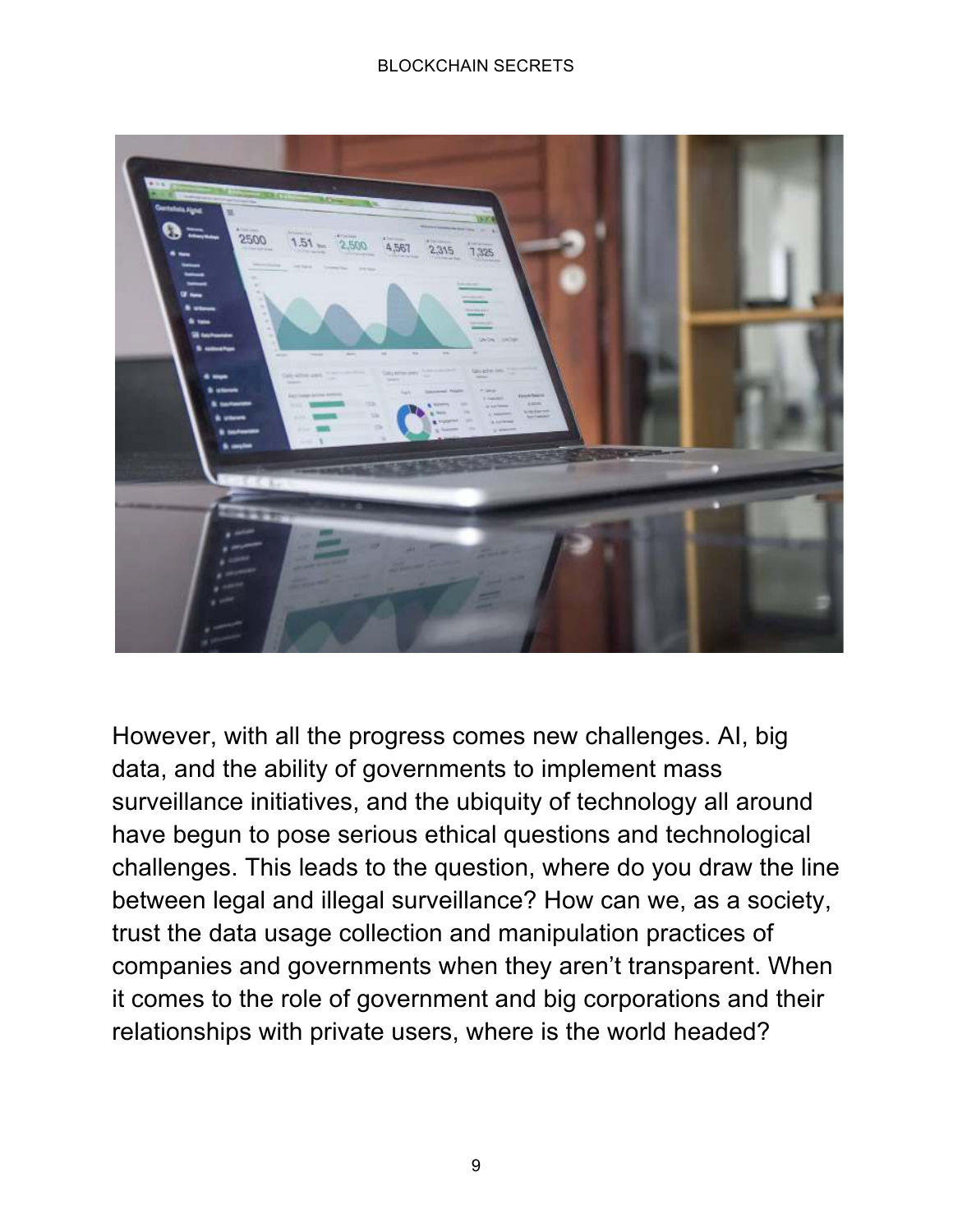It is with this exciting and challenging background in mind that blockchain will be discussed. In recent years, blockchain has become a popular technology and so much more than the latest tech fad. It is, in the opinion of many subject area experts and tech gurus, the next giant leap for humanity and something that will have a significant impact on our children and us as the farming and healthcare developments of the past had an effect on our great-great-grandparents more than a century ago. We have now entered the new Information Age.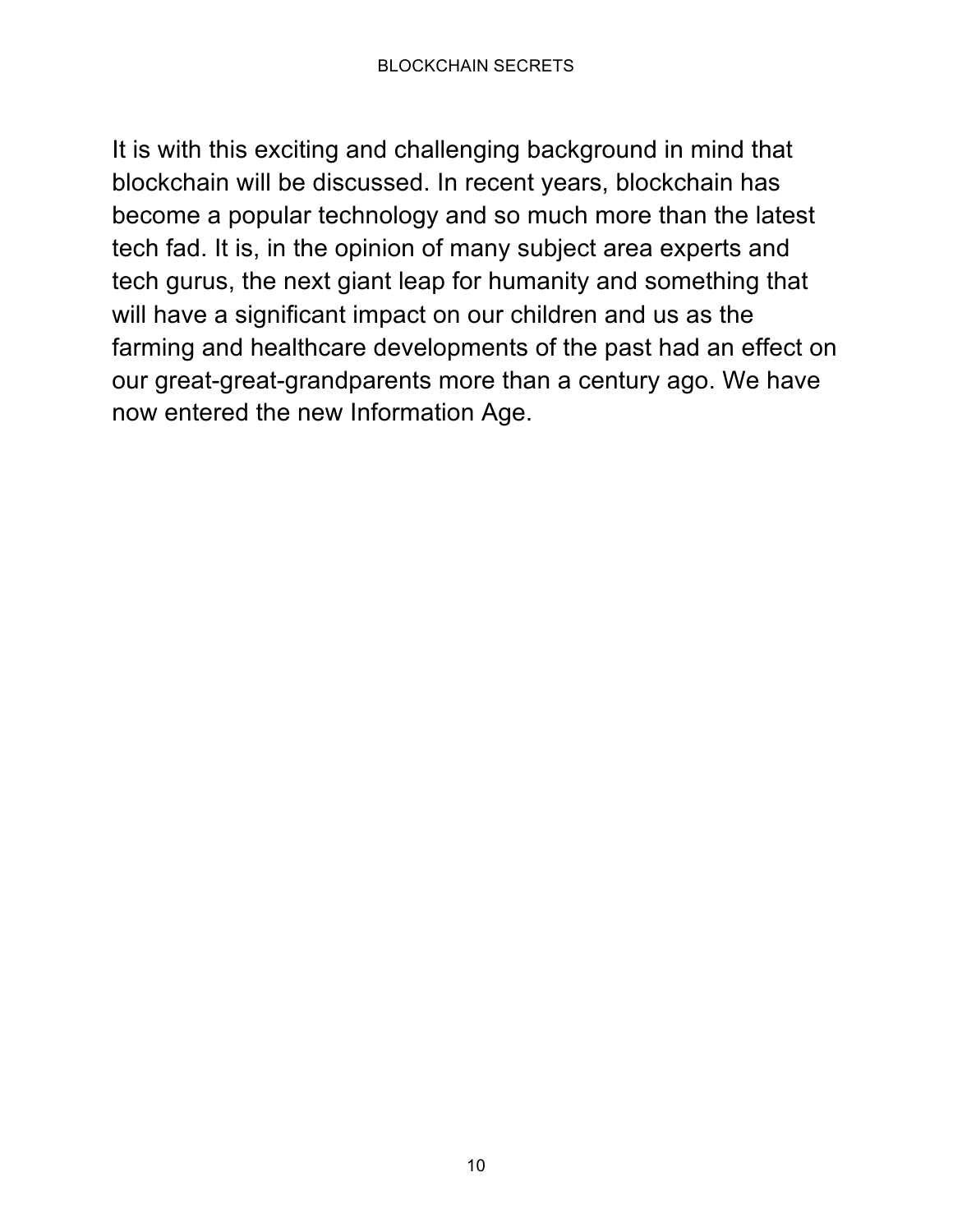## **Chapter 1 – A History of Money, Cryptocurrency, and Blockchain**



The concept behind establishing a permanent, decentralized ledger, like blockchain, was first discussed in 1991. However, the first actual blockchain implementation was designed in 2008, by Satoshi Nakamoto. It was his initial design that was used as the underpinning technology that runs the digital currency known as bitcoin.

The blockchain that was engineered by Mr. Satoshi serves as the public ledger for all bitcoin transactions. Bitcoin, if you don't already know, is a digital currency that is now worth roughly \$16,000, that runs on blockchain technology. The most wellknown blockchain on the market today is that for Bitcoin, with the Ethereum blockchain coming in a close second.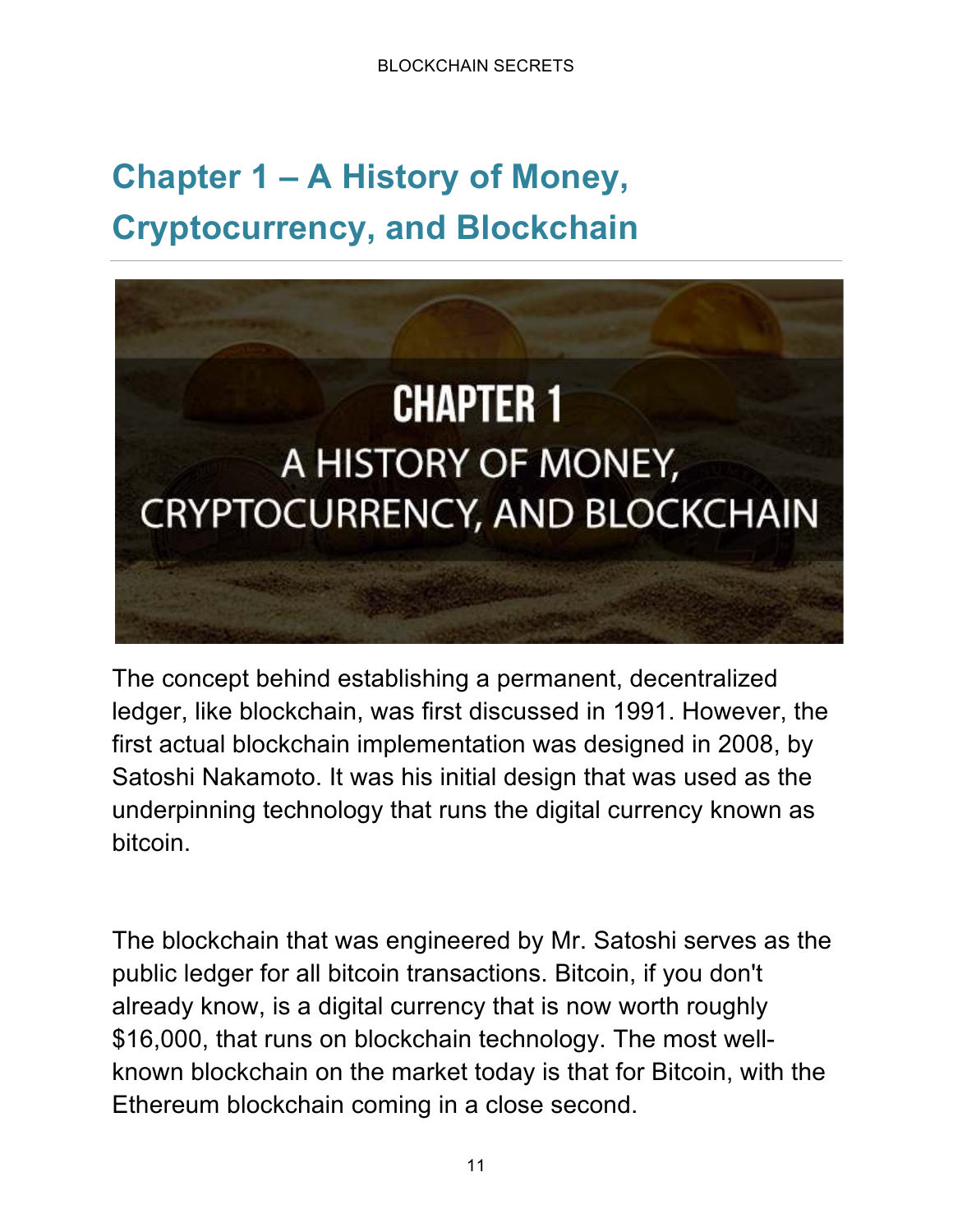The technology that allows bitcoin to serve as a digital currency, as a store of value, and as a medium of exchange is blockchain because bitcoin transactions are recorded in a blockchain ledge. This means blockchains are not limited to running bitcoin; rather blockchain application can span the entire gamut of trade, finance, healthcare, legal operations, records management, gaming, online exchanges, probability, and more.

Before you can get started understanding blockchain technology, you have to know how it fits in with our current currency and digital currency.

#### **Money**

Money is nearly as old as humanity. Many books have been written on the subject. One that is worth checking out if you are interested in the matter is *The Ascent of Money: A Financial History of the World* by Niall Ferguson. Money, to work, has to be both a store of value as well as a means of exchange. In the past, we've used many different items for money, including gold, silver, cattle, beads, and salt. No matter the form it takes, money has to execute these two essential functions. Also, there has to be trust that these roles can be fulfilled by the money.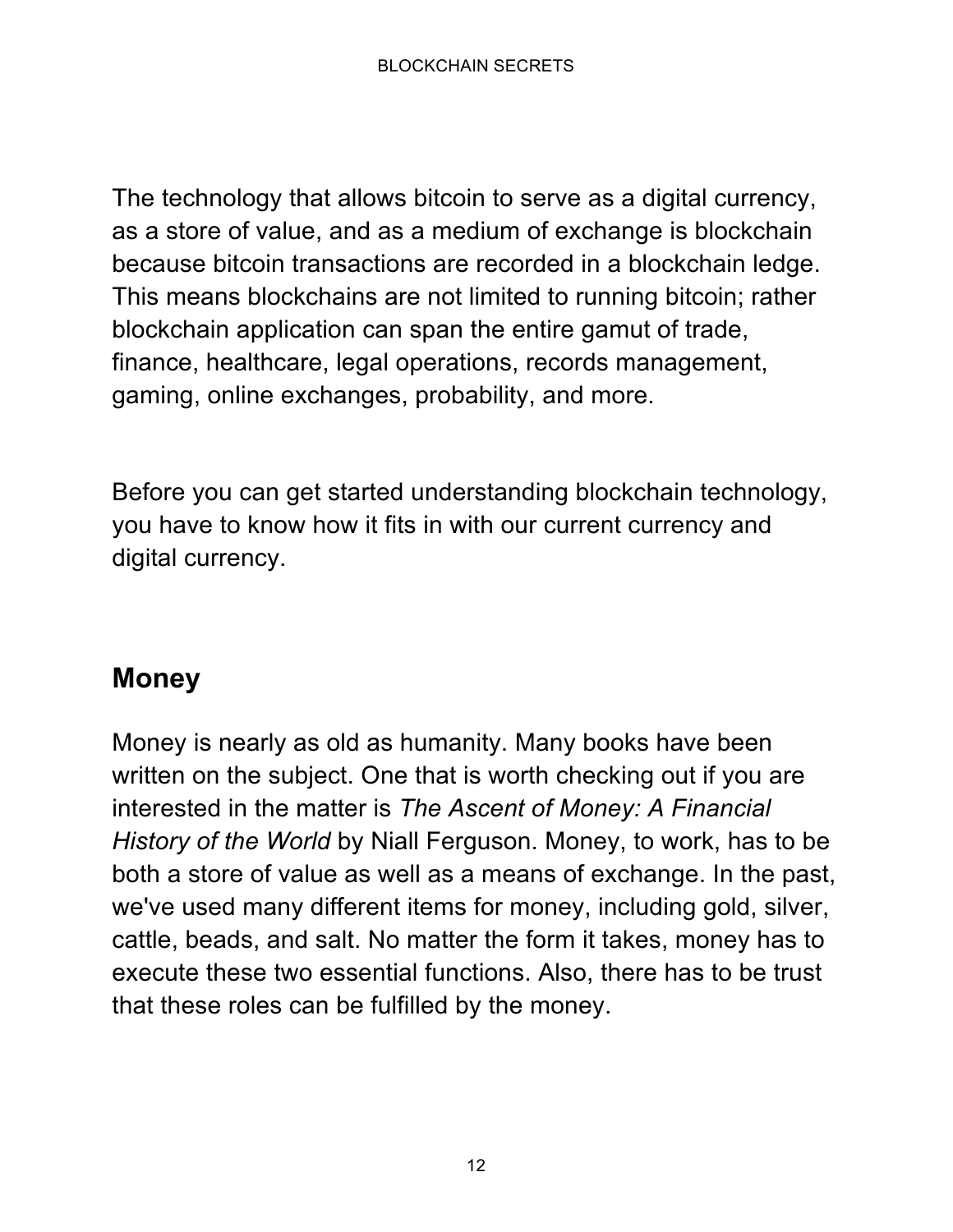#### **Cryptocurrency**



A cryptocurrency is a form of currency that has become popular over the last several years. Cryptocurrency is created by using the encryption techniques of computing and mathematics. These techniques allow us to transfer funds and verify that the transfer did, in fact, occur. Another essential aspect of cryptocurrency is that it is independent of governments and central banks, making them decentralized.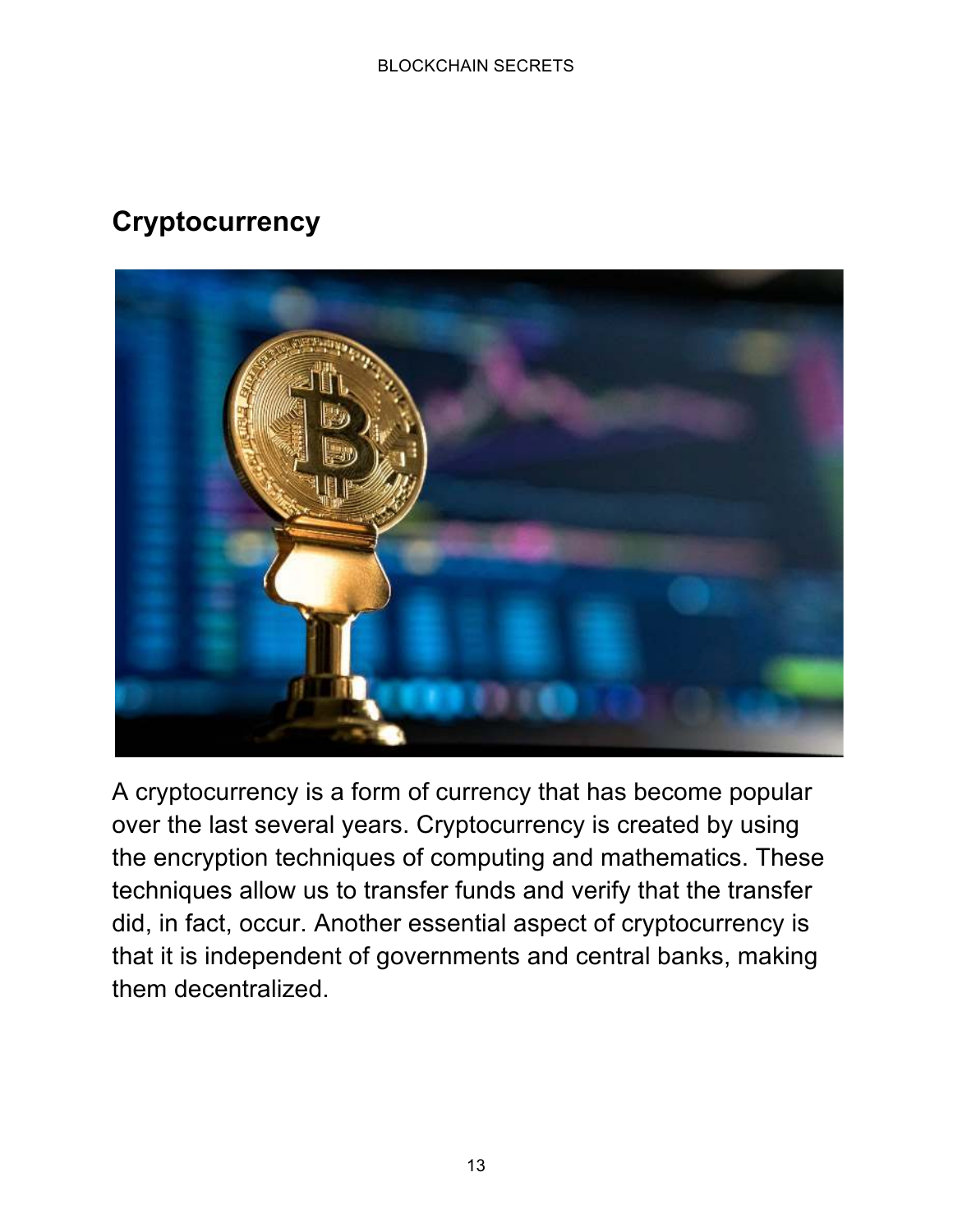These days, many important banks are becoming increasingly involved with the same kind of technology that underlies cryptocurrency. However, it is essential to understand that any currency that arises from their endeavors won't be true cryptocurrency because it will be controlled by the banks. The most reliable and most dedicated advocates of cryptocurrency are determined that it will not be centralized.

#### **How Did Cryptocurrencies Develop?**

Bitcoin is the most well-known cryptocurrency on the market. It has been the recipient of hype, fame, and publicity. The general public has been fascinated by its extraordinary increase in value over the last several years. They have been awe-struck by the tales of significant wealth that has been generated with bitcoin, for those who acquired it in its infancy, when it was cheap.

Despite its novelty, people quickly realize that bitcoin is genuine money. In addition to bitcoin, there are many other cryptocurrencies, who like bitcoin, have had massive increases in their dollar value. Legitimate government and businesses are pursuing an increasing involvement in cryptocurrency. Despite critics, the market for these currencies is thriving.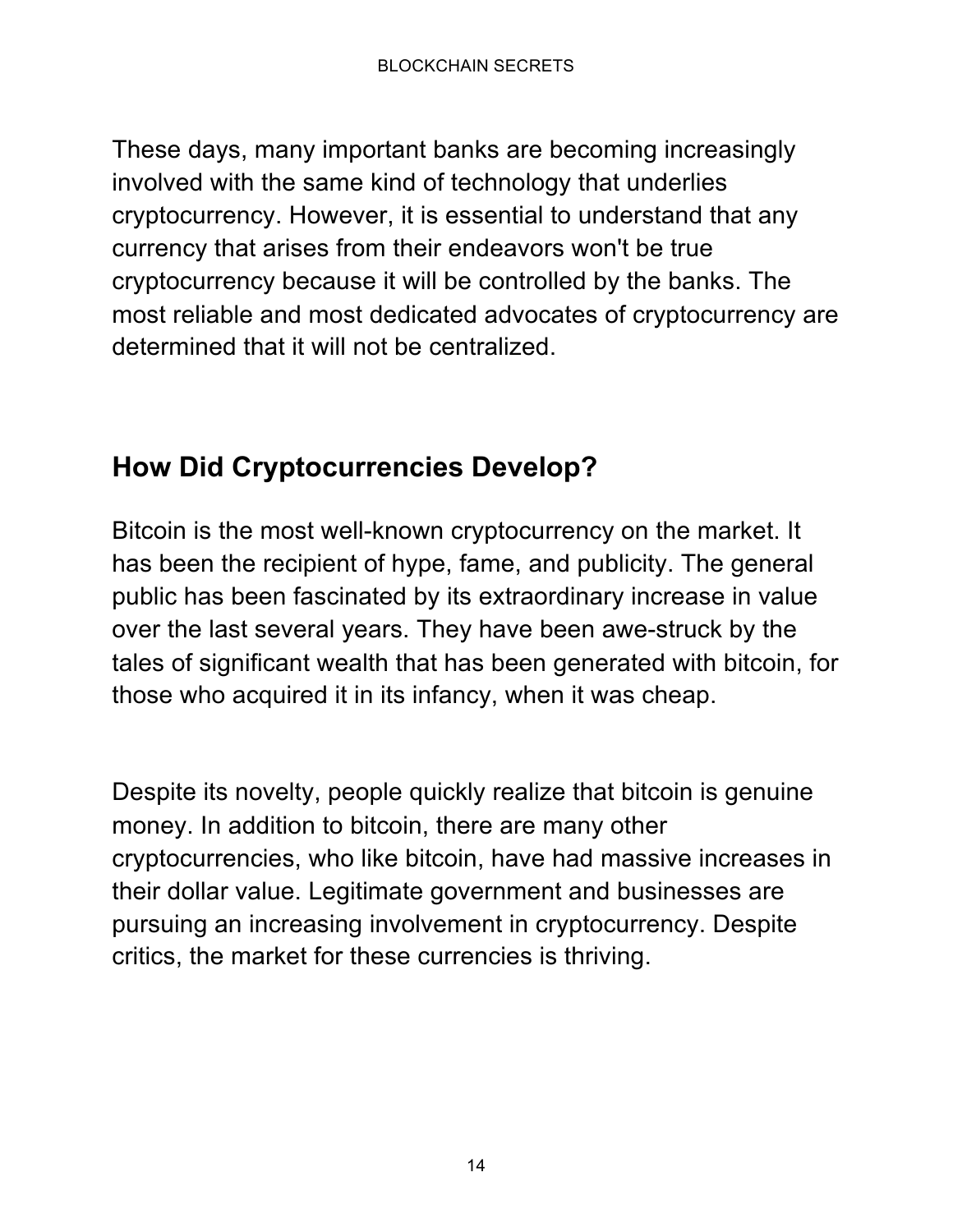#### **Cryptocurrencies, Fiat Currencies, and Stocks**

Fiat currencies are the currencies we use daily, like the dollar, yen, euro, and renminbi. Despite having the word currency in the word cryptocurrency, they are more similar to stocks and shares of the stock market than between fiat currencies and cryptocurrency. When you purchase cryptocurrency, you get some of the coins for that cryptocurrency, which acts like a technology stock and a digital entry into a ledger, known as a blockchain.

#### **Blockchains**

Blockchains are digital ledgers and can be formally defined as a continuously-growing list of records that are linked tougher and secured using advanced cryptography. In more simple terms, a blockchain is literally a chain of blocks. Each record in the list of a blockchain's chain is called a block that contains specific types and pieces of information. Each block will usually include some sort of pointer as a link to the previous bock, transaction data, and a timestamp, which can take a variety of forms.

Another way to look at is that a blockchain is much like a database where each entry is linked to the previous and next entry. This means that the information contained within the blockchain can't be changed, once a block with specific data is added to the chain. Depending on the chain that you are looking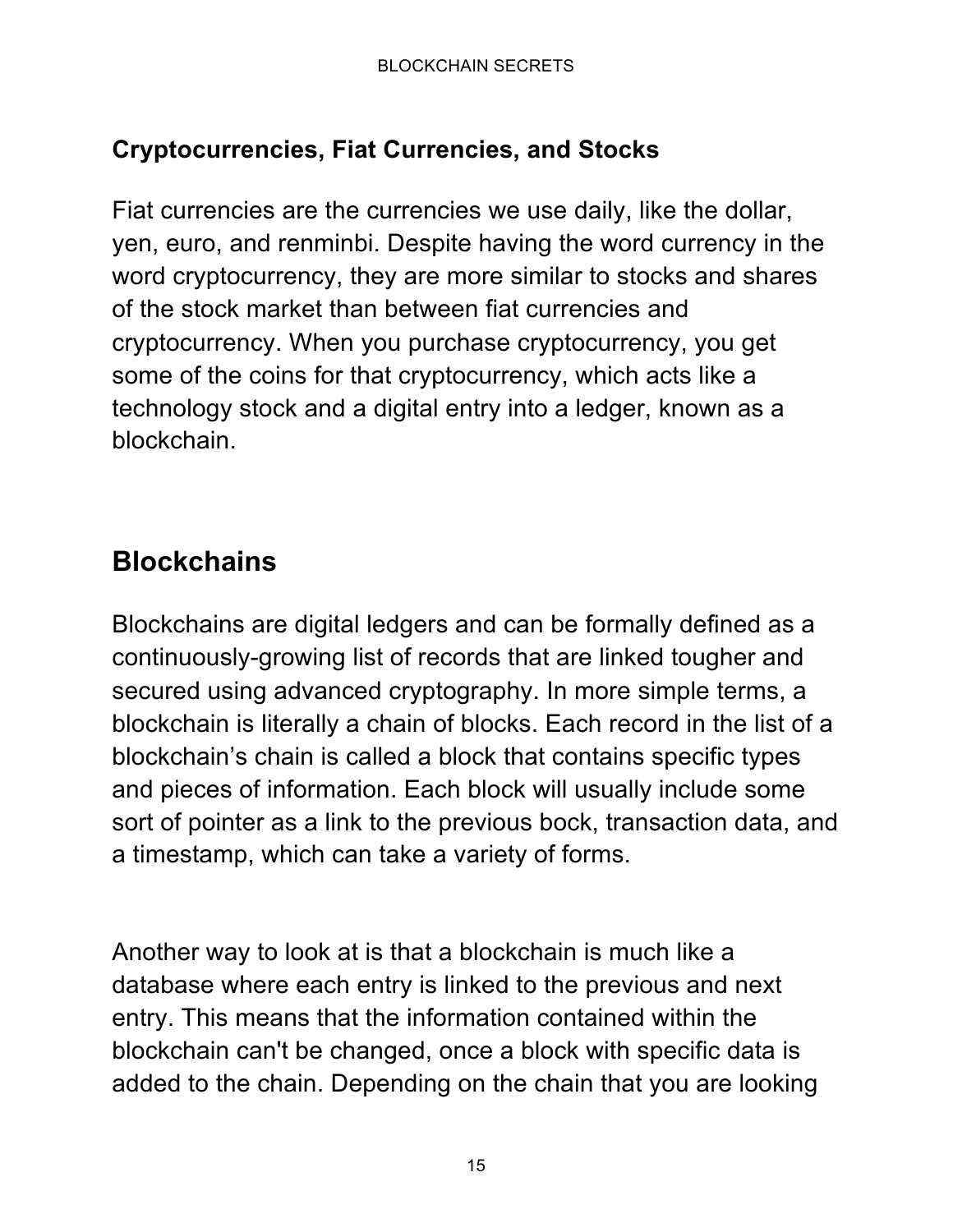at, there are often useful tools for exploring that will allow you to scan the transaction data.

Blockchains are resistant to being modified because of their inherent design. This allows blockchains to record transactions between different parties efficiently. These transactions are not only verifiable but permanent as well. Once information is recorded in a blockchain, the data cannot be altered after-the-fact without altering the subsequent blocks by having the majority of nodes on the network agreeing to the change.

This inability to change the data within a blockchain make illegal or unfair actions almost impossible to carry out. If a hacker wished to alter information within a blockchain, they would have to gain control of every node. This security is one of the most useful characteristics of the blockchain.

Since blockchains are designed to be verifiable and permanent, they are especially suitable for recording events, maintaining medical records, drawing up agreements, fundraising, and keeping track of other documents.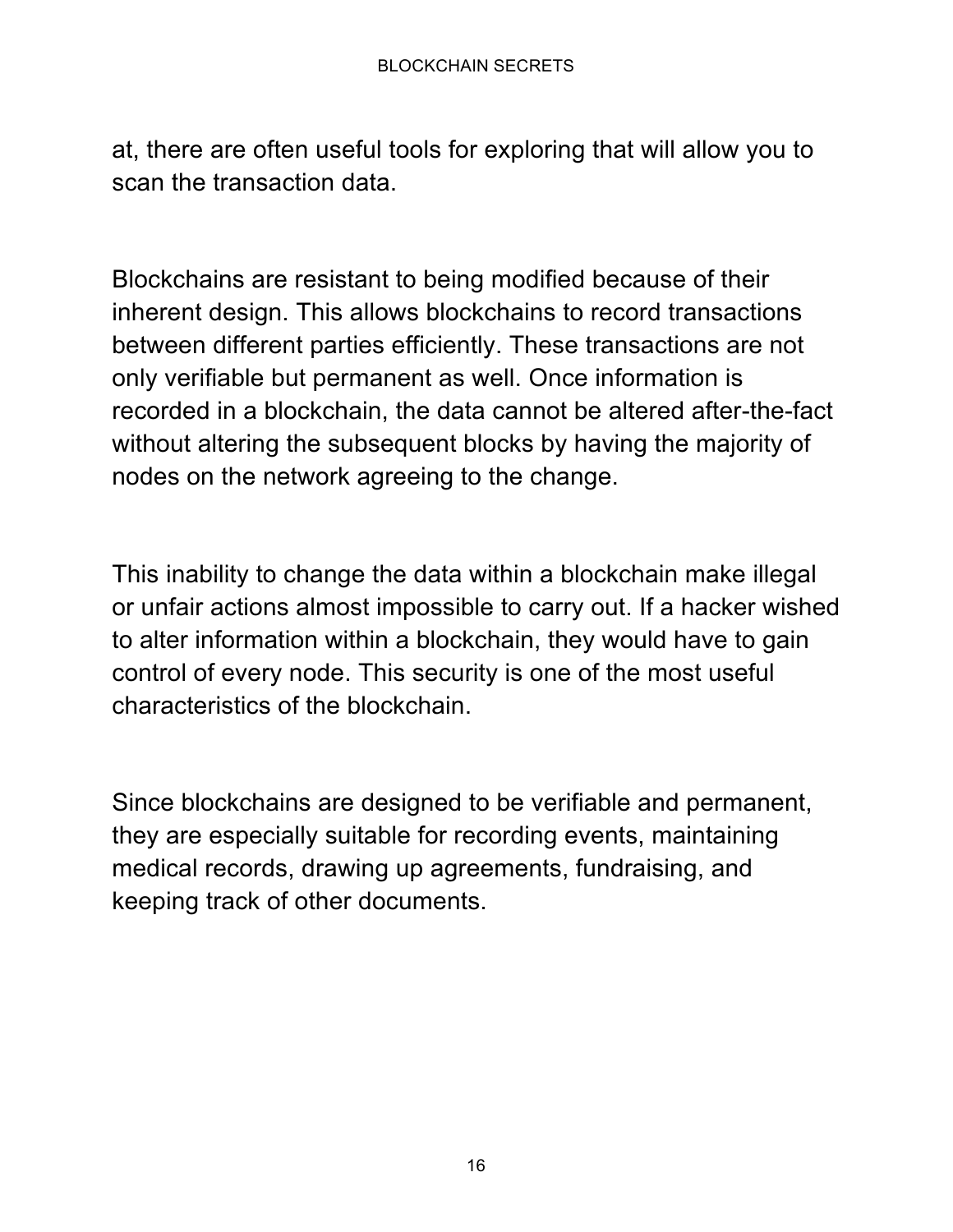## **Chapter 2 – Blockchain Basics**



Whether you are aware of it or not, you conduct business every day, even if you don't work. At some point, everyone gets online and initiates some kind of transaction. Whether it is purchasing something from Amazon or buying something from iTunes, you are engaging in the business of blockchain technology.

Even though the term "blockchain" is relatively new, the technology has been around for about a decade. The digitized ledger that Satoshi Nakamoto created in 2008 was the basis for the spreadsheets that manage cryptocurrencies and other online trading transactions. The technology is used in cryptography, which is how text is coded on the Internet.

Cryptography is used in blockchain technology to create distributed trust networks. This, in turn, allows any contributor to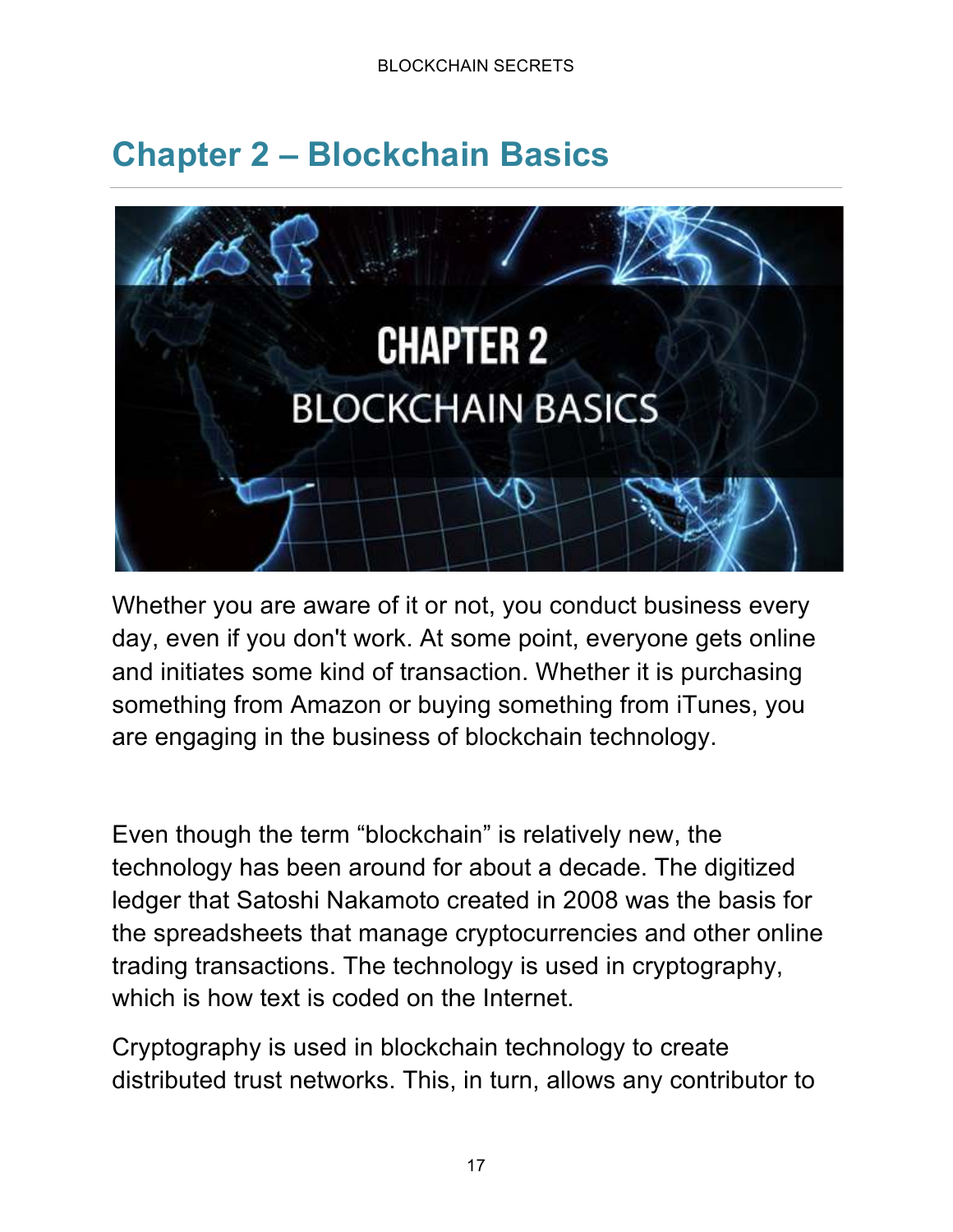the system to operate the transactions securely without having to obtain authorization from someone else in the digital ledger. These transactions are then verified, approved, and then recorded in an encrypted block. This block is saved intermittently and then connected to the previous block, which in turn creates a chain.

#### **Components of a Blockchain**

Two main parts make up a blockchain. The first component is the decentralized network. The decentralized network is what facilitates and verifies the transactions that are made. Having blockchains on a decentralized network means that the software isn't limited to one computer system. Instead, it can be controlled on multiple computer systems, and more importantly, it isn't controlled by the government.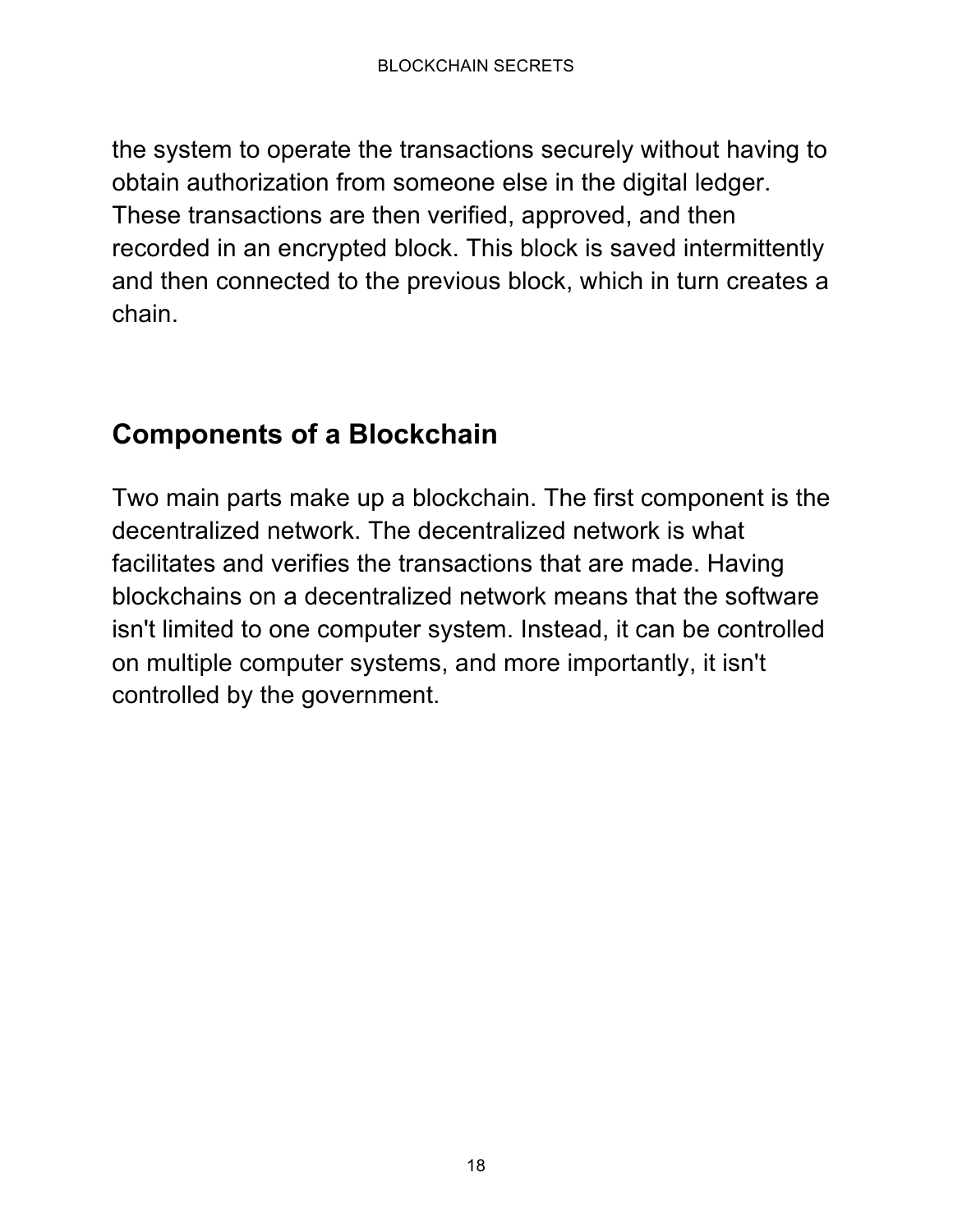

The second component is the indisputable ledger where the transactions are processed and recorded in a location that is secure. This security makes it almost impossible for someone who is not connected to the chain to make changes or steal information.

Since there can be numerous contributors involved in any blockchain, any of the contributors can control the information that is entered into the ledger. Since every transaction is processed securely, and given a permanent time-stamp, it can become challenging for another contributor to alter the ledger in any way.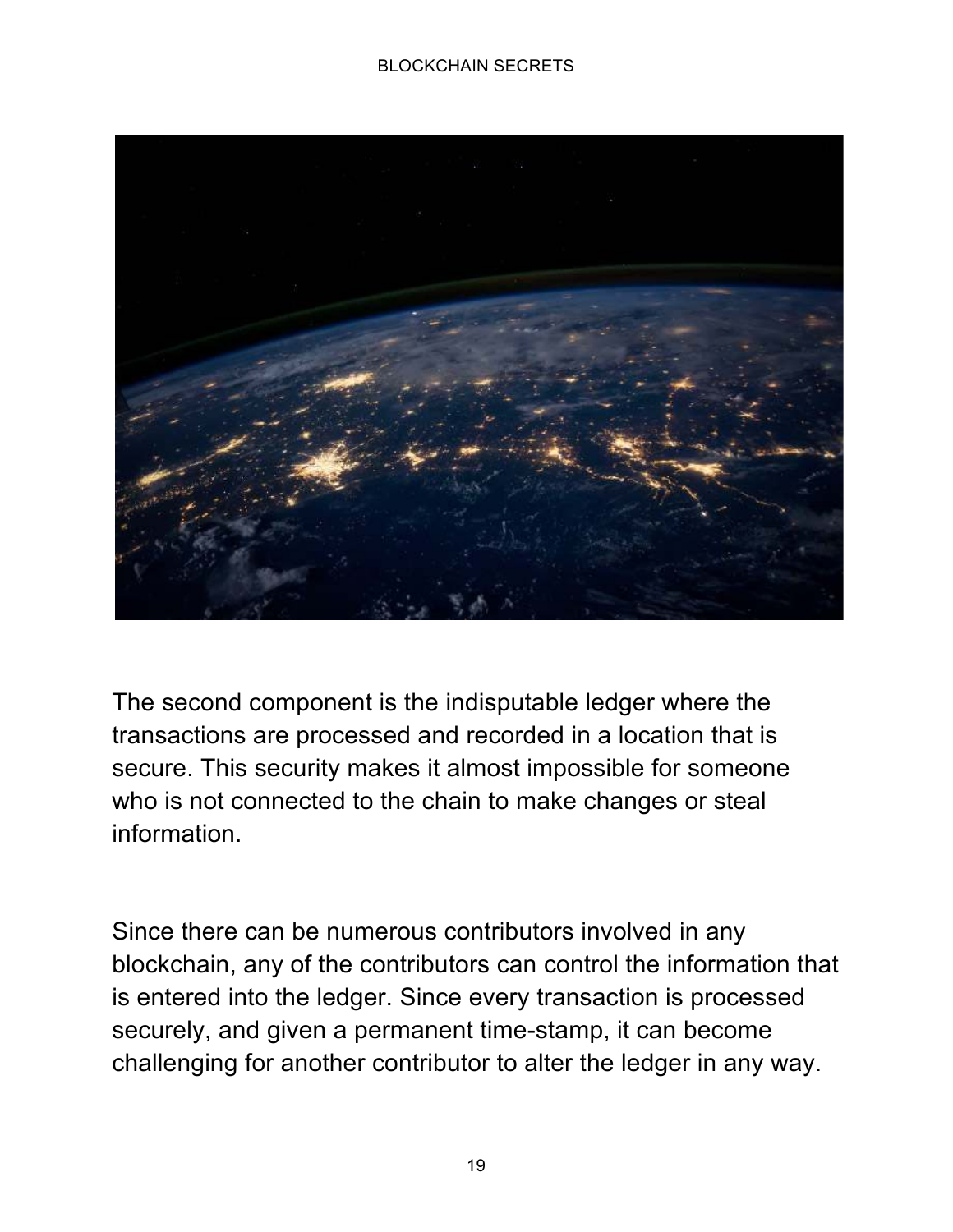Blockchain technology can be used for various computerized and internet-based application. One of these applications is smartcontracts. Smart contracts allow businesses to automatically verify and execute agreements that function independently in a secure environment. Blockchain technology acts as a middleman for implementing all business deals, protocols, and programmed exchanges of information in smart contracts. As more and more transactions are completed online, to not only run our personal lives but professional lives as well, more and more deals are being signed and created online.

Blockchain applications have begun to become increasingly popular in the medical field in recent years. Researchers are now investigating these applications dealing with digital identity, insurance records, and medical records. There are many medical offices today that use some kind of digital machine to verify that the information they have on file is, in fact, your information.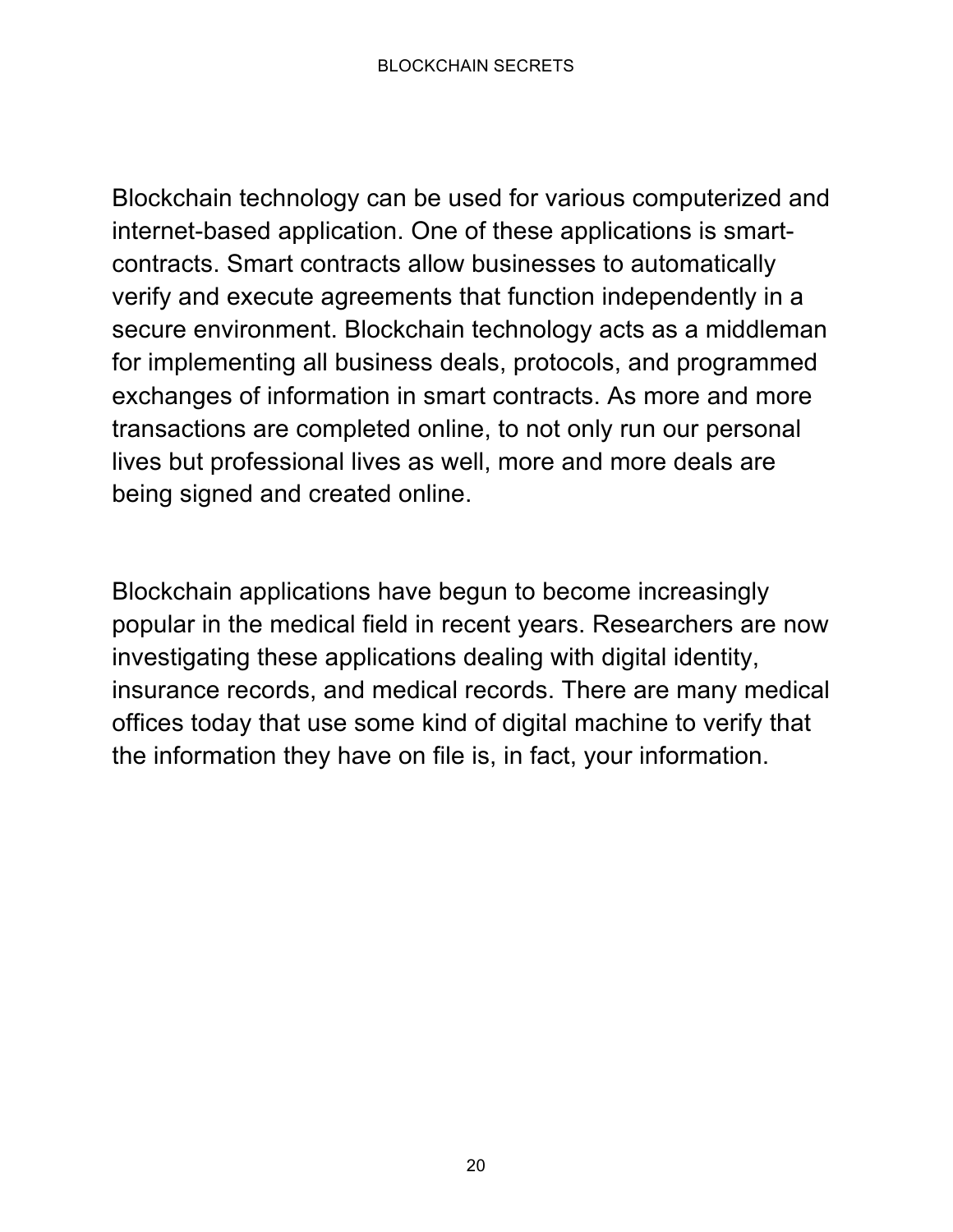#### **Security Concerns**



One of the most significant issues people are faced with today is the thought that all their information could be compromised by hackers because most of our personal information is digitized. It also seems that it has become too easy for complete strangers to access, copy and tamper with our data. However, it is still a risk that we all take despite the increasing probability of being hacked. Blockchain technology was created to help ensure that doesn't happen or in the very least make it more challenging to try.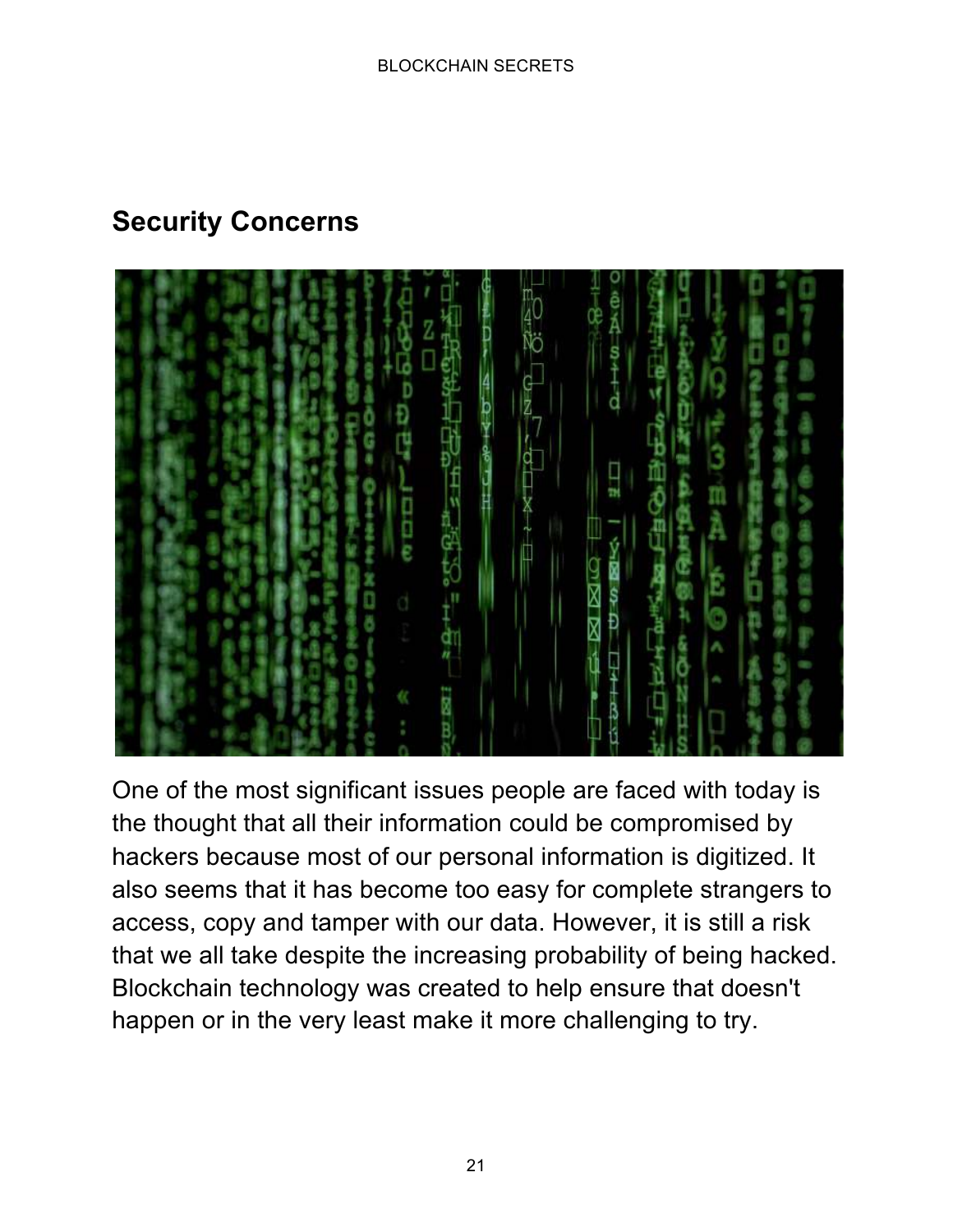For someone to hack the blockchain system, they would need to go back and change every single block. That would require a ton of effort and patience because blockchains could have upwards of billions of chains linked that a person would have to go through and change. Changing just one or two blocks would automatically send an alert that the system is being hacked. This is only one of the many reasons why blockchain technology has become so popular.

Blockchain technology can be used for a variety of other things as well. It can also be used for global payments, sharing music, or tracking diamond sales.

## **Types of Blockchain**

There are three major types of blockchain. There are private blockchains, public blockchains, and consortium blockchains.

Public blockchains are created by the public. Anyone can participate in the creation, confirmation, and recordation of the content that is put into the blockchain. There isn't just one person in charge of overseeing the transactions that happen in this kind of blockchain.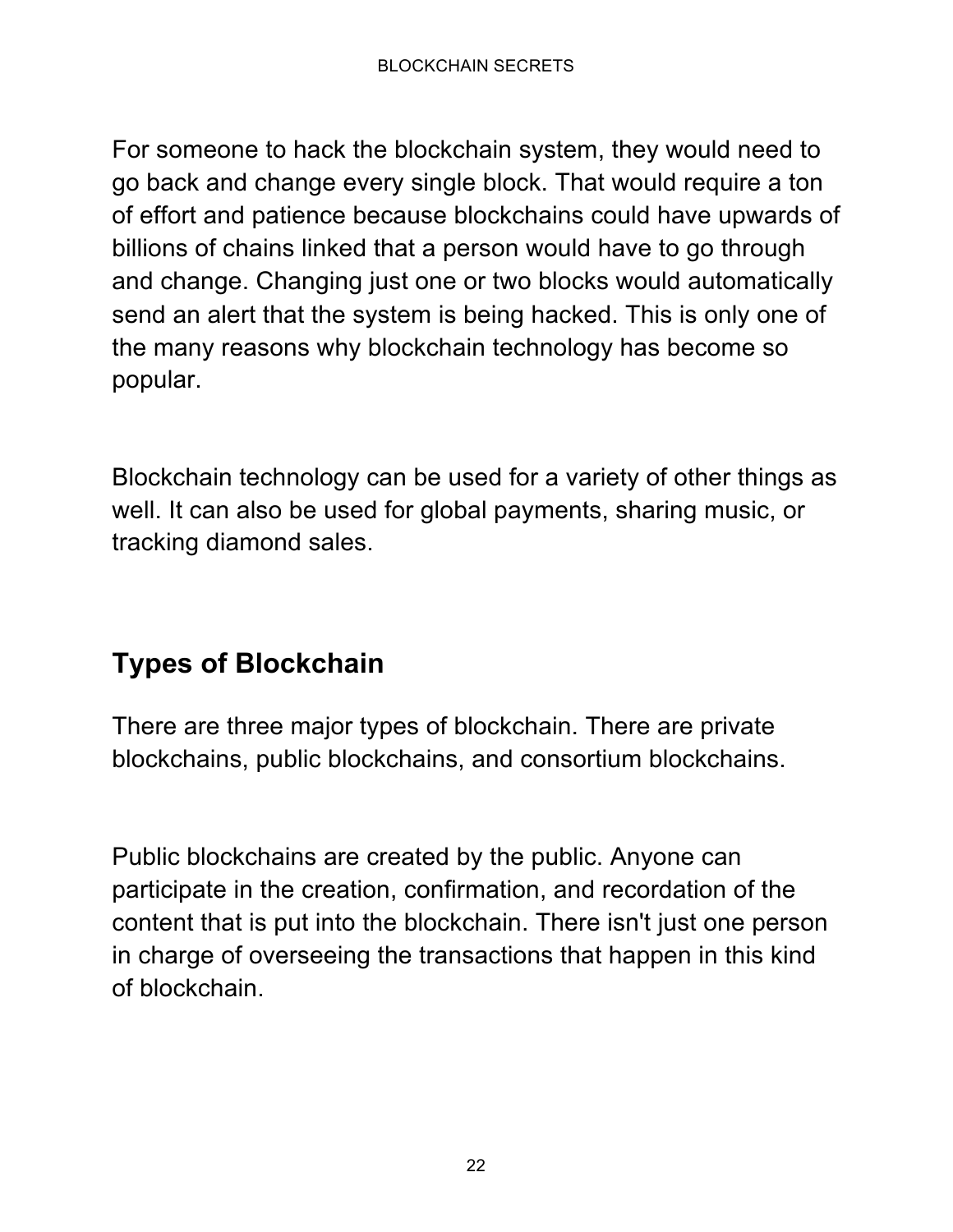Because there isn't a single person in charge of these blockchains, decisions are made by many decentralized agreement tools such as proof of work, which a computer algorithm that is used by cryptocurrencies like bitcoin. Public blockchains are open and crystal clear in content, making it easy for anyone who looks at them to understand what they are and what they can do.

Public blockchains, on the other hand, are privately owned by an individual or organization. With public blockchains, there is a single, designated person in charge. While there can be several contributors to this type of blockchain, the final transactions are either approved or disapproved by the person in charge and then recorded.

The purpose of consortium blockchains, also known as federated blockchains, is to remove the only autonomy given to just one contributor by the use of private blockchains. This type of blockchain allows for more than one contributor to be in charge. Instead, there is a group of companies or individuals that gather and make decisions that benefit the entire network.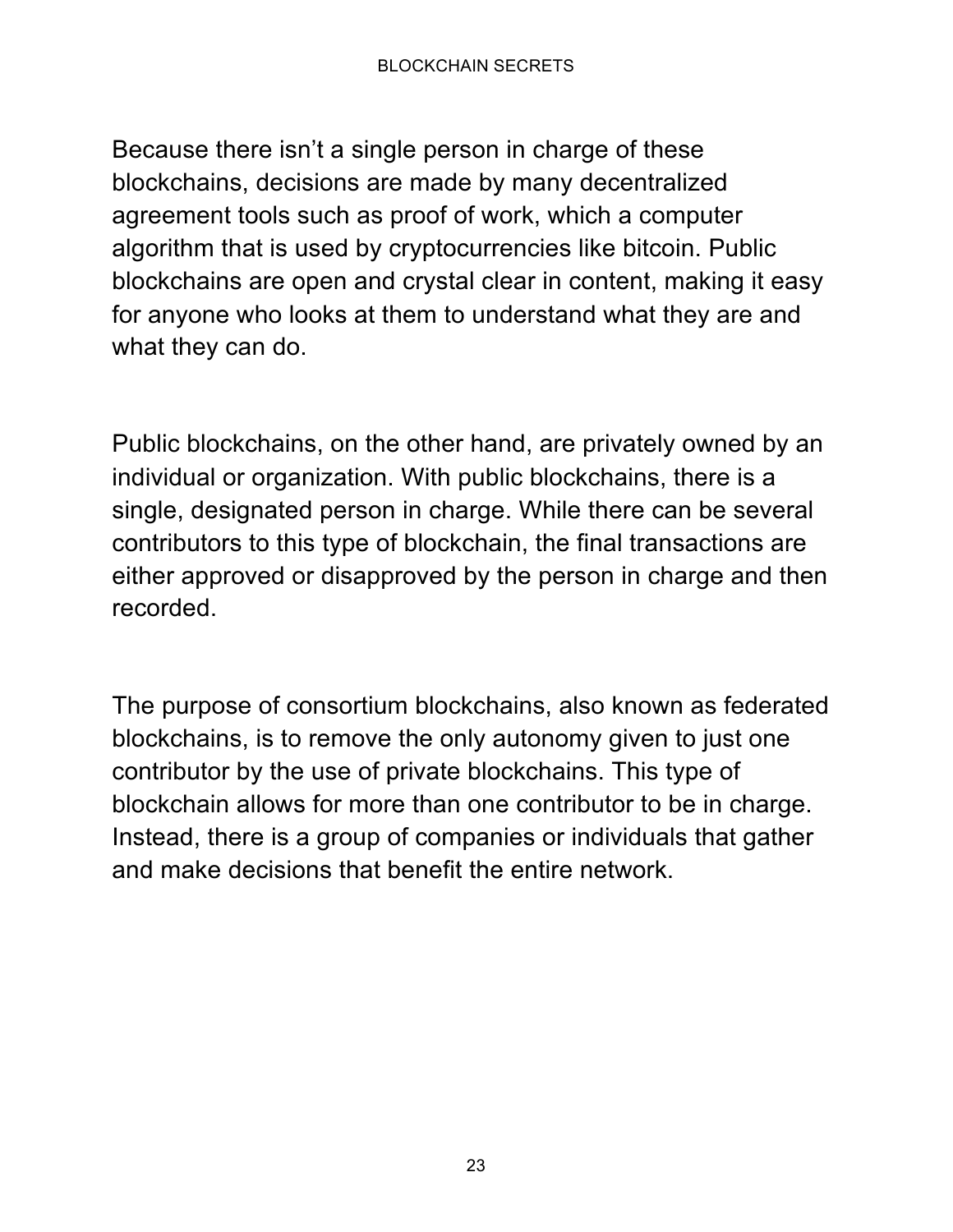#### **Blockchain Technology Breakdown**



Blockchain technology is an irreversible, encrypted, decentralized ledger that has the potential to make all centralized activities, processes, and organizations entirely autonomous. This means that a person will have the ability to eliminate the middleman and specialists, effectively reforming every single business in the world.

Blockchain technology is merely a way to keep track of any money or trading exchanges you engage in online. You can think of it like an accountant who keeps track of all the money that you spend. Currently, blockchain technology is mostly used to handle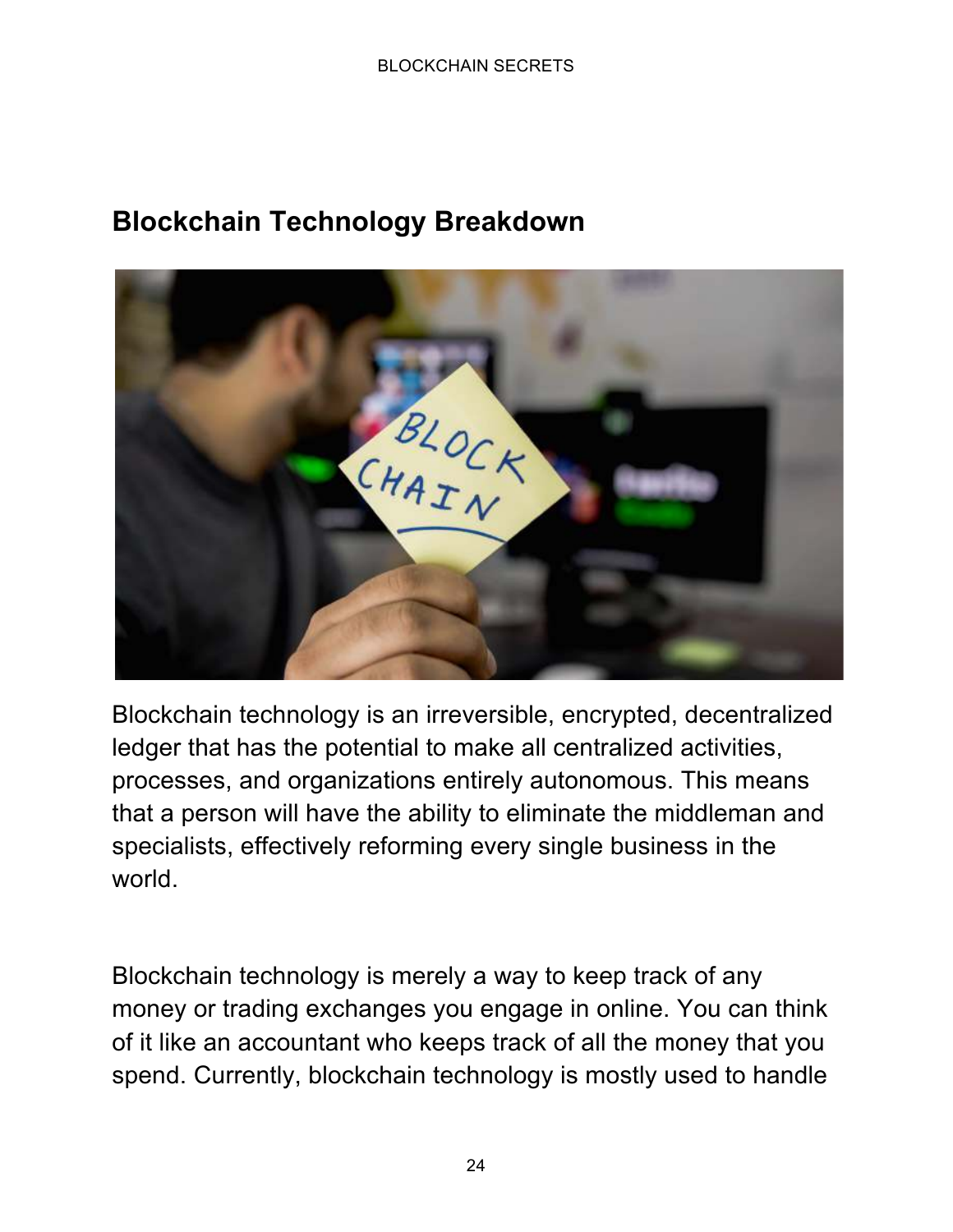any type of situation that deals with cryptocurrency, like bitcoin. Let's consider the following example.

When you complete a transaction using bitcoin, that specific transaction is processed through the blockchain. Before the transaction can be achieved, you or someone connected to your bitcoin account has to verify that the transaction is legitimate. Once the transaction can be confirmed as being valid, it is recorded and saved to a ledger that is controlled by the blockchain. At this point, nobody can change or alter the transaction in any way. Only you or those with access to your account can verify transactions.

Blockchain technology is controlled by a decentralized network, which means that it isn't controlled by any government. By running on a decentralized system, it is much easier to conduct business transactions. It is also more private because you don't have a federal bank holding your money or other assets. Everything is strictly handled by you and your company. To understand the importance of decentralization, you need to consider the following examples of centralization and decentralization.

#### *Centralization Example*

When you use your debit card at the bookstore, you swipe your card to pay for your purchases. At this point, the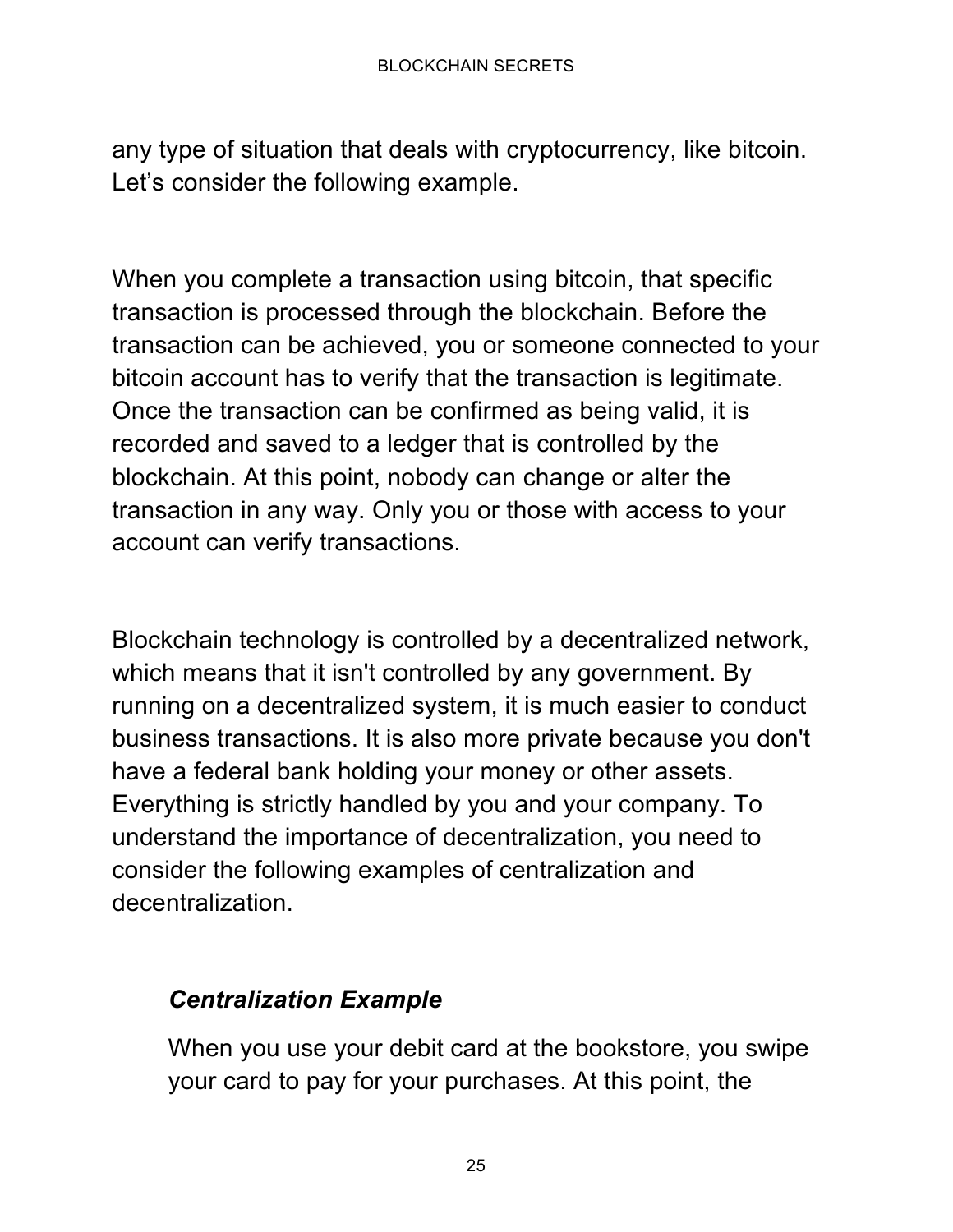company then sends a bill to your bank for the amount agreed to when you paid for your goods. The bank then must verify that it was you who made the purchase. The bank, once the transaction is confirmed, releases the money to the company and records the transaction in their ledger. The ledger the bank recorded the transaction in, includes all the operations the bank made on behalf of the card you used. The bank has complete control over what happens with the ledger. Other than having the ability to look at your banking statements, you have no authority to change anything or do anything with the ledger. Centralized ledgers are much easier to hack because they are controlled by multiple entities.

#### *Decentralized Example*

Imagine that you want to transfer 1.00 bitcoin to someone. All you have to do is tell whoever is in charge of the network, whether it's one person or a group of people, that you are transferring 1.00 bitcoin. Once this is done, the transaction is approved and then it is recorded.

Decentralized blockchains are much better than centralized transactions because it takes less time to complete a single transaction. Other reasons decentralized blockchains are better is that a person or company can send secure information to another person or company, such as encrypted messages and medical records.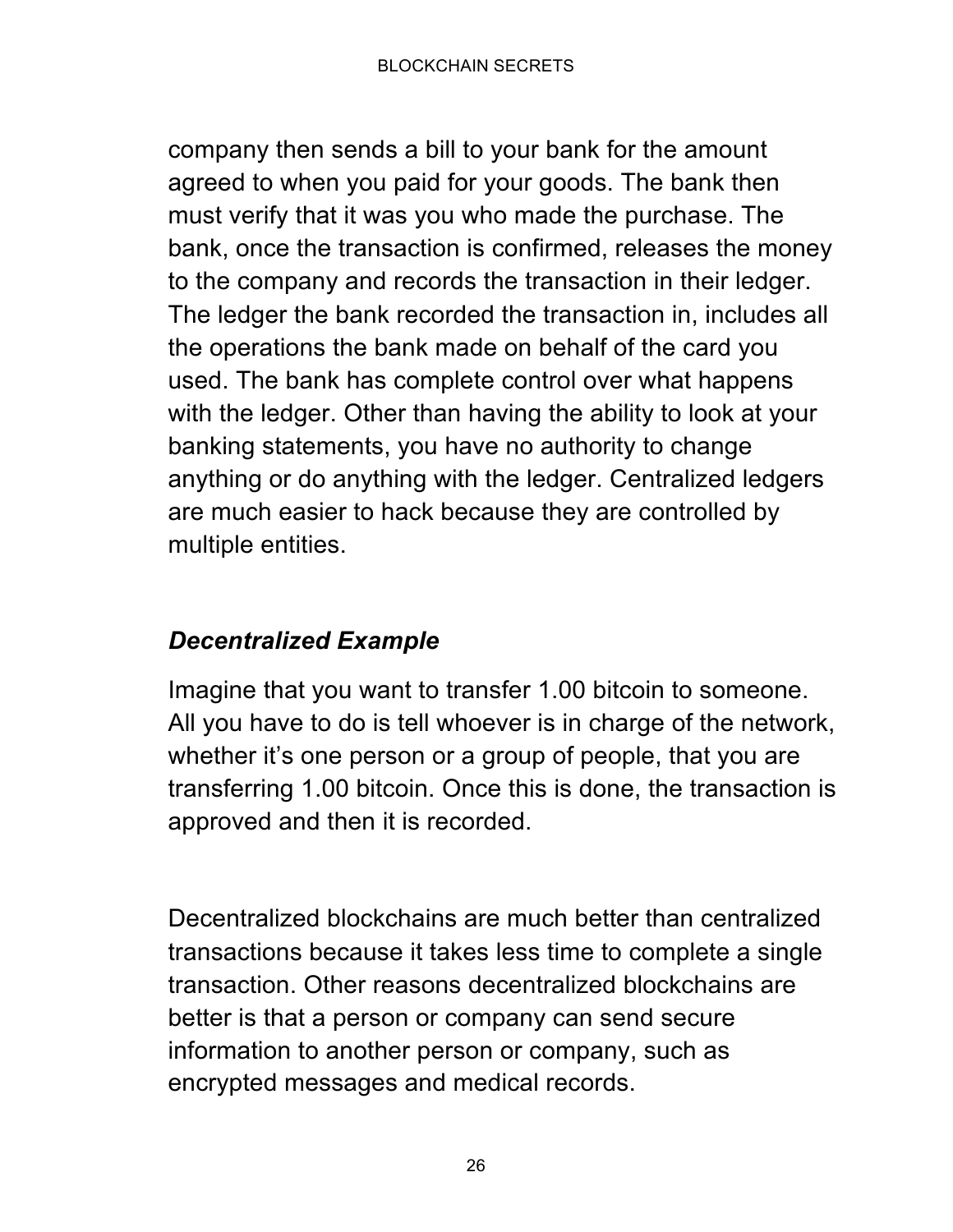## **Chapter 3 – The Business of Blockchain**



Everybody has trust issues with something in their lives. Many people today, don't trust inputting their information into the internet. However, even with this mistrust, it hasn't stopped many people from continuing to do it.

One purpose of blockchain technology is to help ease the distrust that people have with inputting their information on the internet and is one of the main reasons why companies are increasingly investing their money in the use of this technology. In fact, between 2013 and 2016, a study showed that blockchainmanaged funds reached a total of \$1.6 billion, which equates to a 1,600 percent increase.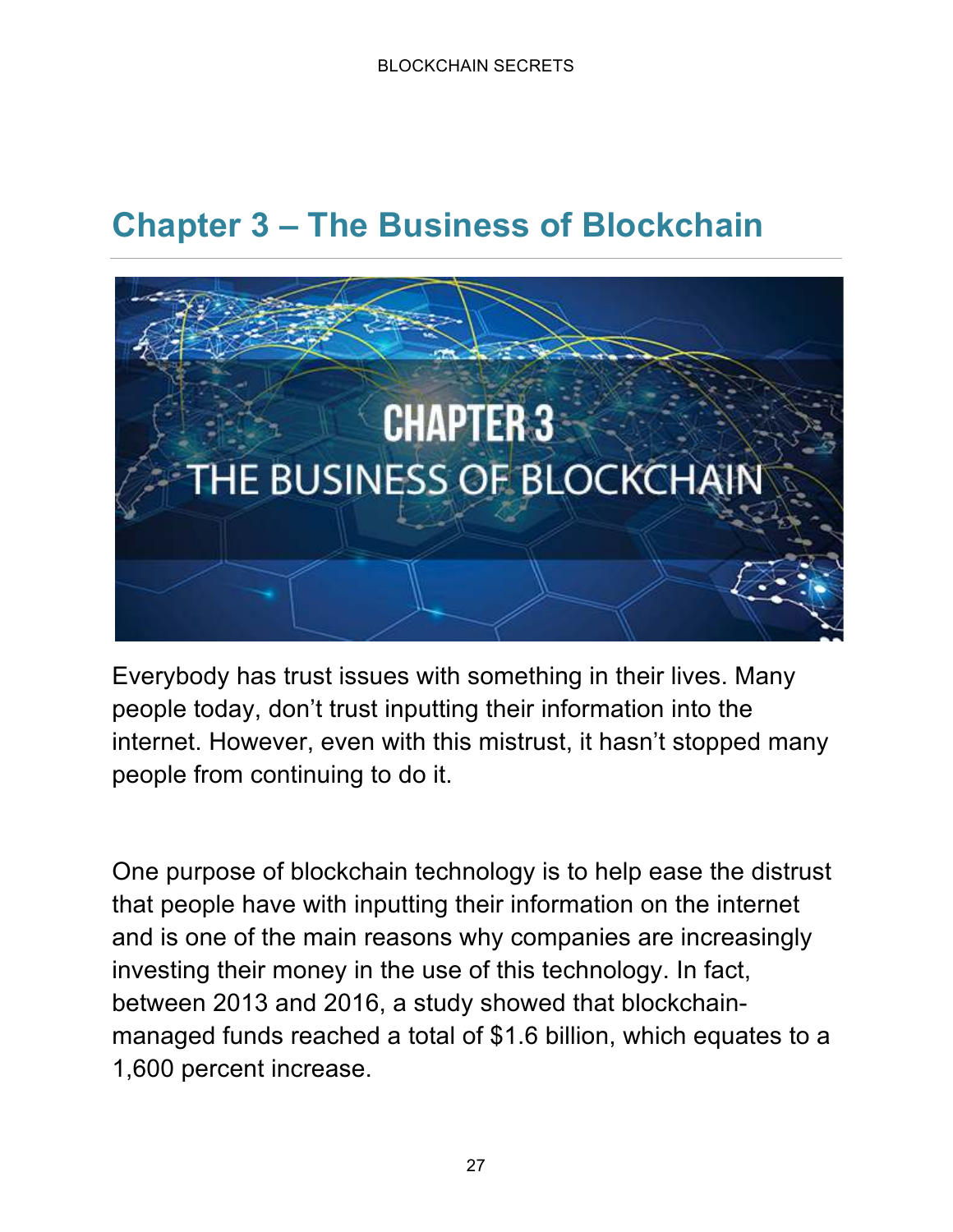#### **Different Industries that Use Blockchain Technology**

The financial industry is one of the sectors that have greatly benefitted from the use of blockchain technology. This is because of the vast sums of money and transactions that are in play in the industry. Here are a couple of examples of the different companies that are utilizing blockchain technology today.

#### • *Crowdlending*

Crowdlending campaigns have started to take over the act of having to go to the bank to get a loan. Crowdlending is a person to person lending company. Today, there are, on average, more than 50 billion person to person loans being made worldwide. This industry will likely feel an enormous boost with the use of blockchain technology.

#### • *IBM Global Financing Unit*

IBM has become one of the major players in blockchain technology use, with a proven track record of being a great asset for tracing transactions. IBM's Global Financing Unit processes \$2.9 million in payables for the company every year. It is also responsible for granting credit to more than four thousand suppliers. IBM has been successful in lowering dispute settlements by 25 percent, thanks in part to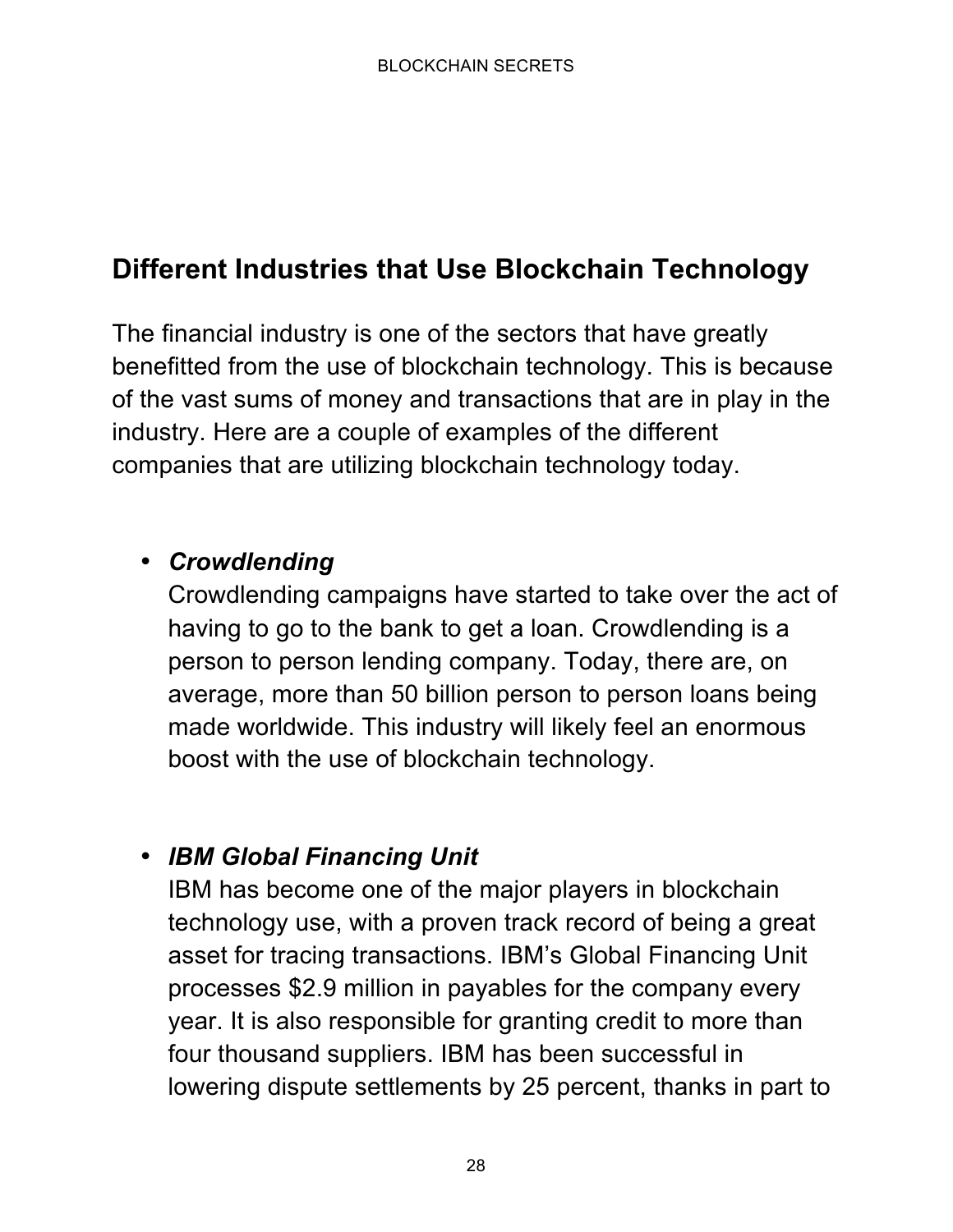blockchain technology. This decrease in percentage has resulted in the group being able to free up \$100 million in pre-confirmed capital for other purposes.

#### • *Bookkeeping*

The bookkeeping industry has greatly benefited from blockchain technology. Every transaction that takes place in the economy today is registered internally in the private records of individual market participants. Blockchain technology takes place when accounting expands past the borders of the network.

#### **Adding Value to Your Business**

There are numerous ways that blockchain technology can add value to a business. One way is by building a network for your business. Dr. Michael Yuan, the Chief Scientist of CyberMiles notes how blockchain can provide value to startups and companies. His theory is that the key benefit of blockchains will deliver the ability to construct a network for all kinds of businesses. What his theory states are that rather than competing against each other, companies can collaborate and build a system with each business industry having its own chain.

Another way that blockchain technology can add value to a business is by banking the unbanked. It might be hard to believe,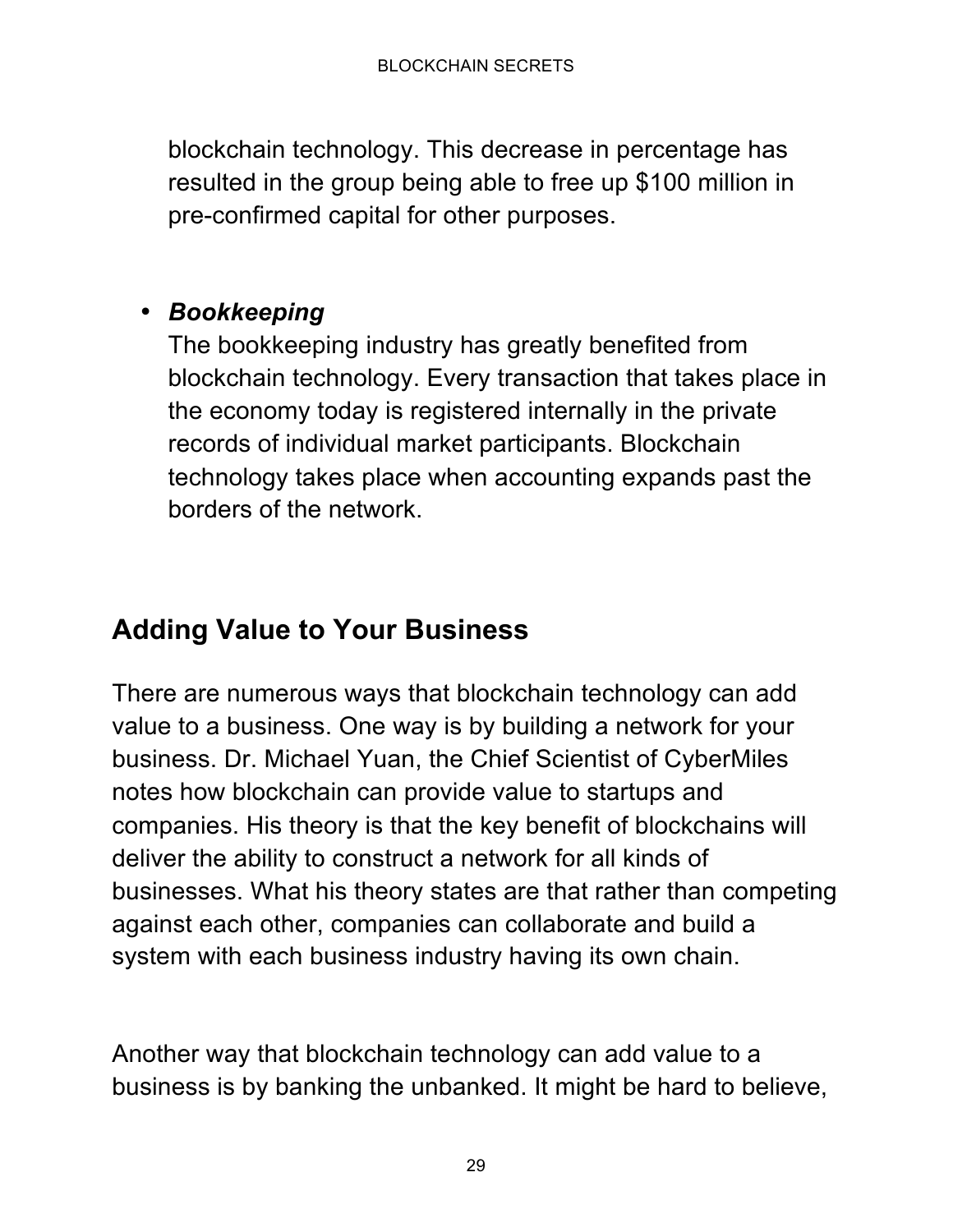but there are a lot of people in the world who don't have bank accounts. Blockchain technology will provide the opportunity for these people to create a bank account. Someone could just open a bitcoin account and in return have a digital wallet.

A third way in which blockchain technology can add value to a business is by lowering the time for transactions to be complete. Again, time is playing a significant role in the blockchain world. Christopher Brown, CEO of Modular, create Blossom, a digital wallet for Ethereum. The program is a multi-featured desktop wallet application that gives businesses and users a more straightforward way to handle their funds. It takes less time than if you were to head to the bank to get cash.

Next, blockchain technology can add value to businesses through legal contracts. This can be done by linking the Internet of Things (IoT) data and blockchain technology. Utilizing the data from IoT devices allows individuals and businesses to connect to legal contracts that have been saved on the blockchain. For example, when you are buying a house, all the documents that you sign, must also be signed by the seller. This means that all the documents must be in one place for both parties to have access. Outside information from IoT connected devices is linked to the blockchain, making the legal contracts immediately usable without anyone being able to interfere in the process.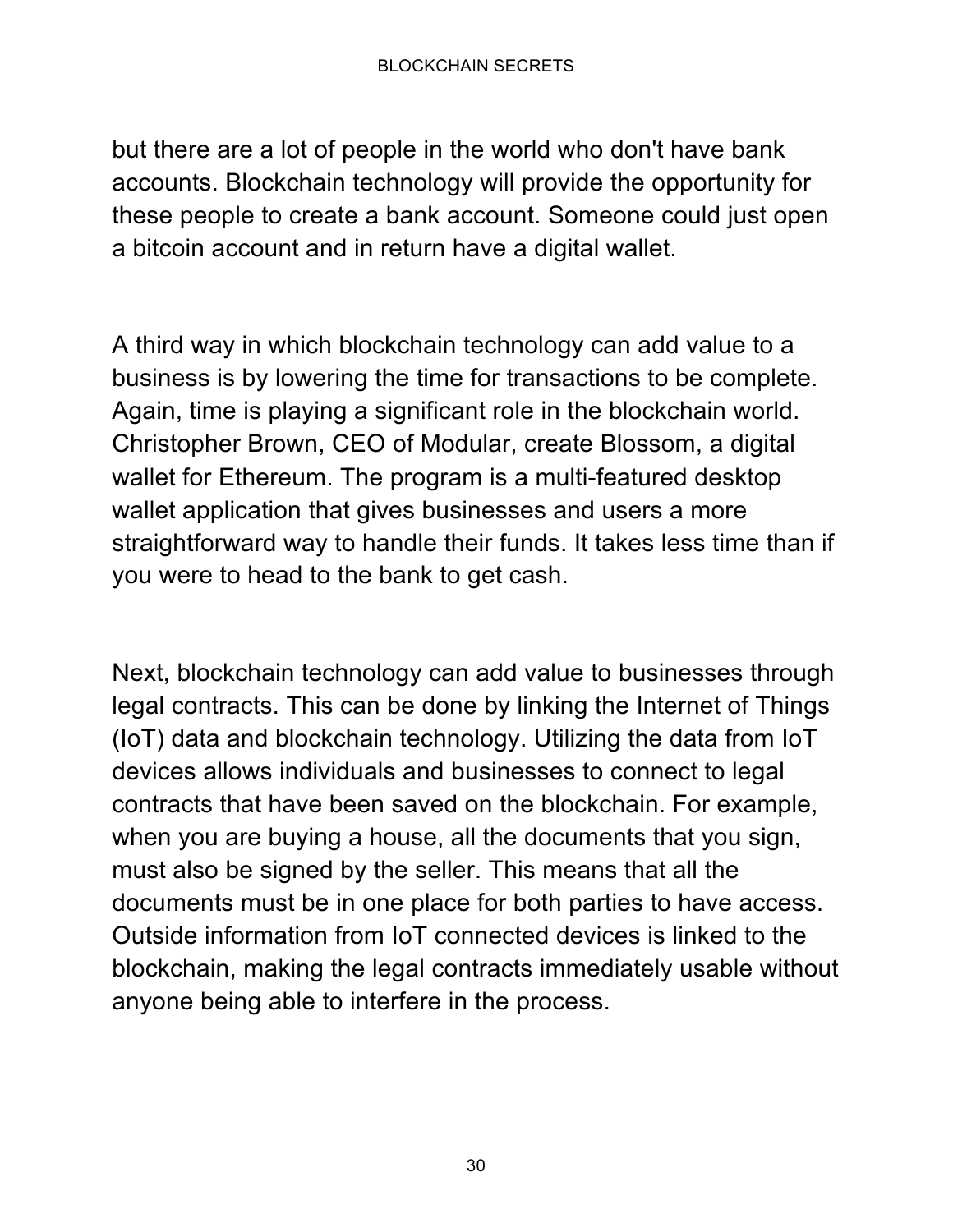The final way that blockchain technology can add value to a business is by helping with monetization. The ways companies are making money are changing. People no longer pay attention to ads because you can now fast-forward through the commercials and online they can be ignored. Plus, the money generally goes to the site where the ad is placed, which has a tremendous impact on business.

Blockchain technology solves this problem. This is because every part of the content that is created for ads is recorded on the blockchain, which is how content creators are rewarded through cryptocurrency or fiat currency.

#### **Growing Money**

Many experts believe that blockchain technology will become the way of the future. Cryptocurrency is rapidly increasing because people want to put their money in a place that is not only safe and secure, but that will also gain value like a savings account. However, savings accounts aren't as secure as they would like. By the end of 2017, future markets had already been created for bitcoin. That was also the year the finance industry saw a dramatic increase in Initial Coin Offerings, (ICO). In the last year, ICOs have gained more money than venture capital investments.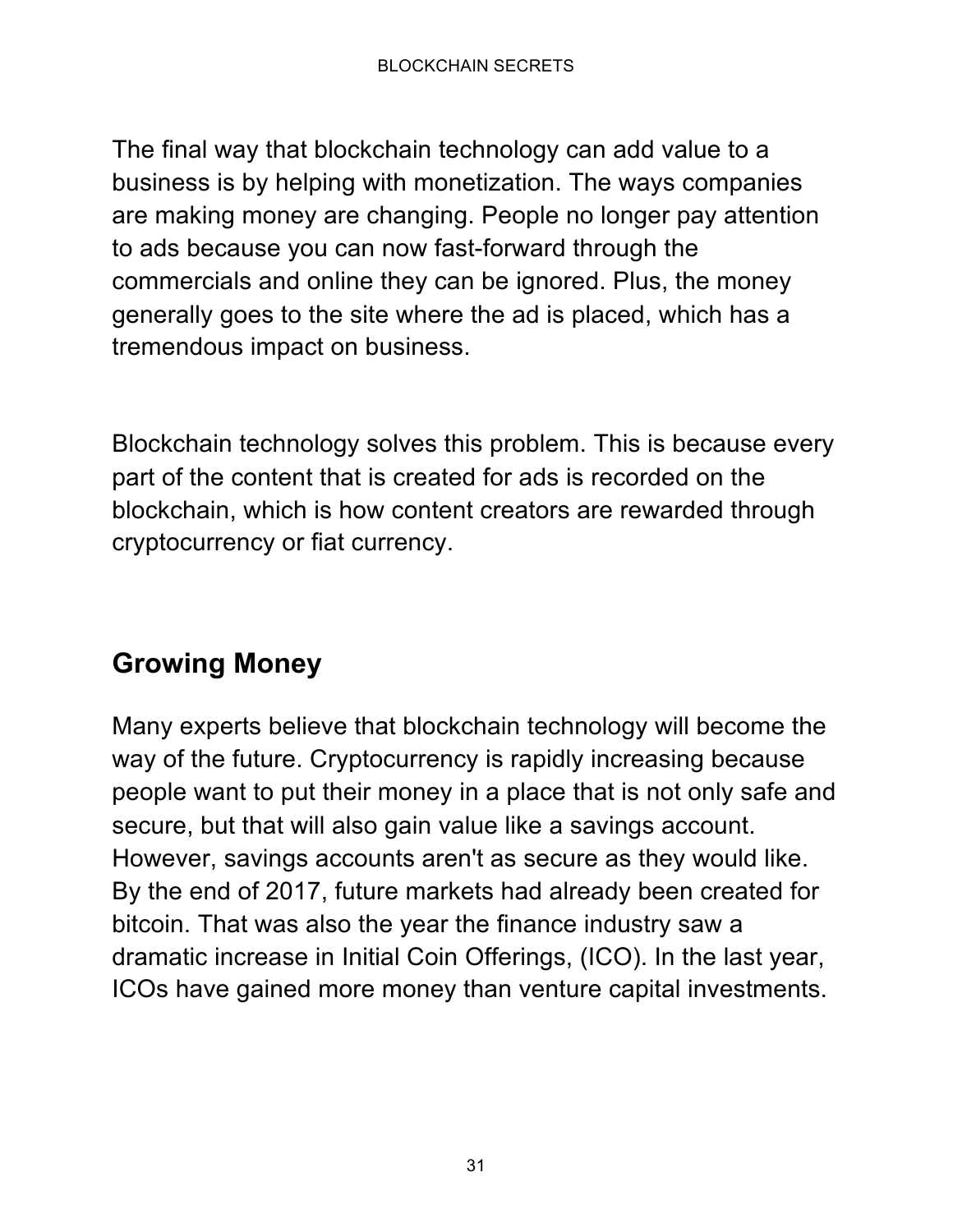While cryptocurrencies continue to improve in their abilities to quickly process transactions, eventually they will compete against credit card companies processing of transactions.



#### **The Cloud and Blockchain**

At some point, everyone has used the cloud to back up data that they don't want to lose. If you didn't know, the cloud actually runs on a blockchain. Experts say that we have started to take luxury for granted. In the past, you couldn't merely click a button and automatically save data to a backup site like iCloud or OneDrive. Instead, you were required to transfer the information on a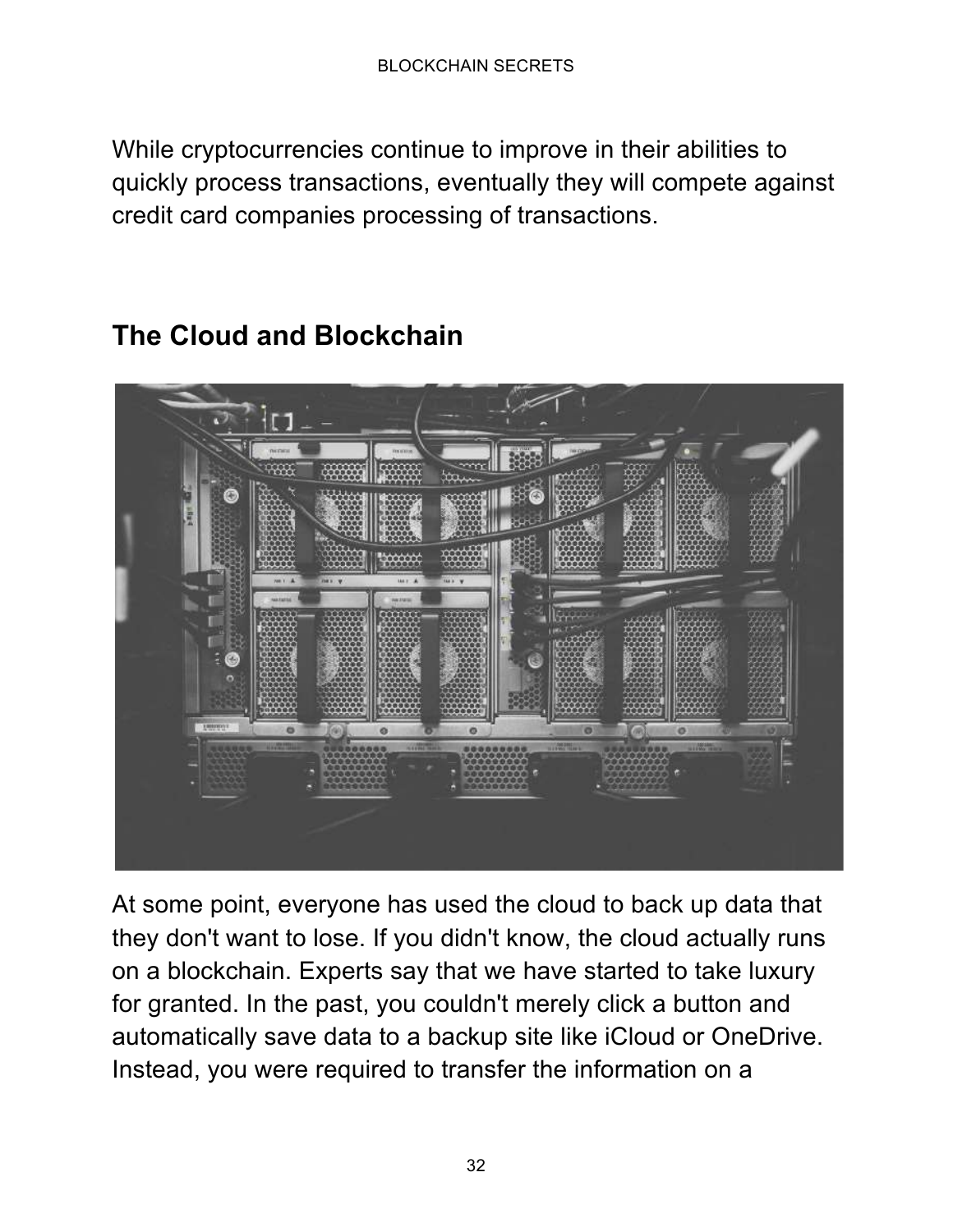compact disk or flash drive. Then, you would have to take the disk or flash drive to another computer to download the data.

While you can still do this today, there isn't a guarantee that this type of technology will last. Like the floppy disks of the past, compact discs and flash drives may become obsolete, but internet saving applications will always be updated because we now live in a tech-savvy world.

#### **Blockchain and Gaming**

eSports and online fantasy sports have grown significantly over the last decade with more and more people creating online fantasy sports teams. Online games, like Fantasy Football, were some of the first sites to adopt the earliest versions of bitcoin and other cryptocurrencies. They also use blockchain technology to run and keep up with the gaming technology.

The uses of blockchain technology don't just stop with fantasy sports. The most popular smartphone applications to download today are games. This is why, as the technology grows, more developers will likely make use of blockchains, as well as cryptocurrencies.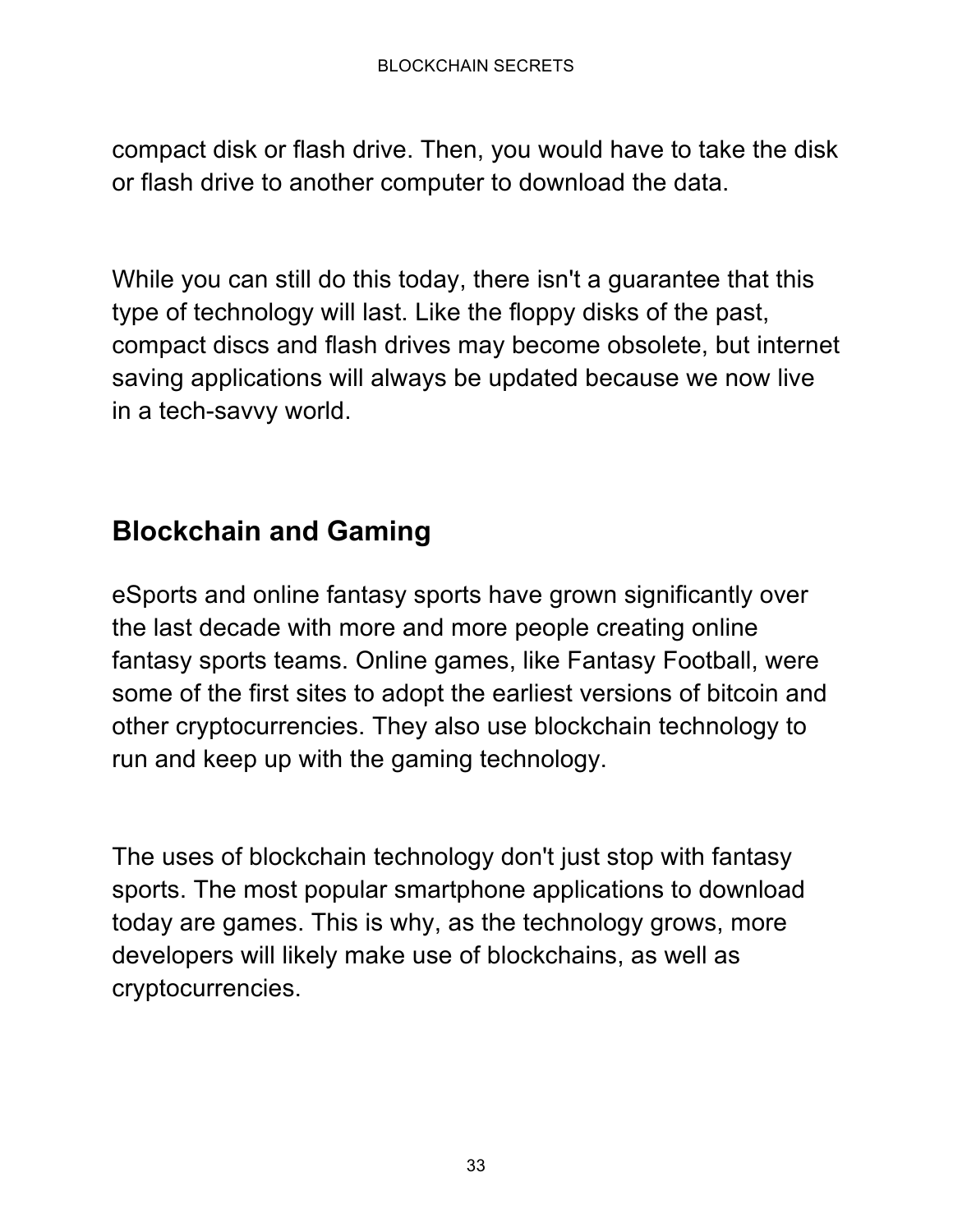#### **Supply Chain Management and Blockchain**

Blockchain technology will also benefit supply chain management by providing a way to trace goods while at the same time being cost effective. For example, sending packages through the United Parcel Services from one business to another. In the past, someone had to call to find out where their box was if it hadn't arrived when it was supposed to. Today, you are provided with a tracking number that allows you to see where the package you sent or are waiting for is in transit, which creates a blockchain.

Blockchain technology has made it easier for businesses to do business together because it has dramatically simplified the production process, and transfer process, as well as the verification and payment methods, used.

#### **Blockchain Technology and Quality Assurance**

In business, mistakes happen, no matter how careful you are and how closely you follow processes and procedures, and it can be challenging to pin down how the mistake occurred. With blockchain technology, mistakes and errors can be traced back to the point of origin. Not only does this make it easier to investigate mistakes, but it also saves companies time and money.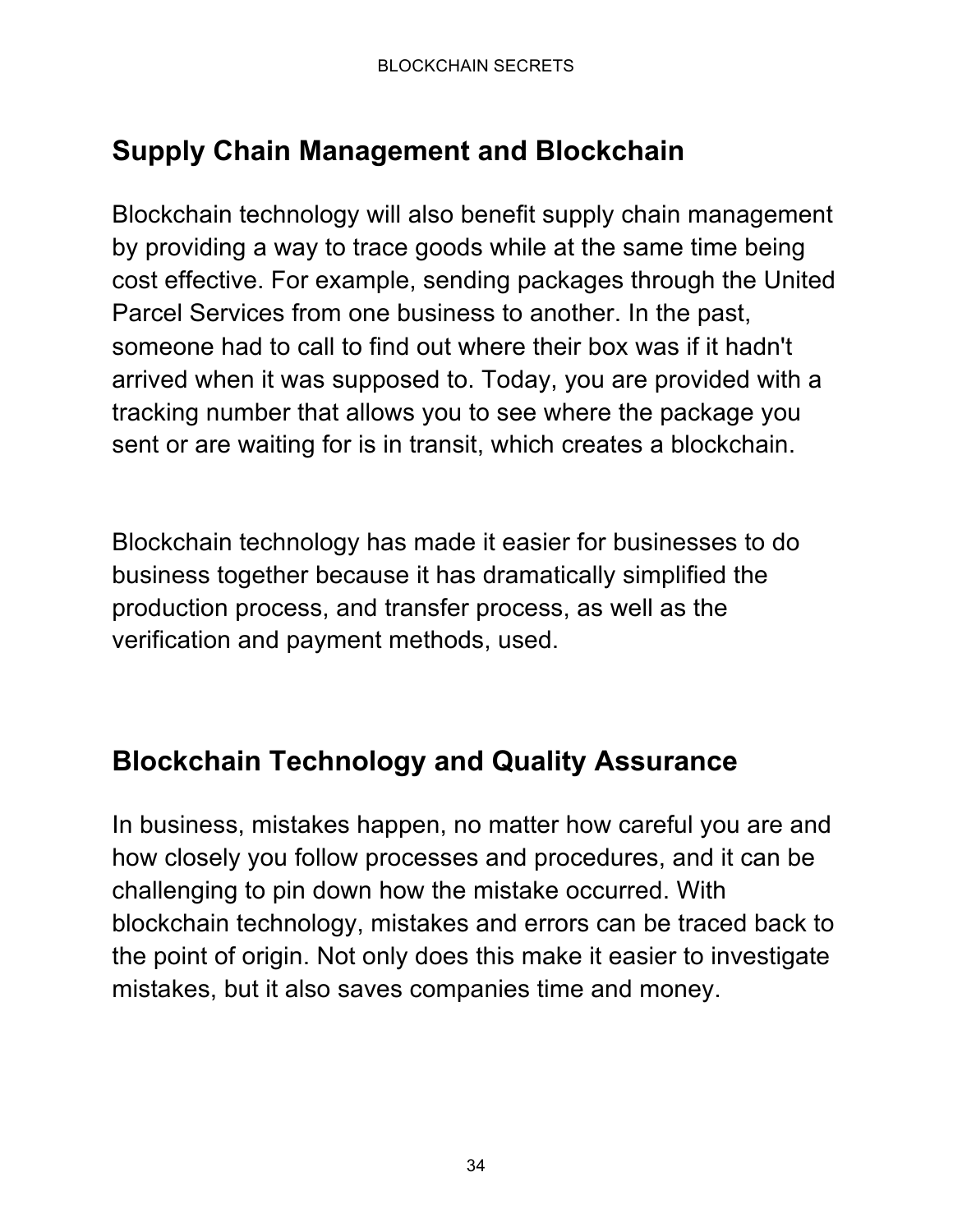## **Chapter 4 – Proof of Work vs. Proof of Stake**



A majority of the public blockchains that are currently available are based on a proof of work system. However, in 2018, the second biggest cryptocurrency, Ethereum, began testing a new system that would change its blockchain from a proof of work to a proof of state system. Before we can get into what exactly this means, it is essential to understand what exactly is occurring when a transaction is verified.

#### **Proof of Work**

The mining of bitcoin is accomplished by using a high-powered machine that will utilize a SHA256 double round has a verification process with the purpose of validating bitcoin transactions as they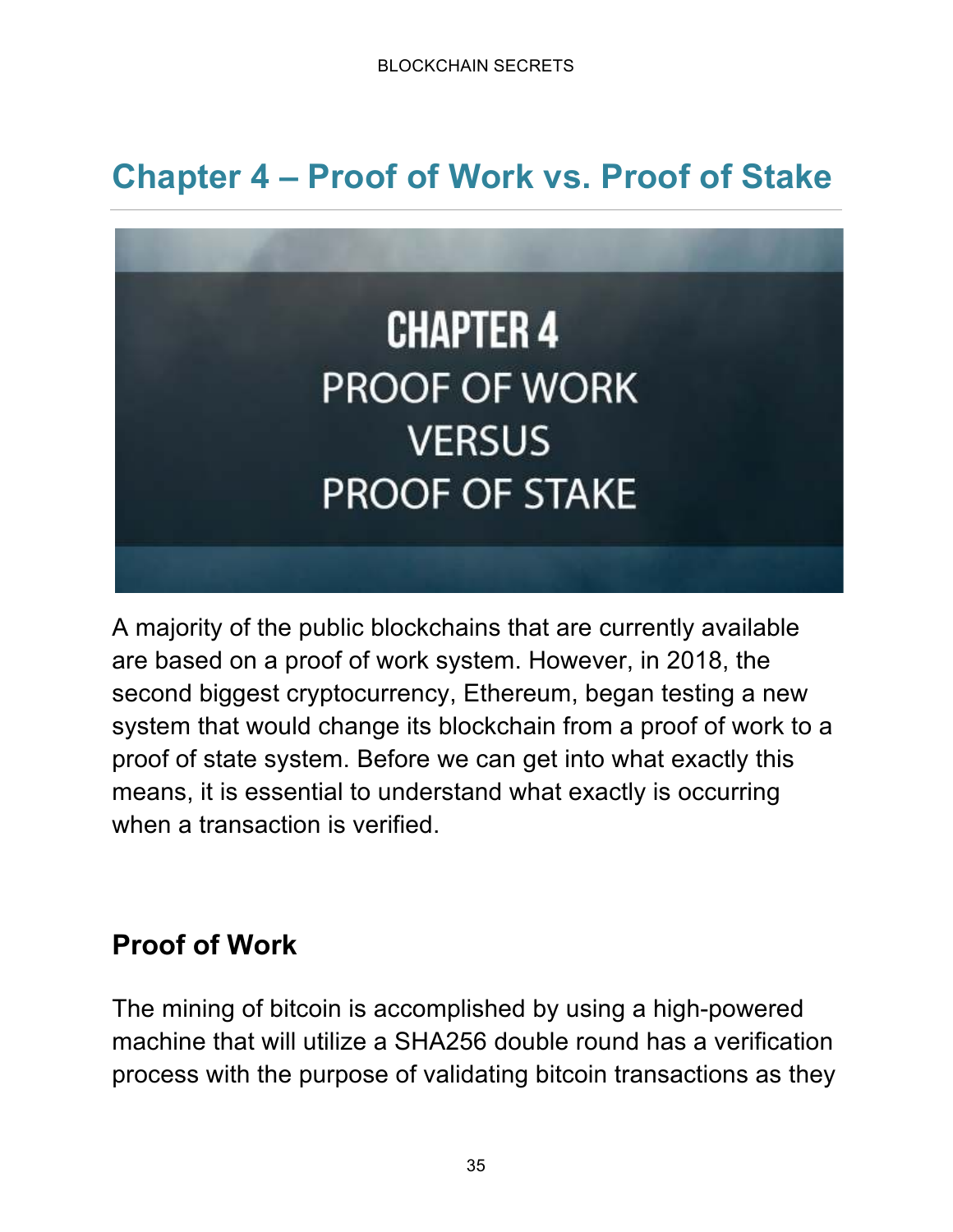happen. This is done to provide security for the sanctity of the bitcoin blockchain. The speed that your machine can mine bitcoins is measured regarding hashes per second.

Bitcoin, in exchange for this service, compensates those that are doing the mining by offering them a fraction of a bitcoin for every validation. They do this to offset time and energy costs. Additionally, those who initiate the transaction will typically provide some amount of a transaction fee to help offset costs as well. The higher the computer processing power of your bitcoin mining machine, the more you can make through the process.

To be accepted into the blockchain, each block must have a valid proof of work. A proof of work is a type of data that is both difficult to produce as well as time-consuming. Creating proof of work is essentially a random process with a low probability of success. This means that a bitcoin mining machine that is trying to complete the process requires a significant degree of trial and error to be successful. Bitcoin uses what is known as the hashcash proof of work.

The hashcash proof of work is a type of cryptographic algorithm that makes use of a hash function as a core building block of the mining process. The most common hashcash function that is used today is the haschash-Sha256. This particular proof of work function was created by Dr. Adam Back in the 1990s. It was initially used as a way to prevent email spam abuse because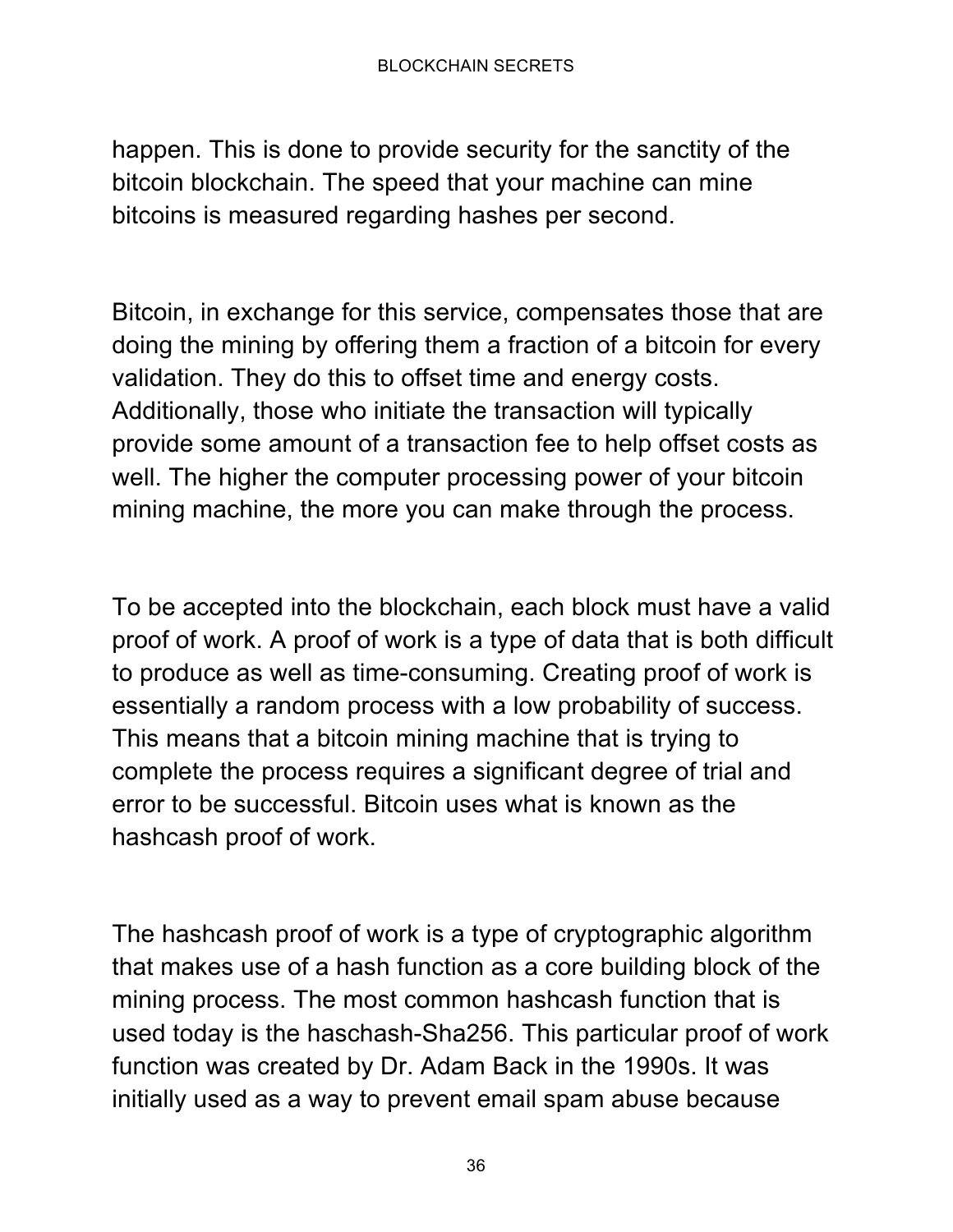successfully generating the hashcash for a single email was simple. However, creating one for a vast number of emails at the same time proved to be much more difficult.

You can tweak hashcash proofs of work for the difficulty to ensure that new blocks aren't being generated faster than the network can handle. This means that a new block can't be generated more than once every ten minutes at this time. As the probability of each successive generation is low, this makes it challenging to determine which bitcoin machine is going to generate the next block.

For a new block to be considered valid, its hash value must end up being less than that of the current target. This means that each block will have to naturally indicate that work has been completed to generate it. Each block also contains the hash of the preceding block, which is how the chain understands where each block falls within the overall blockchain. To change a block, the work must be redone on all the previous blocks, and new and connected hashes must be generated for all of them. The blockchain is then essentially protected from tampering, because of the enormous computational power that is needed.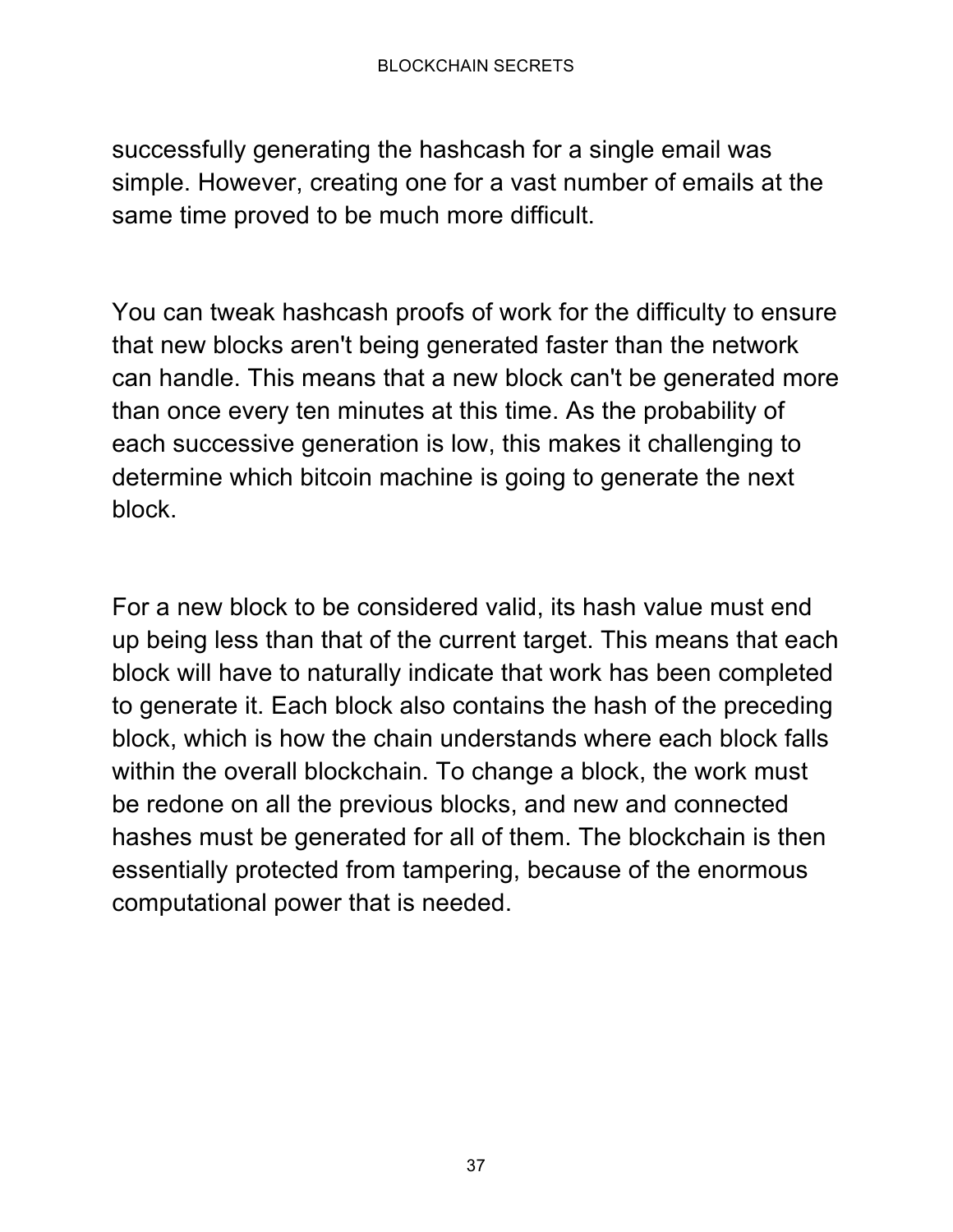#### **Proof of Stake**

Most of the significant cryptocurrencies today work off of some variation of the proof of work model, either through the SHA256 hash or through another, similar hash. However, Ethereum, bitcoin's largest competitor, has been working on an alternative that could significantly change the way blockchain transactions are verified.

In early 2017, Ethereum released the implementation guide for a hybrid proof of work/proof of stake system. They are rolling out this new system in phases before they make it the platform's primary verification system. The plan currently states that the blockchain platform will alternate between the two systems. With the new system, about one out of every 100 blocks will use the new system while the rest will continue to use the old system.

There hope is that the new system will improve the rate at which they can produce new blocks. This will mark the first step in the plans for Ethereum's evolution. This will be the first time a proof of stake system will be used to secure a blockchain, which will be a significant step forward. This new system will serve as the proof of concept test for an alternative to the proof of work model that dominates the cryptocurrency today and provide proponents the ability to test their claim of its superiority. When the new proof of stake model is rolled out on a larger scale, it will significantly reduce the amount of electricity that is required to verify a single block.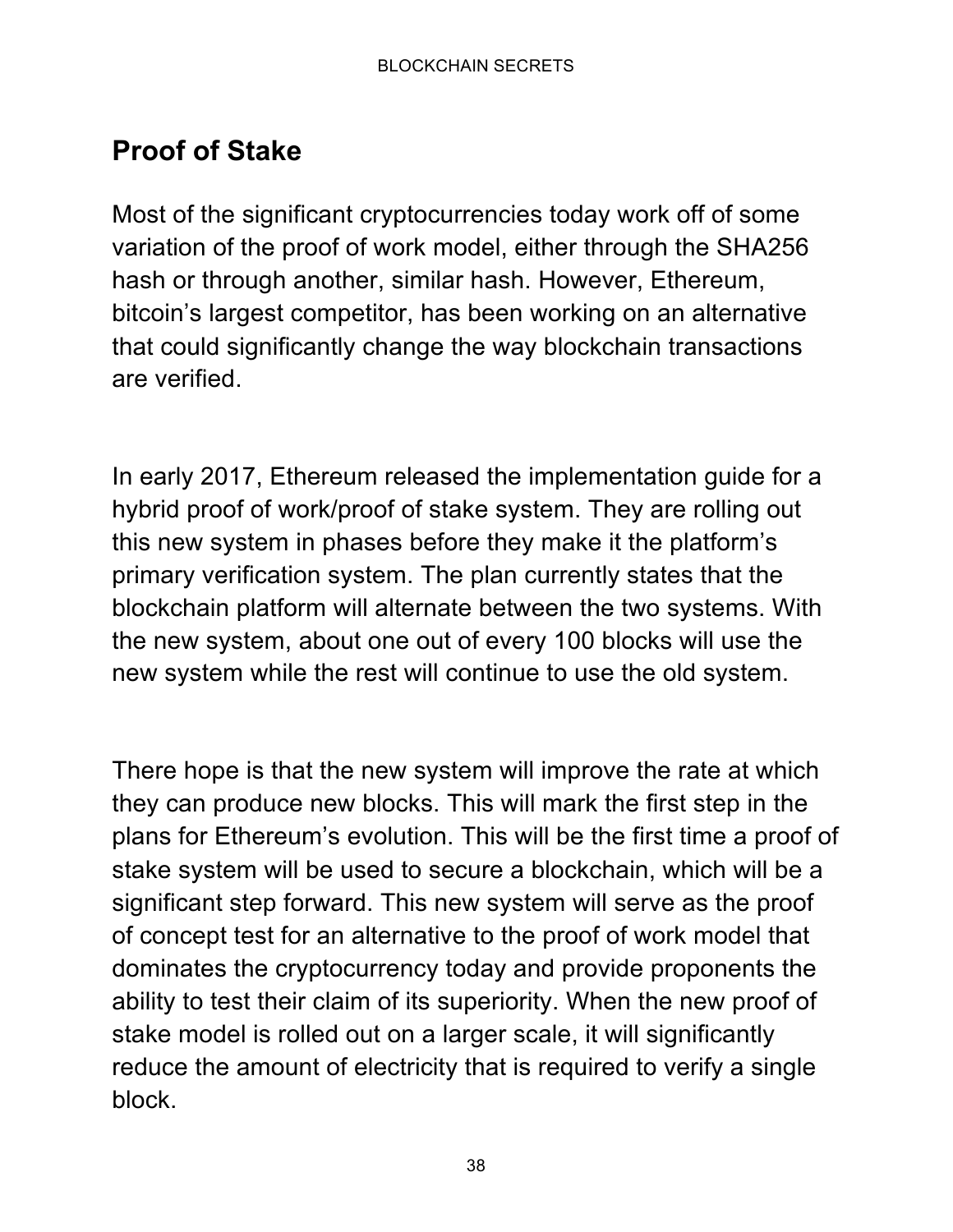It's important to understand just how the proof of stake system differs from the proof of work model. With proof of stake verification, rather than having the miner solve the equation to verify the block, a validator, who is confirmed reliable by the stake they have in the system, will commit to its accuracy. They know that if they lie, they will lose their own ether as well.

During the first stage of deployment, all of the blocks that are verified through the new system will also be checked through the old system to help double verify that the blocks contain the information that they should, while also testing the accuracy of the new system. Validators will then look at the various chains that are available and make a decision based on how much ether is currently in the chain. If they make a poor choice, they will lose their money. This process will help form a consensus that leads to a single more massive chain from the many smaller ones.

#### **Benefits of the Proof of Stake Model**

While the process of implementing the proof of stake model isn't smooth sailing, it doesn't mean that the proof of stake system is going to lose out. It contains many clear benefits over the more traditional process. This first clear benefit that this new model will have is that it will drop the more than one million dollars Ethereum miners spend on electricity each day to around \$100,000 or just ten percent.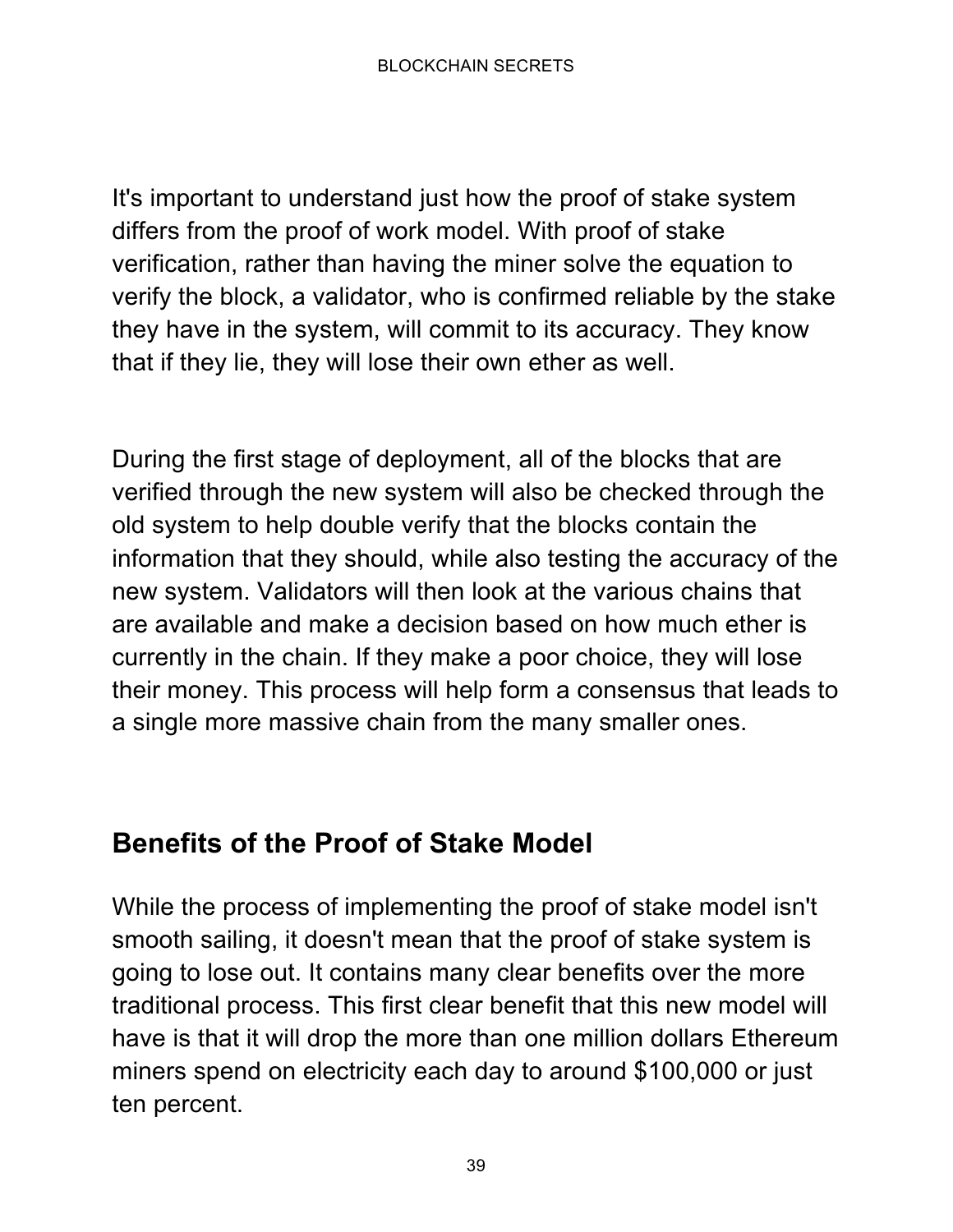In addition to making it cheaper to mine cryptocurrency, the proof of stake model will also make it more unrestricted because it won't matter how fast the user's computer is because the calculations will be completed within the blockchain itself. As a bonus, this makes the 51 percent attack much more difficult to pull off successfully. A 51 percent attack happens when a group of miners comes together to control more than 51 percent of all nodes running a particular blockchain in an attempt to add completely false blocks to the system that the unaffected nodes will then accept as accurate because a majority of the nodes are already reporting it that way.

Proof of stake will also make it possible to ensure the validators stay honest by forcing them to be vested in the transactions that they verify because they know if they don't play fair, they will lose their own money. Finally, the proof of stake model makes it easier to produce blocks faster than ever thanks to a process called sharding, which is the process of breaking a more extensive database down into more manageable pieces. When databases are broken down, it allows each piece to have its own set of validators who complete their own transactions within the shard. Once this occurs, it makes scalability more modular and even faster.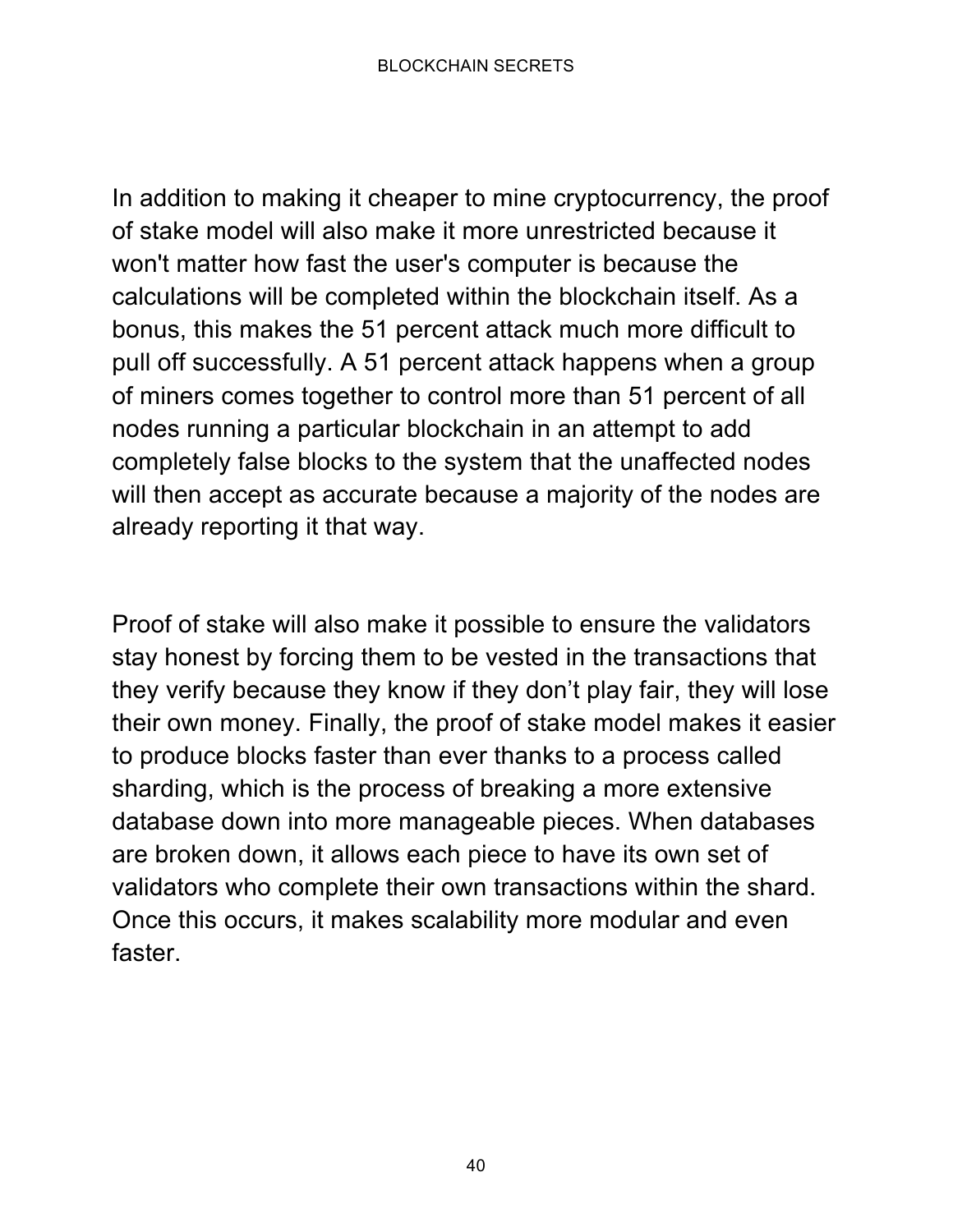#### **Proof of Stake Challenges**

The new process won't be without its own share of issues. The first issue will be that the new system isn't guaranteed to work. This is because this type of model hasn't been put into play at a large scale before. This means that there is a chance that the original blockchain could be damaged if the transactions aren't processed as planned, or if a smart contract is miswritten. To combat this scenario, the Ethereum team is working on what is called the finality property. This will ensure that the current state of the blockchain will be secure before the new one can be implemented.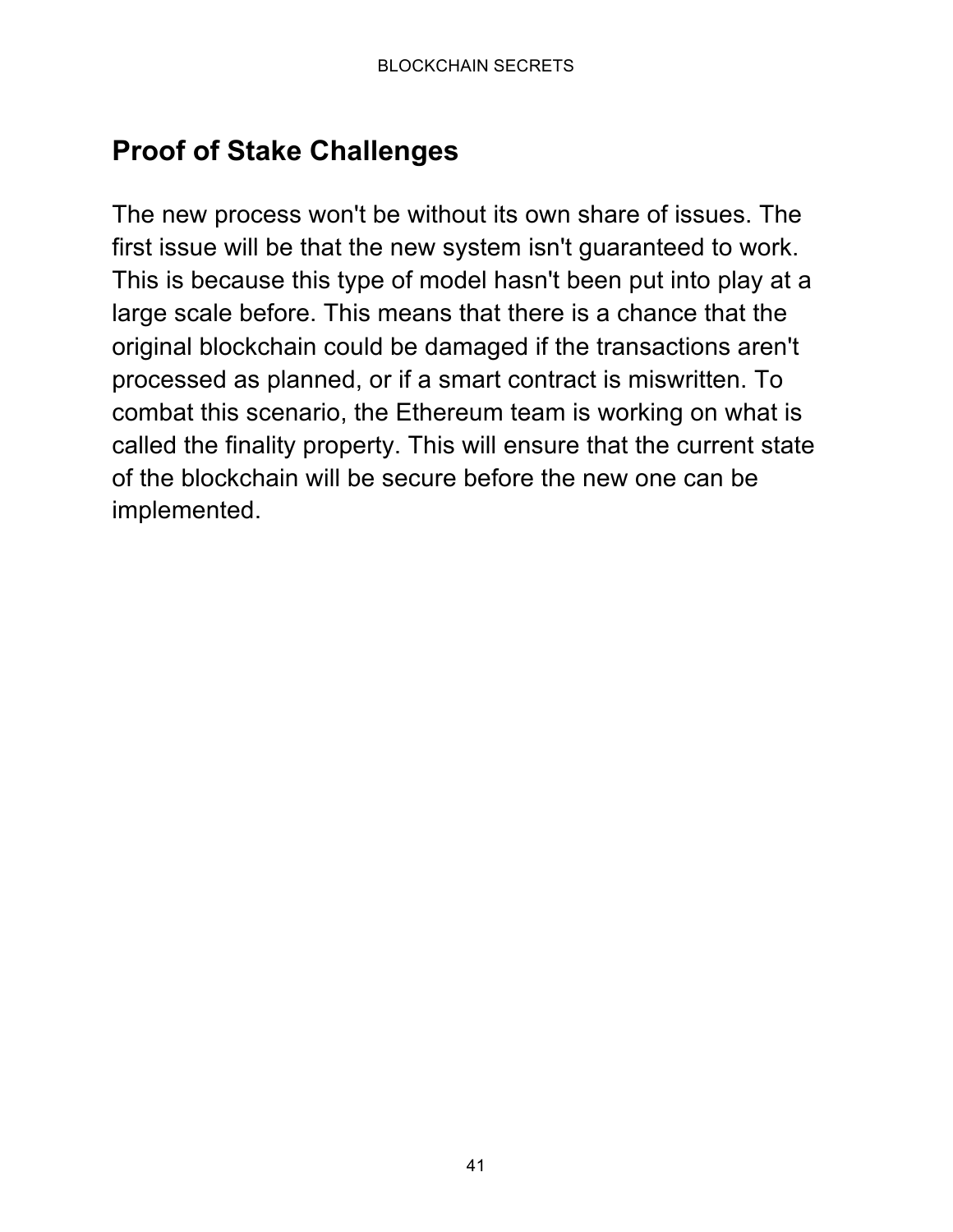# **Chapter 5 – Benefits of Blockchain Technology**



The promise of blockchain technology saw all of the world's contracts and agreements digitized into code and stored in public, transparent databases that are safe from being deleted, tampered with, or revised. The future will see every kind of agreement, business process, online task, funds payment, and transactions with a single digital record that can be identified and validated. As the technology continues to expand, we'll see middlemen, like lawyers, stock exchange brokers, and banks, saving billions, if not trillions of dollars every year.

Blockchain technology is ideally suited to revolutionizing the way many industries do business. Here are just some of the ways that blockchain technology will accomplish this.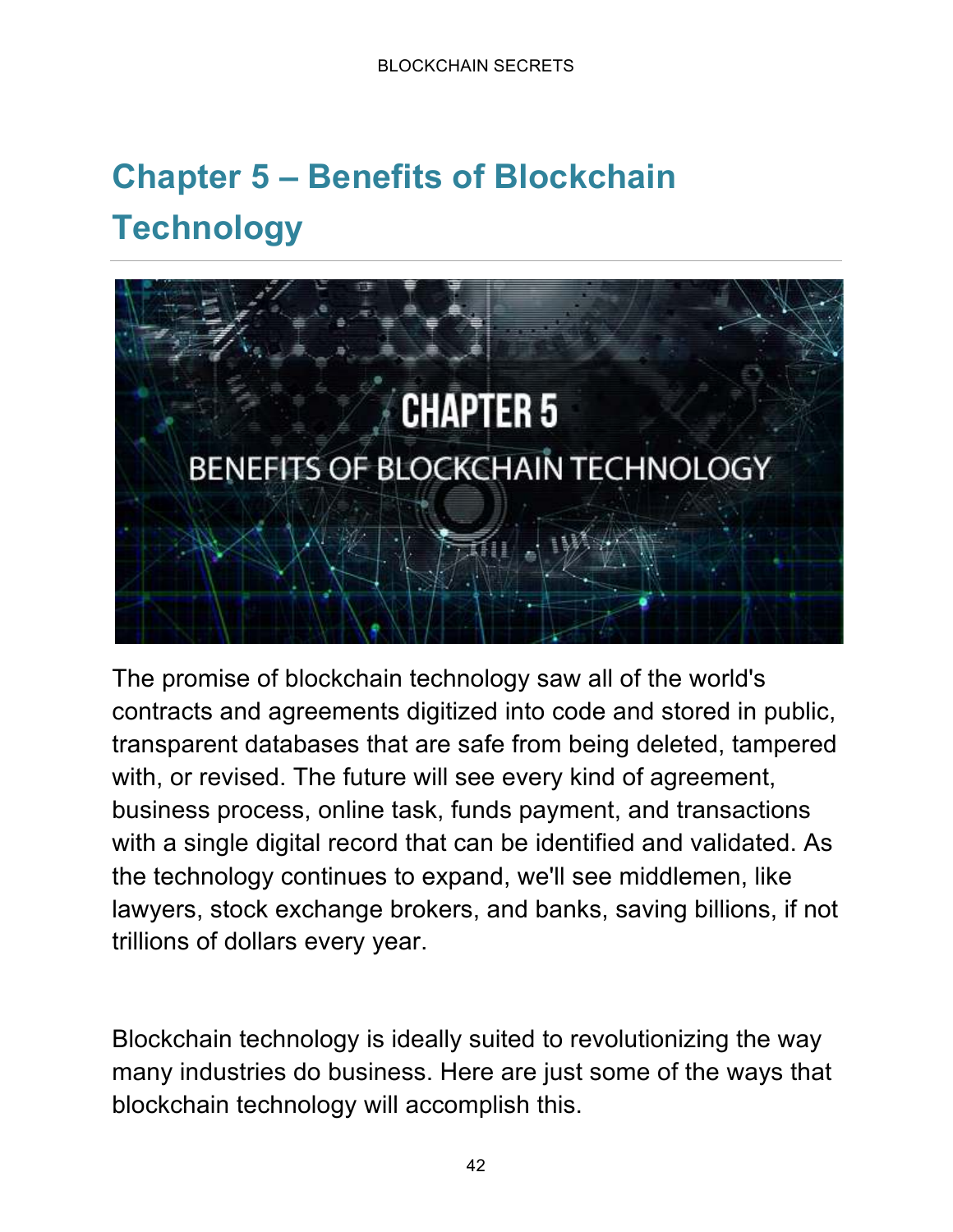#### **Eliminating Third Parties**

Blockchain technology will eradicate third parties and increase the number of exchanges that aren't subject to trust issues. Blockchain will allow two or more parties to conduct a transaction, of any type, without having to resort to official oversight or intermediation with an external party. This will significantly reduce, or even eliminate counterparty risks.

Counterparty risk is a risk that each party of a contract will face if the counterparty doesn't live up to their contractual obligations. It is a risk to both parties and is something that should always be considered when evaluating a contract.

#### **Control Over Data**

With blockchain, users are more empowered and have better control over their own data. With blockchain protocols in place, users own and are in control of all their information and transactions themselves. Uber is a perfect example of this. Uber is one of the world's largest car services companies, but they don't actually own any of the cars that run its business, but they rake in billions of dollars through car rides that are logged by drivers using the Uber app.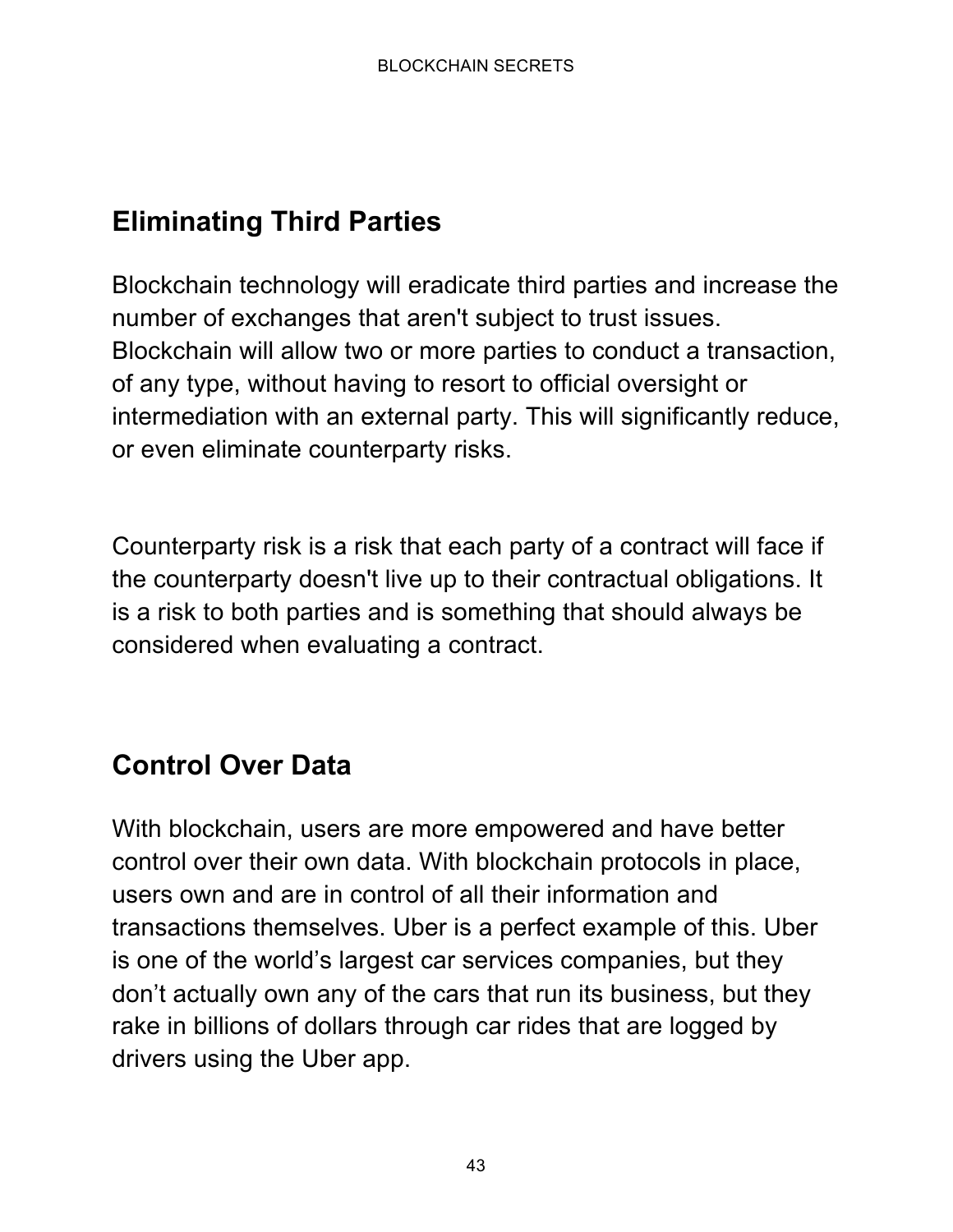#### **Better Data Quality and Integrity**

With the blockchain technology, data is always complete because the next block can't be created or mined without being linked to a verified block being finished in the chain. It is also consistent because all the data has to conform to the protocol standards or else it won't be recorded in the chain, as well as being widely available.

#### **Durability and Reliability**

Blockchain technology has been proven not to have a single point of failure and is capable of withstanding malicious exterior attacks more efficiently. This is compared to closed systems that contain possible weaknesses and point of failure that are scattered throughout the entire system from within.

#### **The Integrity of Data Processing and Transfers**

Due to the unchangeable nature of the blocks in a blockchain, every user on the network can trust that every transaction they make will take place on the network and that they will always be executed precisely as the system was designed. This removes the need for any third party to oversee the transactions,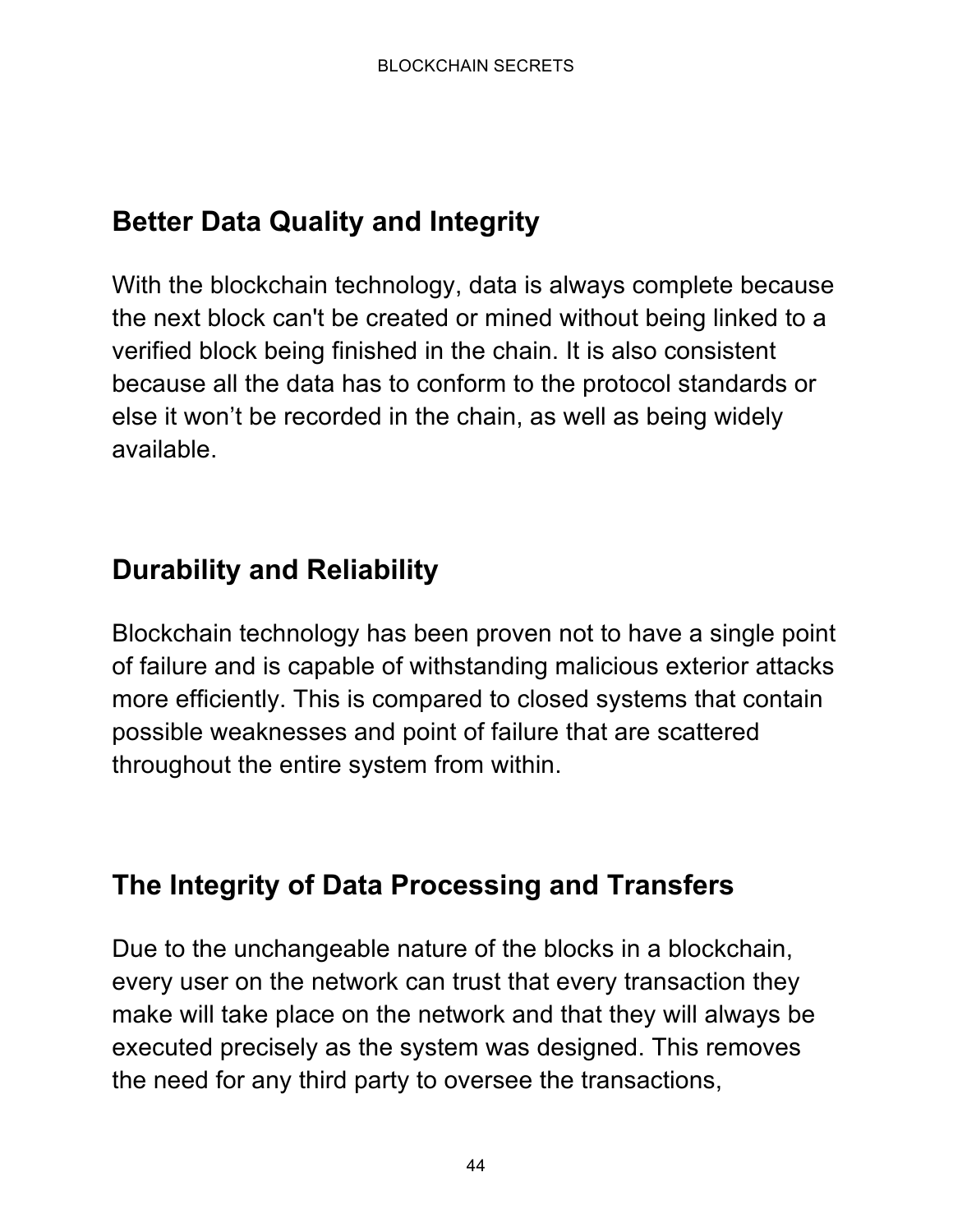maintaining the integrity of the data being processed and all transfers.

#### **Transparency and Auditability**

All transactions made to and on a blockchain are, by design, created on a public ledger that can be looked at by everyone. This creates a highly transparent system that can be searched by anyone. There are various services, such as etherscan.io, that allows users to search the vast databases and transactions in order to audit everything that is happening within and on a blockchain.

#### **Faster Transactions**

Transactions between banks, like ACH, (automated clearinghouse transactions) can take days to clear. This is especially true for transactions that are made outside of regular working hours. Just think about when you send a wire or make a purchase at the end of the business day on Friday. Without blockchains, you are unable to see any timely updates to the status of your funds. Often you aren't provided an update until the following Tuesday or Wednesday. Blockchain technology reduces the transaction times to minutes, and sometimes even seconds, and they are processed around the clock.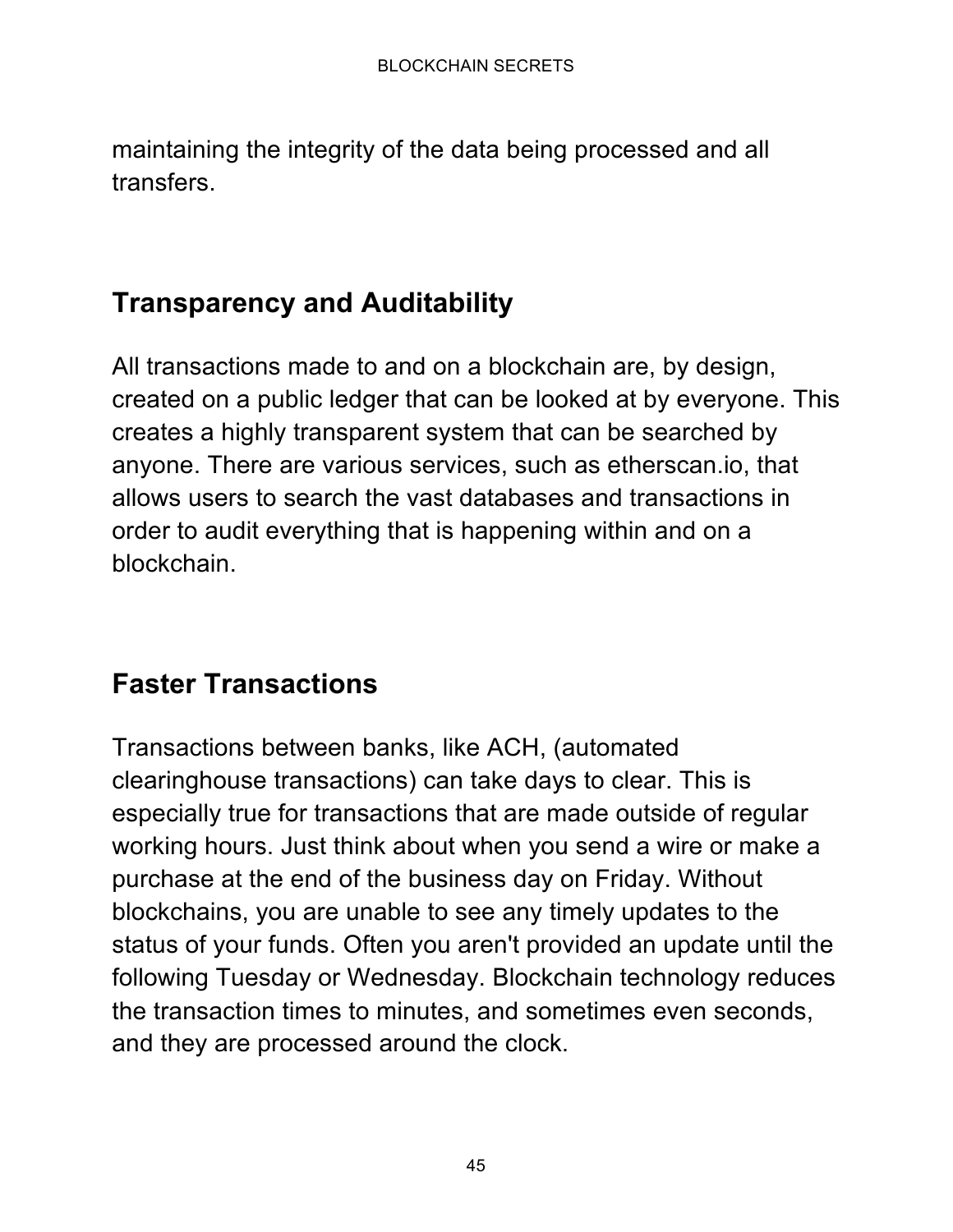#### **Lower Transaction Costs**

With blockchains, no outside parties are overlooking the transactions. Because of this blockchains can potentially reduce the transaction fees significantly. With reduced transaction fees, it could possibly lead to billions of dollars being saved annually.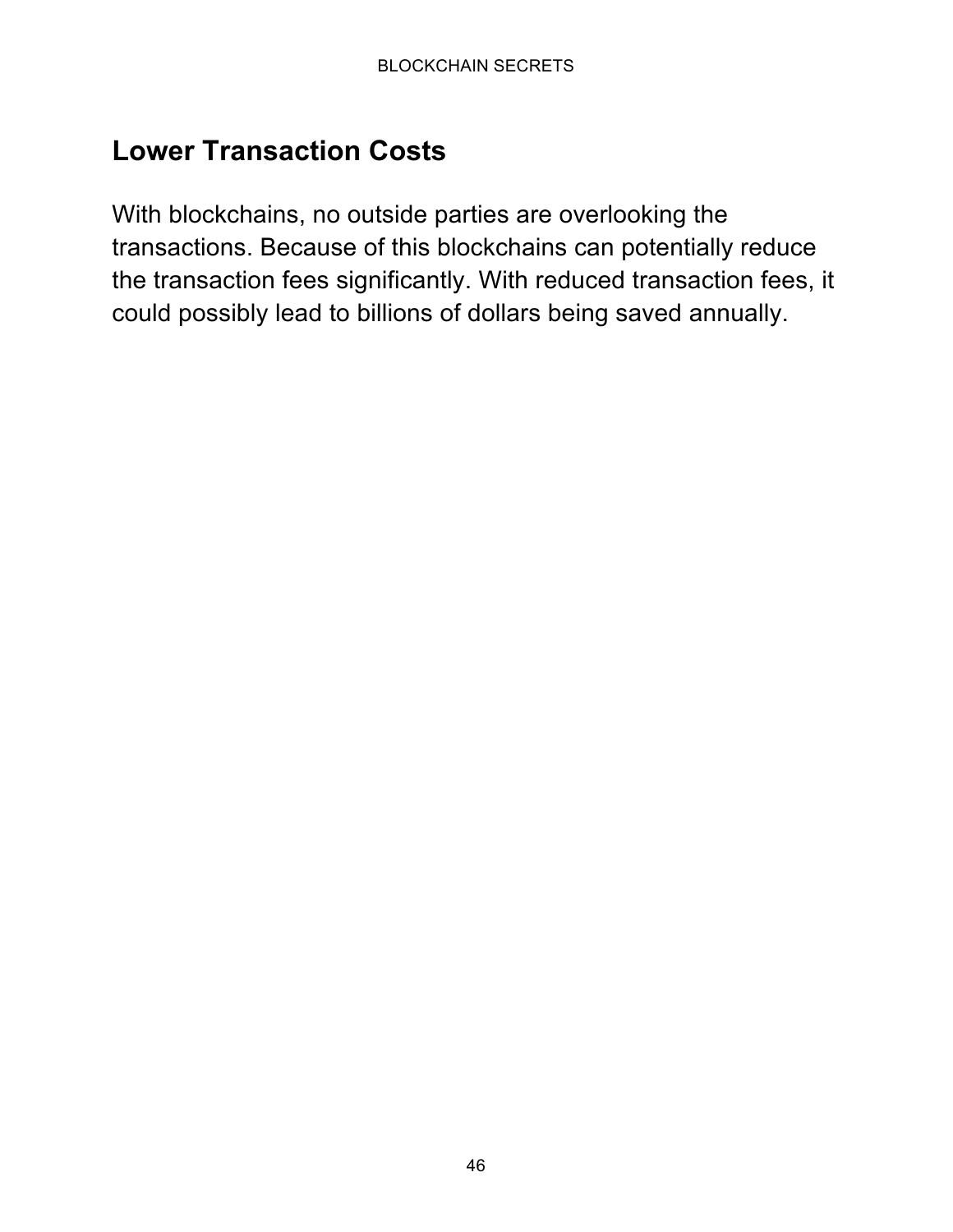# **Chapter 6 – Risks and Challenges of Blockchain Technology**



One of the major draws of blockchain technology is also one of its most significant challenges. Currently, there is very little regulation with regards to what is and isn't allowed in the blockchain space. Because of this, there have been numerous instances of hackers being able to make off with millions of dollars of investor money because of loopholes in the online blockchain systems. Despite the promise of security on the current blockchains, there are teething issues that hackers are taking advantage of to the detriment of every blockchain user.

Recently, there was a case with Enigma, a decentralized platform that was preparing to raise money through an ICO. Hackers were able to hack Enigma's website and numerous social accounts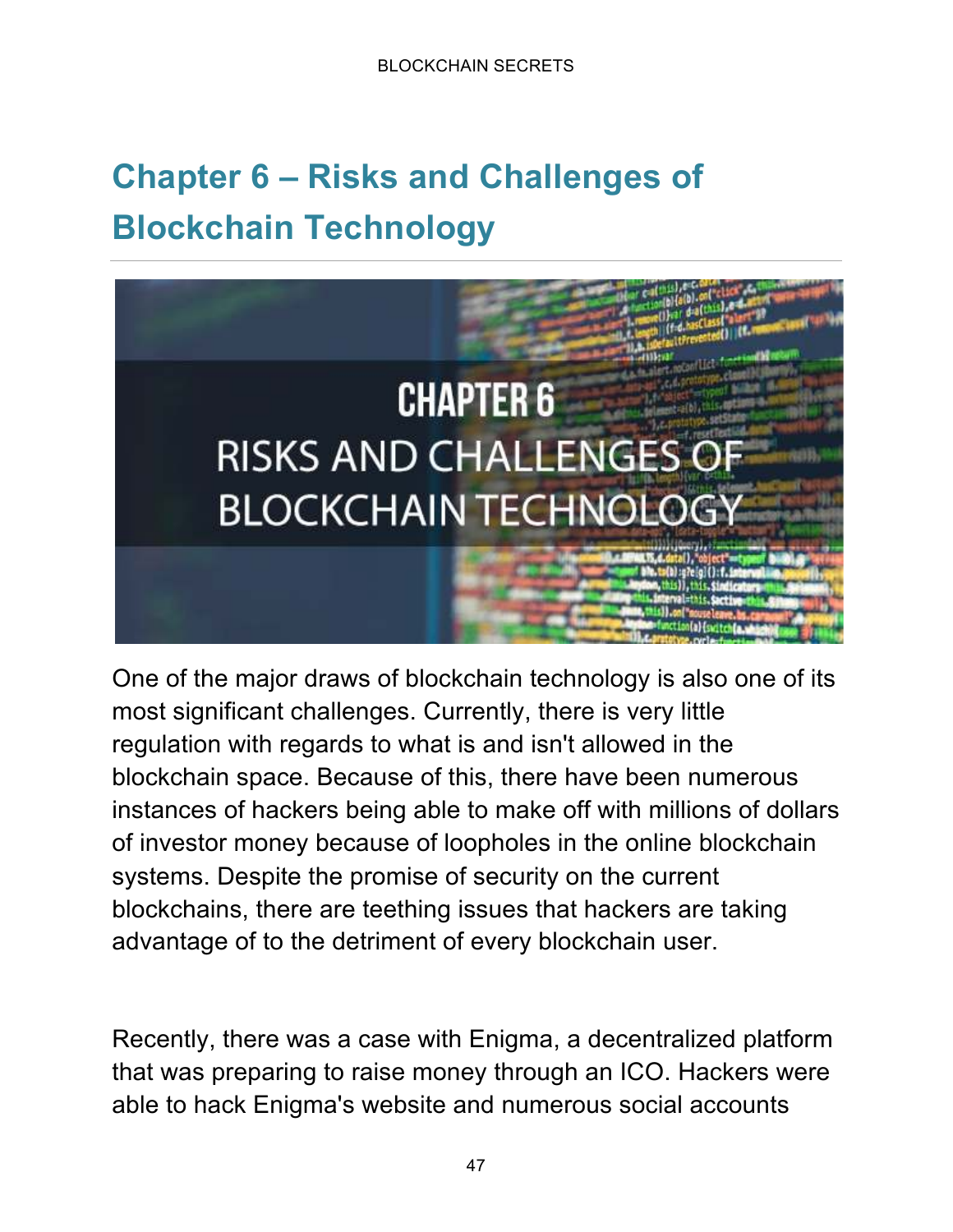successfully. This allowed the hackers to send out spam to Enigma's community and make off with almost \$500,000. The Enigma project was launched by a group of MIT graduates, who sent out invites for people to join the Enigma community. The hackers grabbed money from those who joined the company's official mailing list and Slack group. In all, there were around 9,000 users and participants who were affected by this security breach.

The hacker's effectively posted messages on Slack altered the official website and spoofed emails to the community list to make it look like the company was making a formal request for money. Members of the community responded by sending money that was deposited directly into the hacker's crypto wallet.

Last year there was a similar hack but on a much larger scale. When the Decentralized Autonomous Organization or DAO that was built on Ethereum was hacked and resulted in a loss of \$50 million to hackers.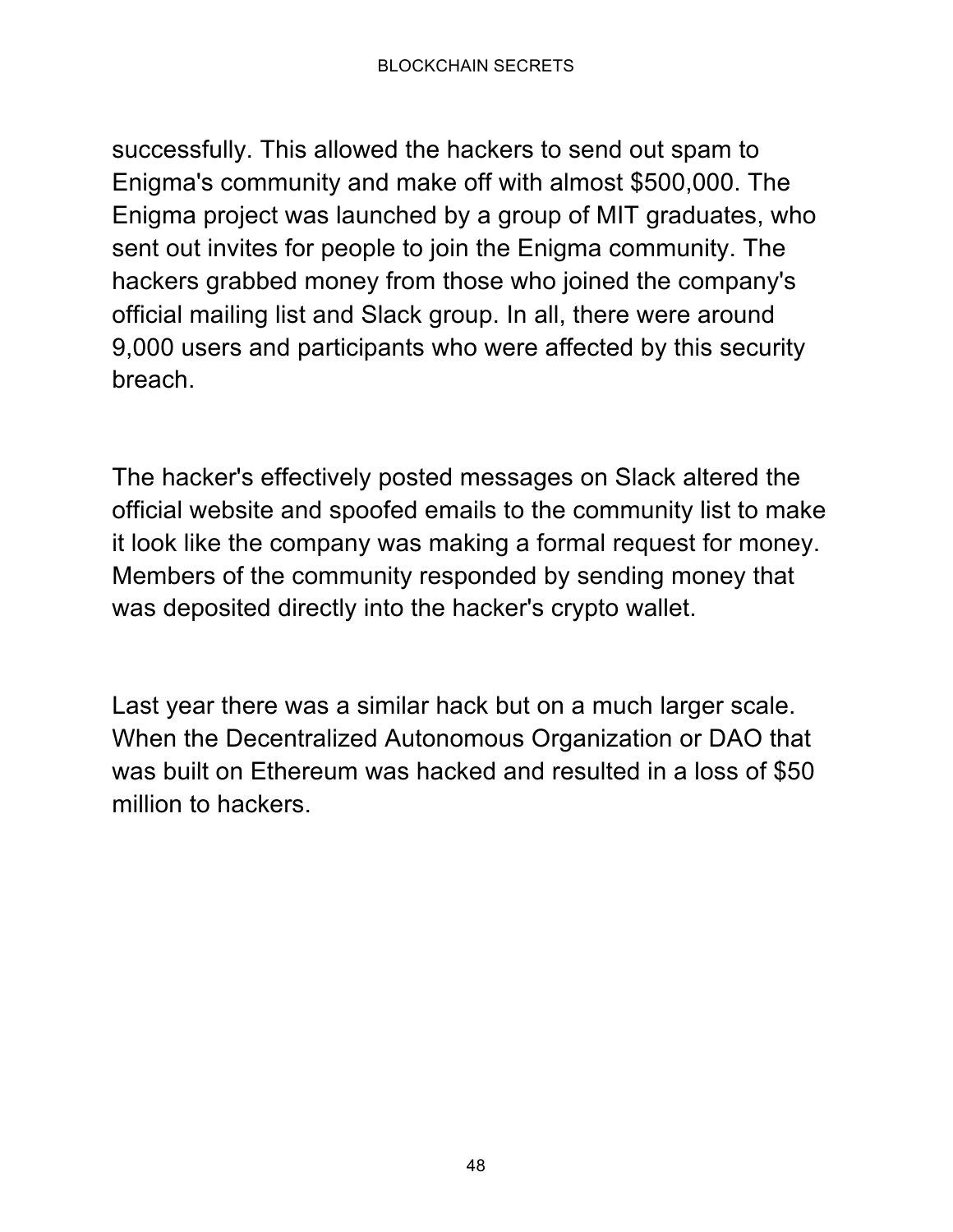#### BLOCKCHAIN SECRETS



The DAO was supposed to be a decentralized investment fund where decisions wouldn't rest on just a few partners, but rather anyone who invested in the fund would have a vote in which companies or projects the company should invest in. It was set up so that the more that you contributed, the more votes you got.

Since the fund was built to be distributed, no one could take the money and run. Unfortunately, due to human error and programming errors, hackers were able to exploit the system to receive a \$50 million payday, which has of yet been recovered.

Another example of the challenges facing blockchain technology comes from a company called OneCoin. Recently, a company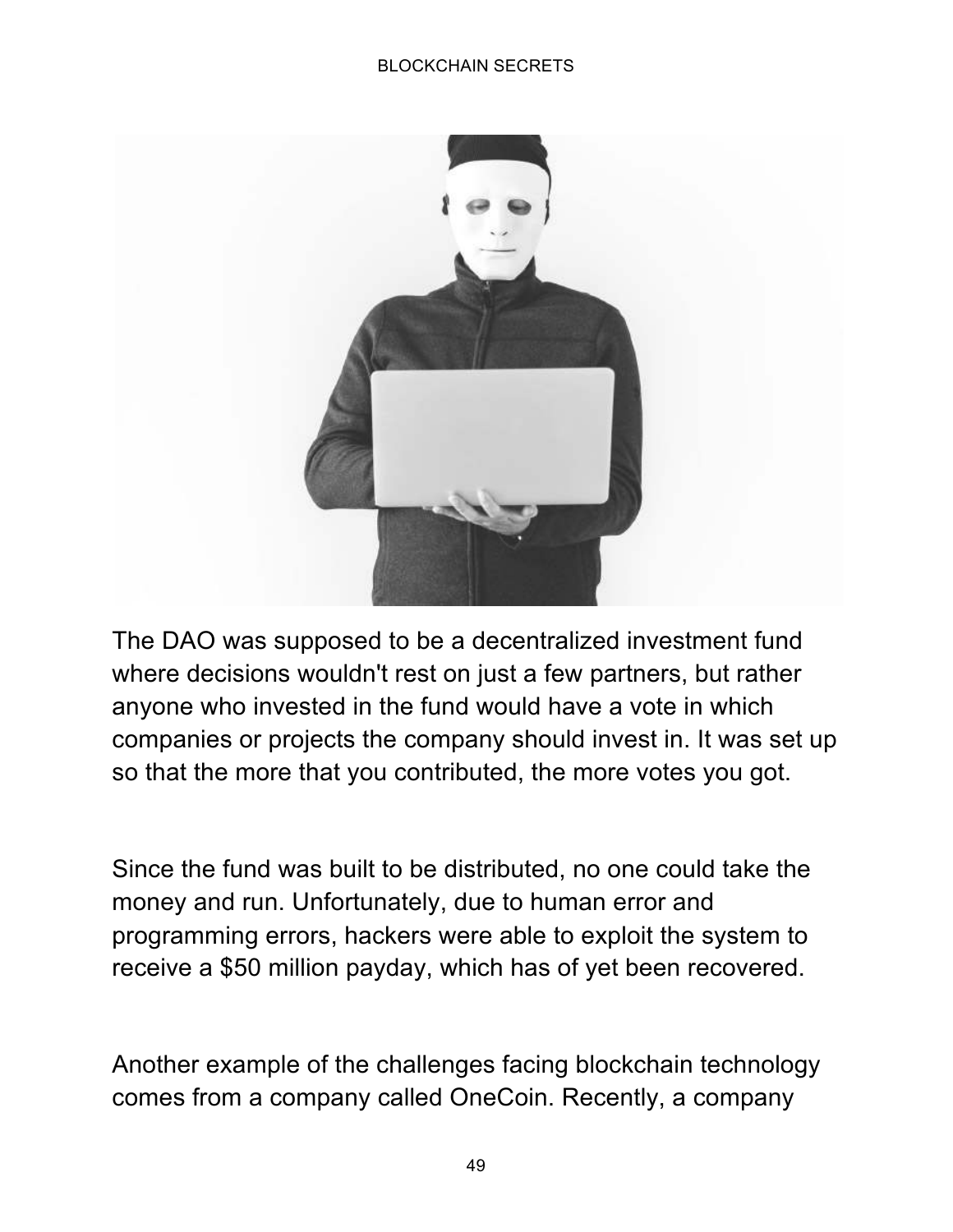known as Gnosis sold \$12..5 million worth of a token called GNO in just over ten minutes. The sale was intended to pay for the development of an advanced prediction market. The initial coin offering, ICO, received rave reviews across the global press.

On that same day, a company called OneCoin, based in Mumbai, India, was in the middle of a sales pitch for its own digital currency when their offices were raided by financial enforcement officers. In the end, eighteen OneCoin reps were jailed, and more than \$2 million in investor funds were seized. Multiple authorities describe OneCoin, which was being touted as the next bitcoin, as a Ponzi scheme. By the time the offices in Mumbai were raided, the company had already moved at least \$350 million in scammed funds.

Since there are no checks and balances to govern the execution of ICOs, if you are going to invest in a coin, you need to ensure that you aren't investing in any random idea that could turn out to be a scam.

#### **Major Hurdles of Blockchain**

Currently, there are significant hurdles in the way of formally legalizing and regulating crypto trades. Similar challenges exist with market growth and adoption. Some of the issues surrounding blockchain include, what kinds of tax structures are right for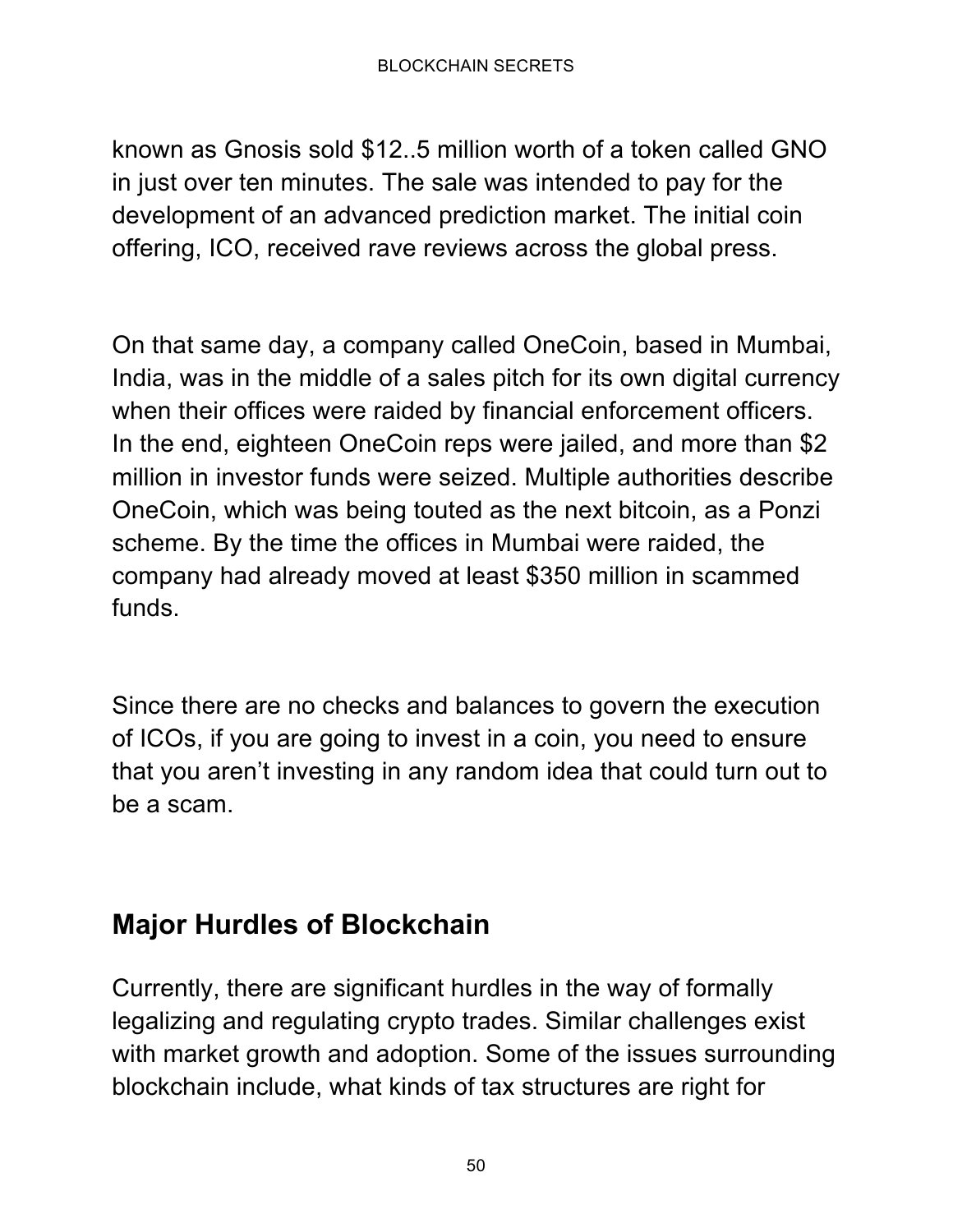blockchain markets, how to trace and aggregate funds, and where will spending and income information come from and how it will be gathered. As long as these problems remain question marks on the policy boards of decision makers, widespread adoption of blockchain technology will be difficult.

However, there is some promise for the future of blockchain technology. South Korea and Japan have made significant advances recently that will allow for legal bitcoin transactions, and various applications have opened investment channels in the blockchain space to traditional investors. These advancements have led to an influx of funds to different blockchain companies, which, in turn, have been able to invest in growth, research, and the promotion of their particular blockchain services.

#### **Risks of Blockchain Technology**

As a new technology, resolving challenges like transaction speed, the verification process, and data limits are standing in the way of making blockchain widely adopted technology. The regulatory status of blockchain projects is also a risk of blockchain technology and is currently uncertain.

If financial institutions and governments don't buy into the idea of blockchain technology, or if it is pushed away because of a lack of clear guidelines on how the industry should be regulated,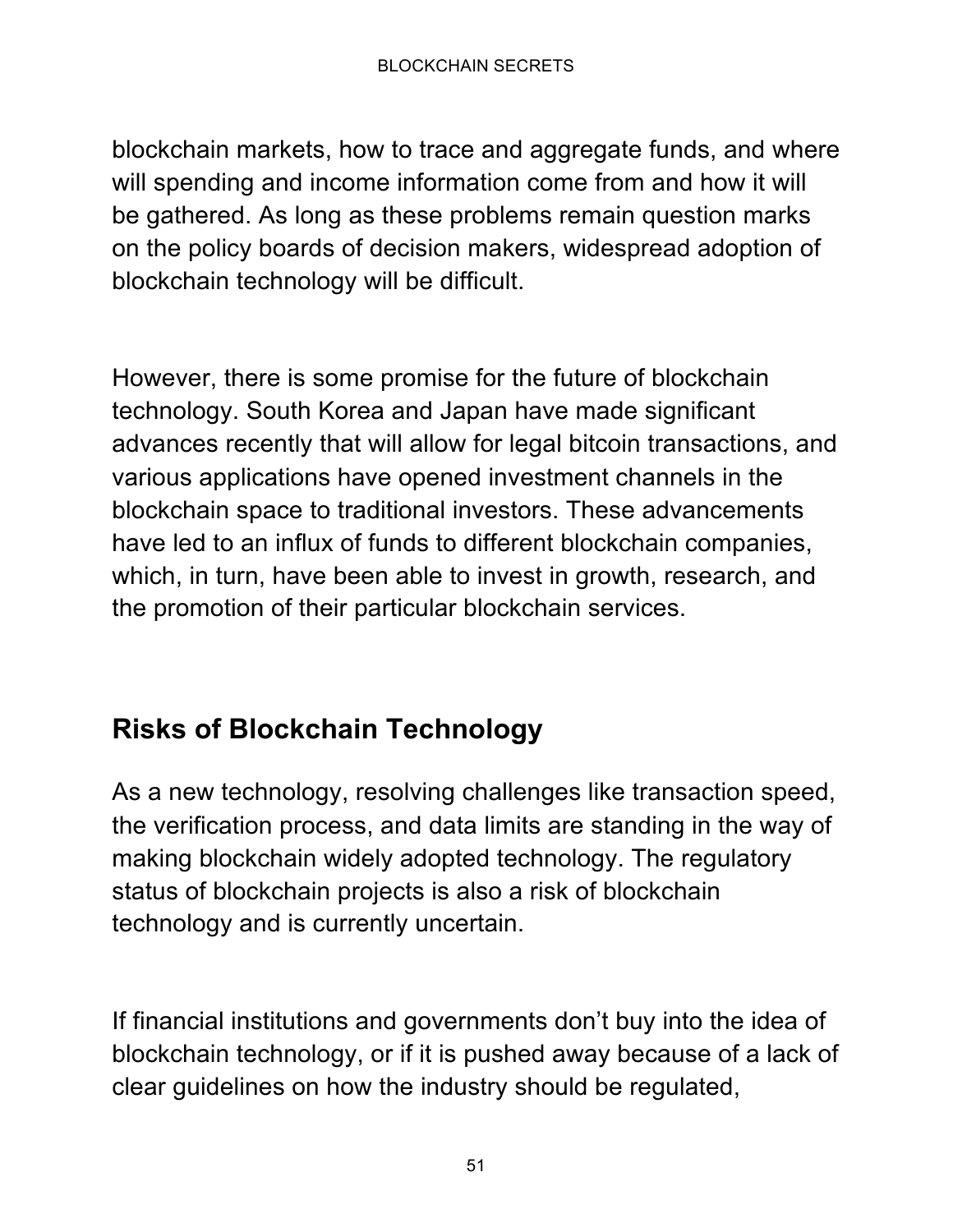blockchain will never gain the widespread adoption that investors and experts are hoping for, leaving it to be a novelty idea and nothing more.

The mining of blocks is highly energy intensive and is becoming even more expensive with the creation of each new block on the chain. There may end up being a limit to how much miners are willing to continue to spend to solve mathematical puzzles in order to earn a few bitcoins as their reward.

There are also cybersecurity and integration concerns that will have to be addressed before the general public will be willing to entrust their personal data to a blockchain solution. This also goes for getting the go-ahead from any body of users or a Board of Directors in order to make significant changes to or even completely replacing an existing system.

Finally, there is the problem of social and cultural adoption of blockchain technology. Blockchain represents a complete shift to a decentralized network. This requires a significant buy-in of all users and operators on the network. Also, since it is such a significant development, it is not entirely understood by a majority of the population. Will all of these risks and hurdles, it may be several years before we see widespread adoption of blockchain solutions.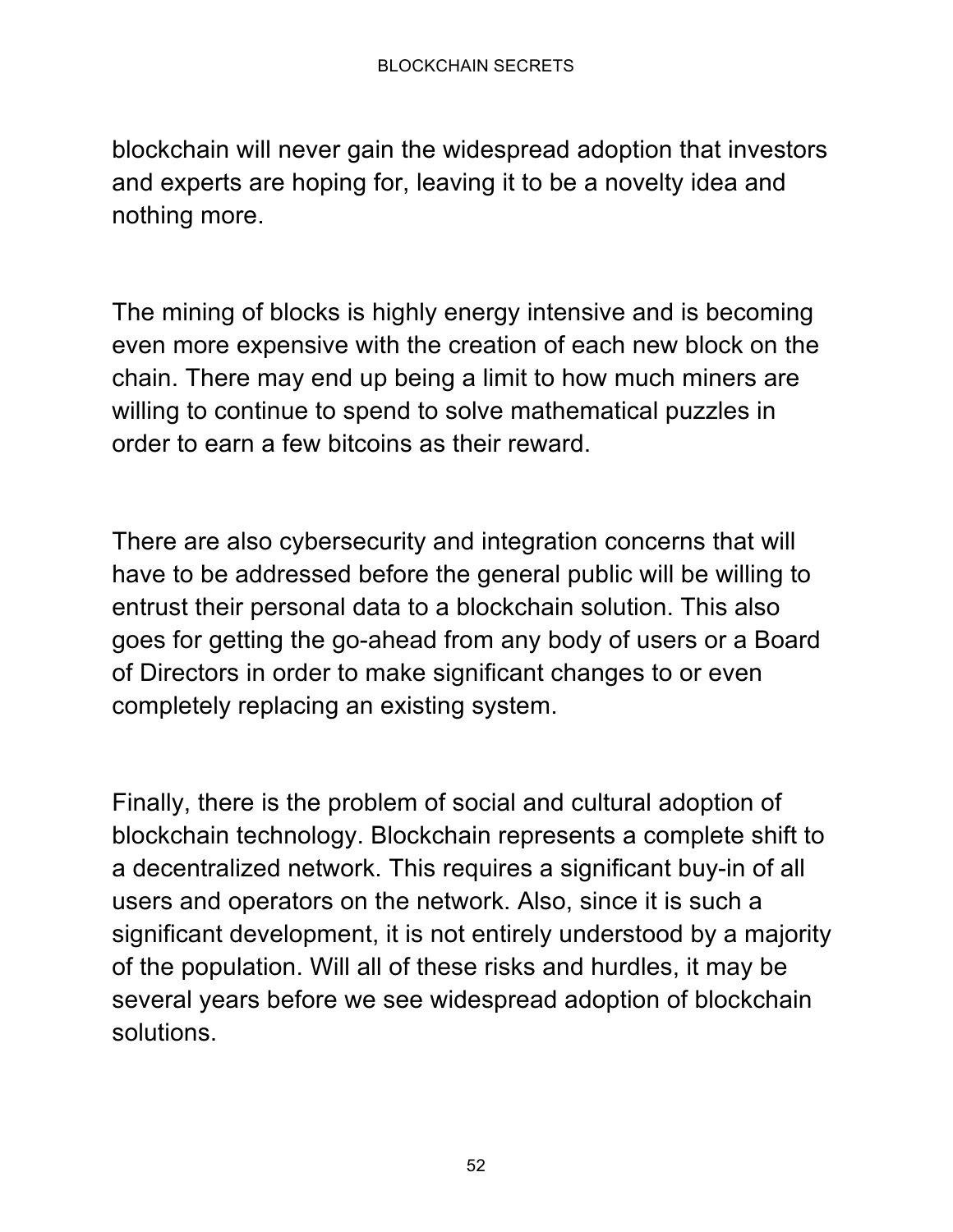# **Chapter 7 – Deciding if Blockchain Technology is Right for You**



The most common reasons that someone might consider an experiment with blockchain is a continuous desire to experiment with new technologies, a need for blockchain's timestamp technology or an interest in the many different ways blockchain can safeguard existing data. As with any new technology, it is essential that you look before you leap and consider if blockchain technology is really right for you and your business.

#### **Know Who Will Be Looking at Your Data**

In a majority of the traditional centralized databases, anyone with access to it has their activities stored in case they need to be reviewed later. If you need to have many individuals look at your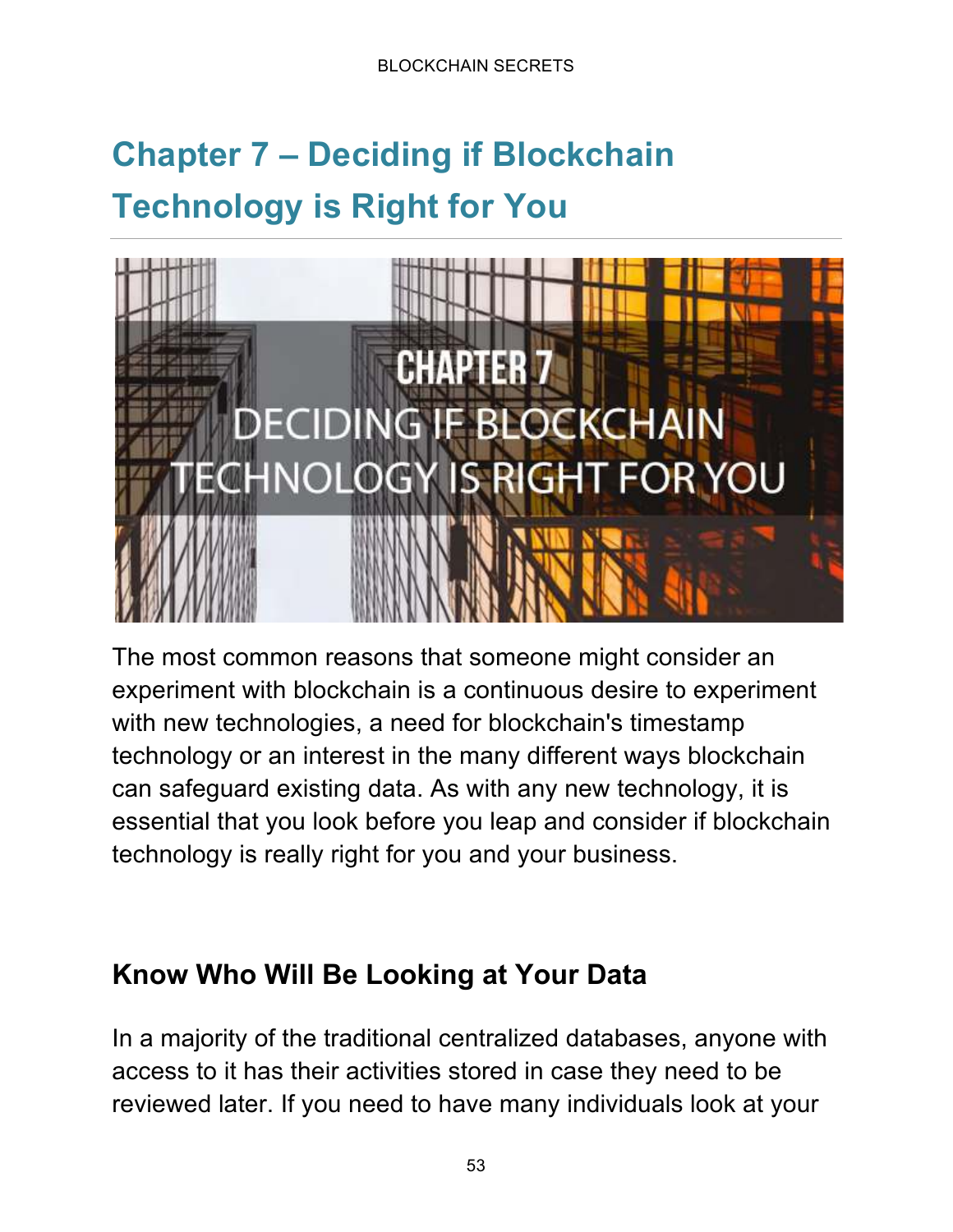data on a regular basis, but don't want them to have write access to the data, then you may benefit from using a blockchain. Utilizing a blockchain in your business may help to streamline the process by providing users with read-only access in addition to a having a log in a more traditional sense when it is required.

#### **Writeable Data**

An average user database is generally protected through a mix of usernames and passwords, as well as several levels of restricted access. You can then implement even more security measures to prevent your high-level data from being accessed when it shouldn't. Even with all of these precautions, it is still less than the standard blockchain security protocols that make it perfectly clear who created which blocks and the time and place they created those blocks.

These measures ensure that every transaction is always completed with the full knowledge of the creator, who can then confirm, and sign off on the transaction. This, of course, assumes that the individuals aren't adding information directly to the node. The signature is then further confirmed before the block can be attached to the chain. Even if a username and password combination is not required for users to have access, the chain will still automatically log the IP address of any user who creates new blocks.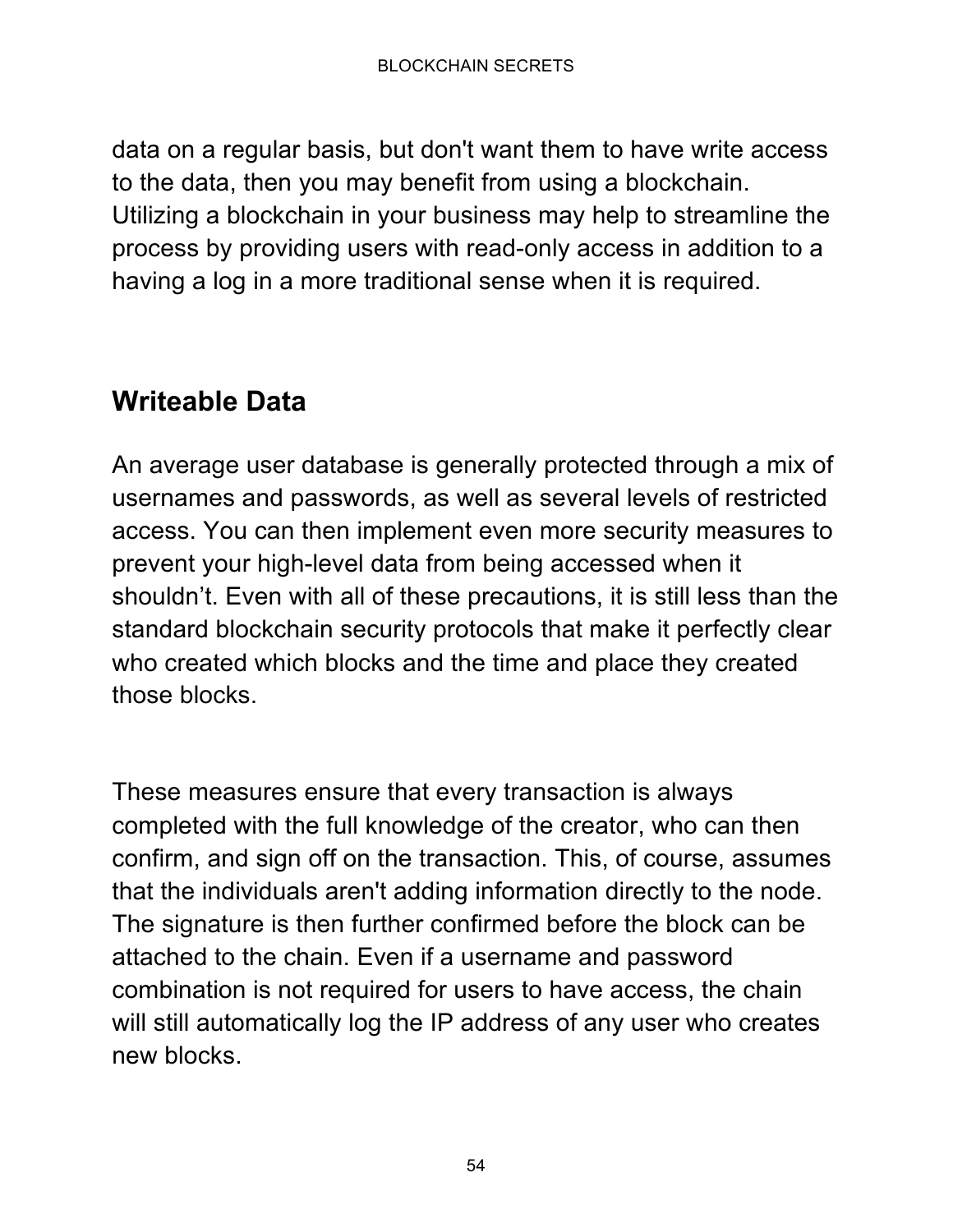#### **Data Alteration**

If you think that you are going to need to alter data that is being stored in a blockchain, then blockchain technology might not be right for you and your business. With a centralized database, its simple to alter data by merely tracking down the appropriate clearance, changing the required data, and having those changes saved in a log. With blockchain technology, the only way to do the same with data that has already been stored is to simultaneously change the data across 51 percent of the nodes that are available on the network. While this is a useful security feature of blockchains, in some scenarios, it will automatically disqualify blockchain databases from running in several others.

#### **Data Restoration**

If you find yourself doing nothing but updating backup data, then you might discover blockchain technology beneficial. When you use a traditional database, you have to instigate backups manually, leaving you to worry about making sure that everything is where it needs to be. On the other hand, when it comes to a distributed database, the information in it is automatically updated across all available nodes every time new information is added to the chain. As long as all of your nodes don't catastrophically fail at the same time, then you don't have anything to worry about.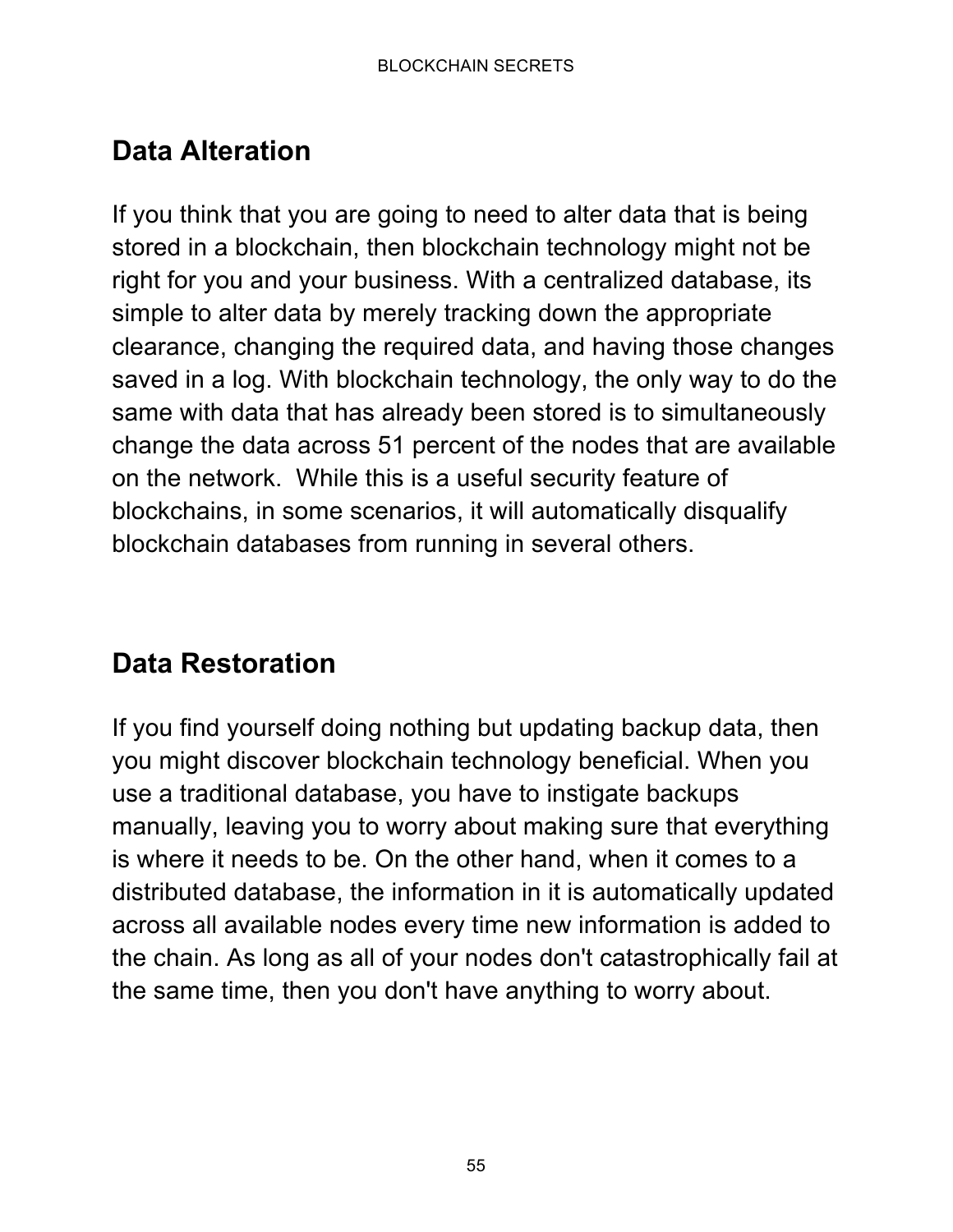Depending on the costs that are associated with backing up and updating all of your data, you may find that the additional operating expenses associated with a decentralized database may make it the cheaper of the two alternatives.

#### **Easy to Share**

Centralized databases are often limited concerning access, while a blockchain database can be temporarily connected to another blockchain database easily. This ability to connect to other blockchain databases makes the process of transferring information between the too, nearly painless.

The other blockchains that you are connecting to could be related to a specific department within your company, or even related to entirely different companies. If you are considering doing this, it is essential to keep in mind that when you give someone access to your blockchain, you are giving them access to your entire blockchain. This may require significant planning to effectively utilize if you deal with sensitive information.

#### **Storage Limitations**

One area where a traditional database beats a blockchain database is in the amount of data that can be comfortably stored.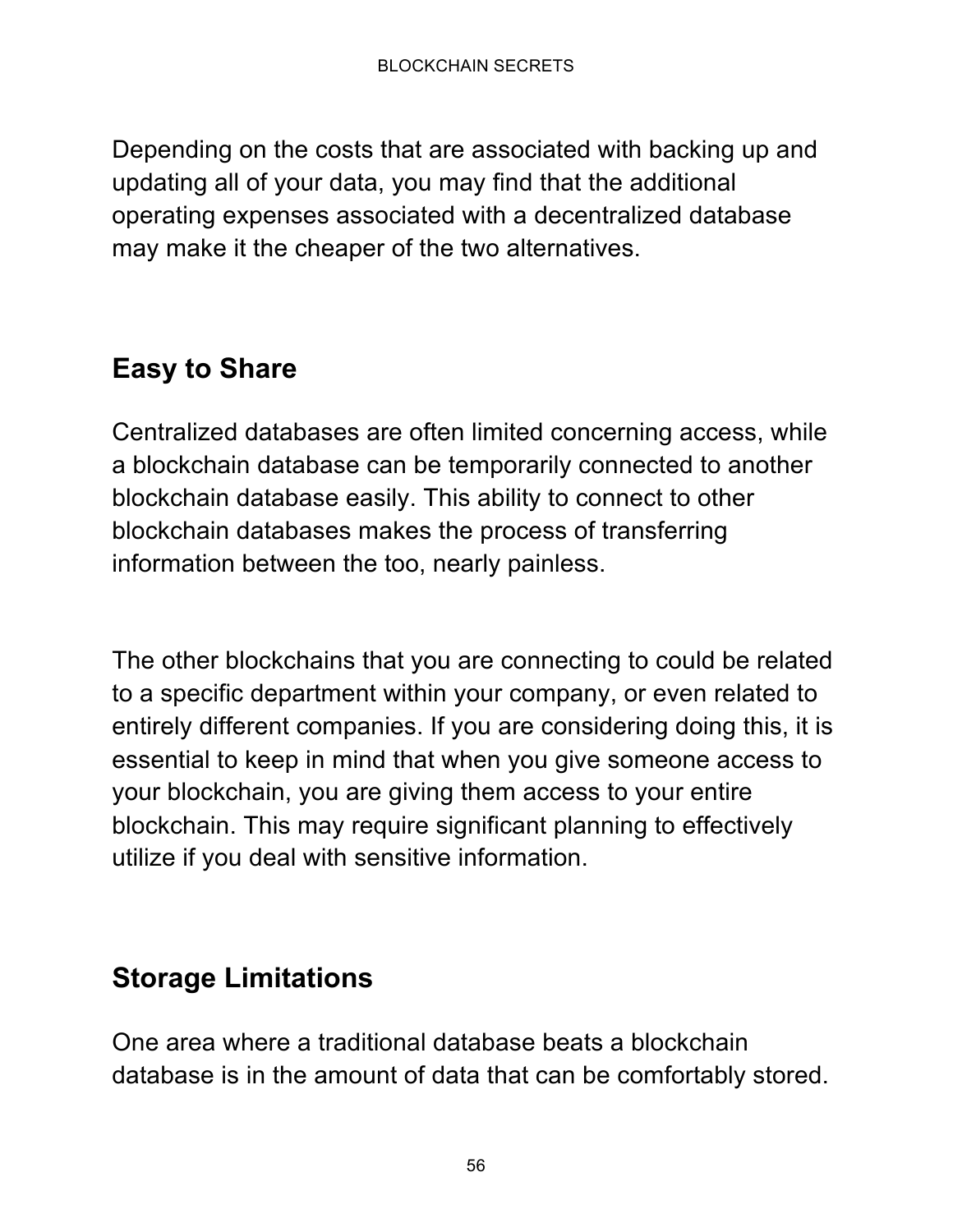When a new node is created in a decentralized database, the entirety of the blockchain is downloaded to it. This, along with the fact that nodes can be thousands and thousands of miles apart from one another, means that it is in your best interest to keep the total amount of data in your blockchain manageable. As a general point of reference, the database for bitcoin only has about 100 gigabytes, and it has been around for nearly ten years. If you need a high capacity option, you might need to look elsewhere.

#### **Verification Process**

If you are planning on running a private blockchain, then you don't need to worry about funding a reward for the validation of blocks. In fact, you won't even have to worry about a proof of work system at all. Instead, you will want to use a proof of stake model, because everyone in the private blockchain will have a stake in keeping the chain up-to-date and reliable. This means that the process for validating blocks can be more straightforward. However, you will still need to factor in the amount of time it will take to process and ensure that you have the workforce to facilitate the work.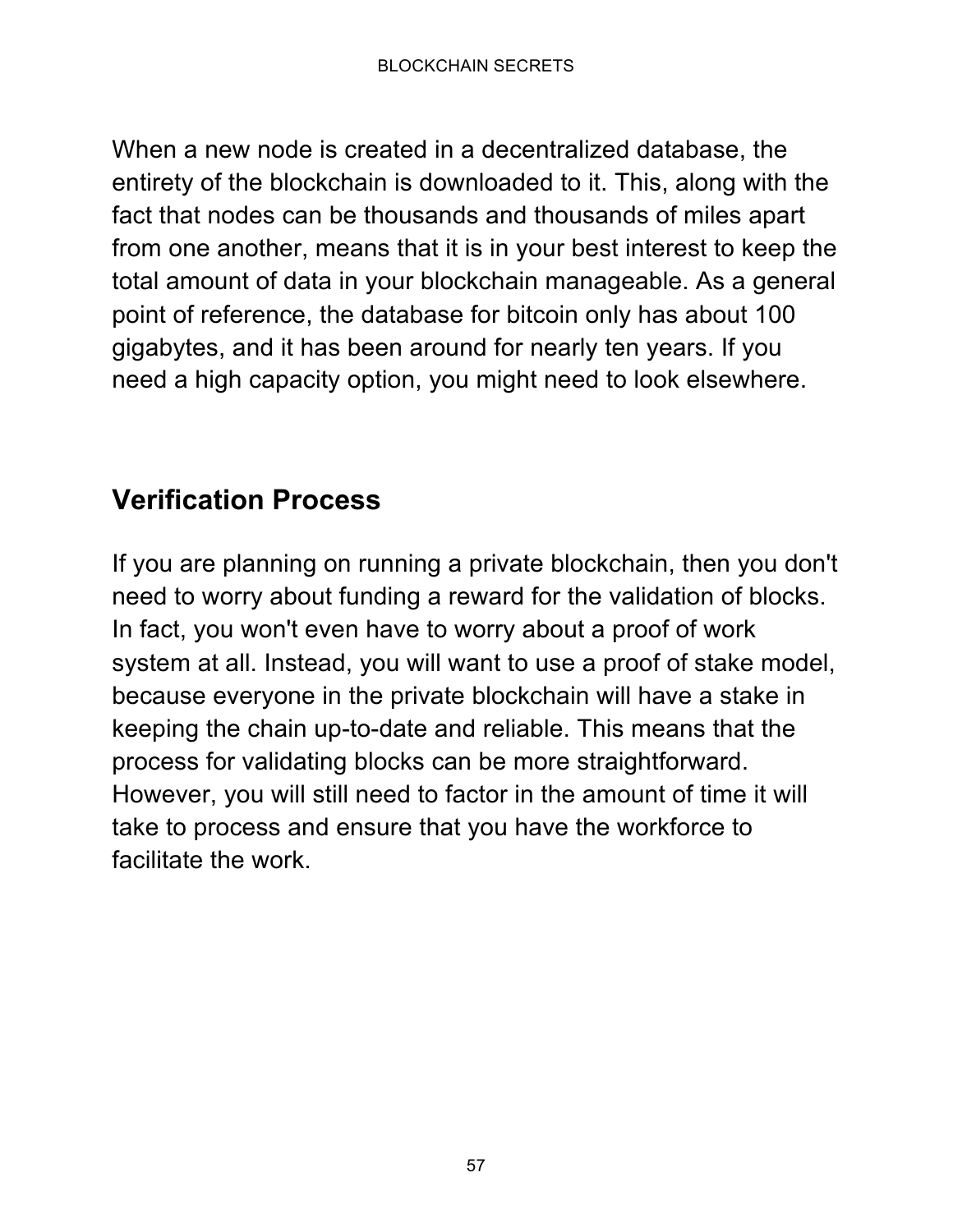#### **Taking the Next Step**

After analyzing the specifics, if you decide to take advantage of blockchain technology, it is crucial that you consider exactly how you plan to use the technology.

If you are an existing business owner, who hope to get ahead of the curve, then you'll want to focus your attention and energy on the potential ways that blockchain and smart technology can work together to improve the ancillary aspects of your business. More specifically, you'll want to take a long look at things that have the potential to decrease costs and improve efficiency.

This means that you will need to consider all the many ways that utilizing blockchain will make you more competitive in the eyes of your competition by allowing you to get a jump start on emerging trends in your industry.

Alternately, you will need to consider the various disruptions to the way your business works that implementing blockchain technology might bring to light.

This will require you to move things around now so that the disruptions you might experience are kept to a minimum. Being aware of what is likely to happen next will make it a lot easier to face head-on.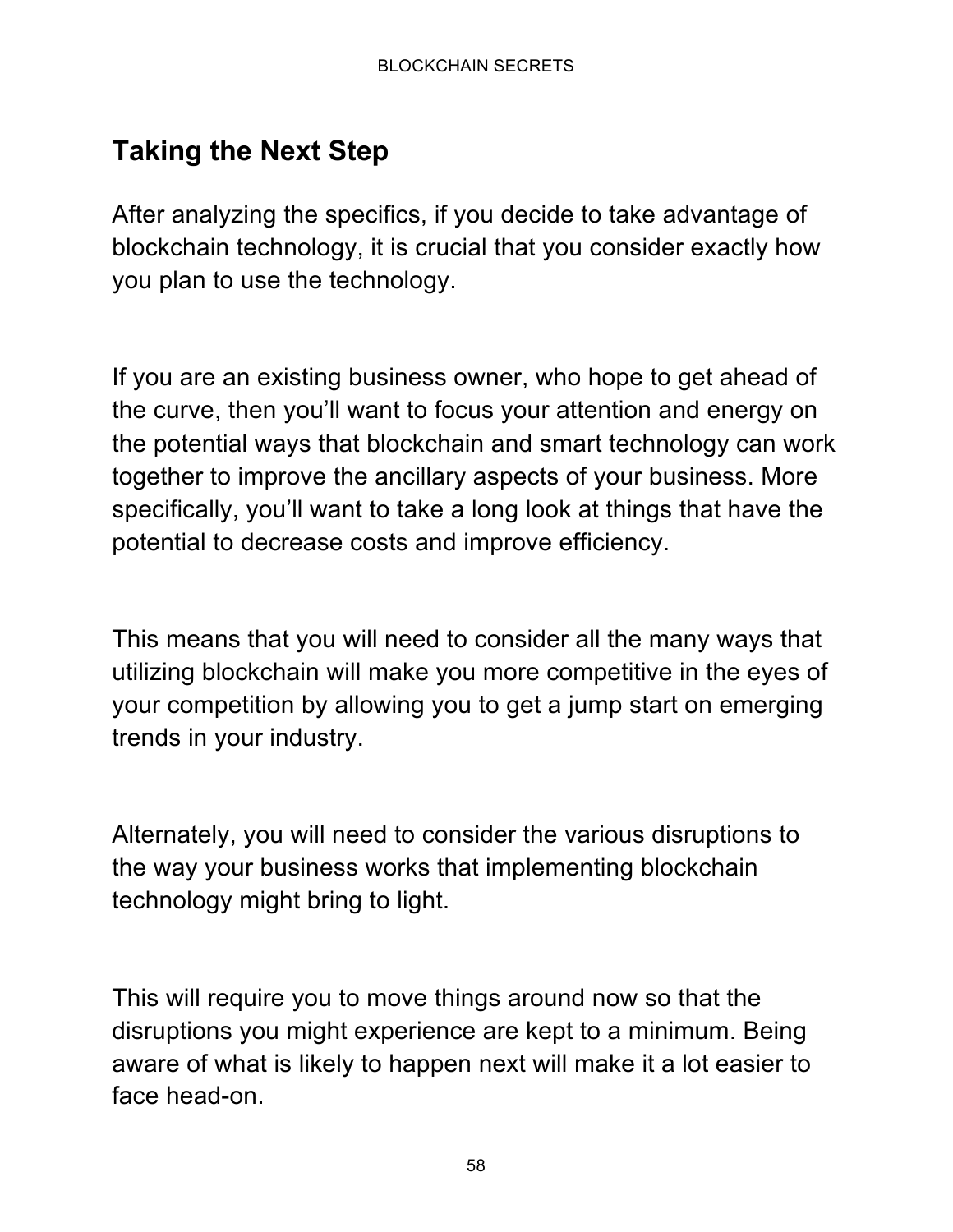If you are considering forming a new business based around blockchain, then you'll want to work with as many different blockchains as possible. This will help you to improve your grasp of the technology, as well as to help to make the technology more mainstream, which is what is needed for new blockchain companies to take off.

If you hope to break into the mainstream with the help of blockchain, then you will want to do everything you can to ensure blockchain technology becomes mainstream.

You also want to keep in mind that it is, more than likely, going to be a tough road to travel. However, many of the most significant benefits of blockchain technology are only going to be available to companies who have an existing infrastructure already in place to take full advantage of them.

This means that the most realistic forecast for the rise of blockchain technology is that there will be a handful of companies that are going to come along and grab a share of the spotlight, leaving the rest of the room at the top being taken up by the members of the old guard who can get their acts together and make a move on blockchain technology before their competition.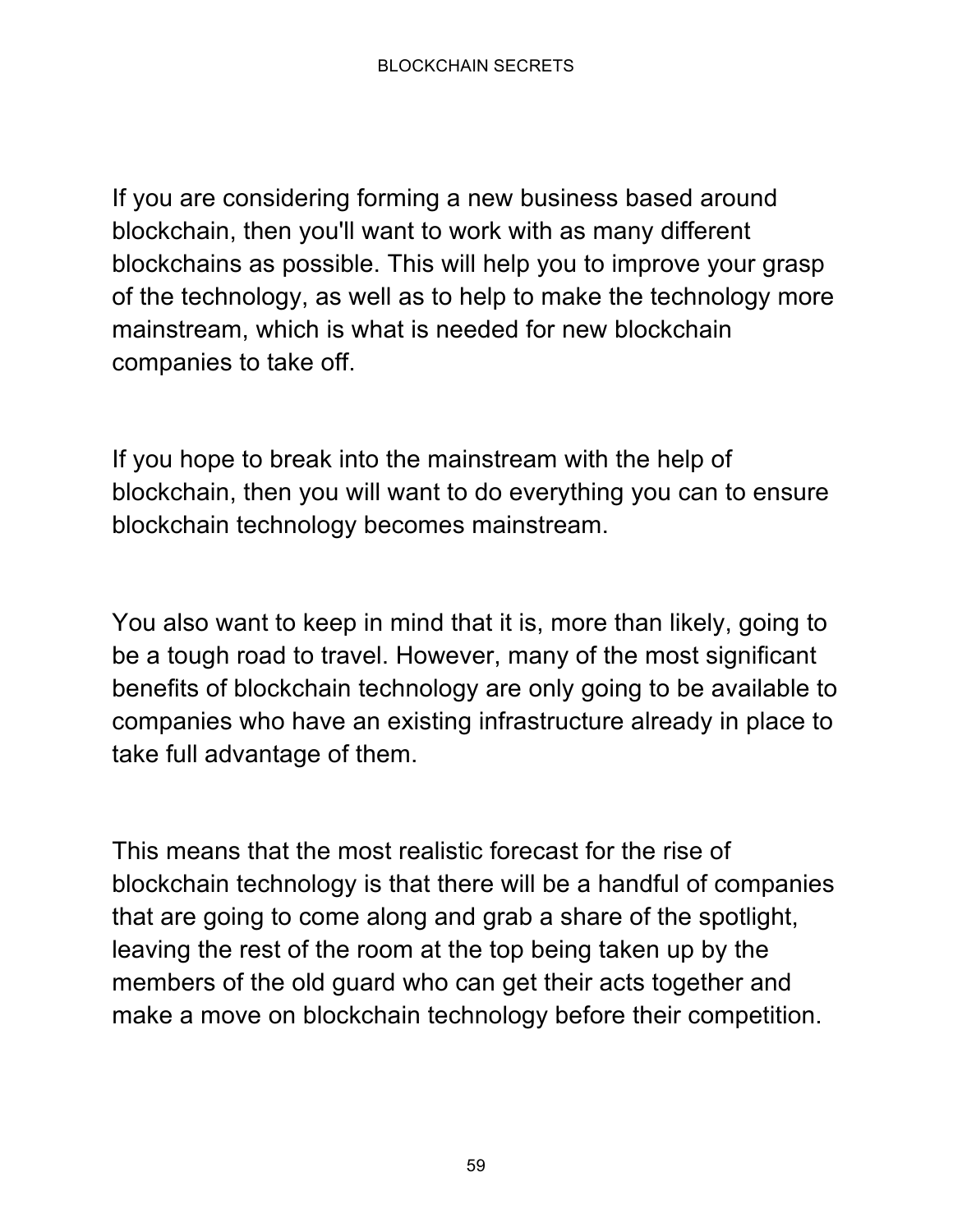## **Chapter 8 – Blockchain Implementation Mistakes to Avoid**



With all the hype that surrounds blockchains, it can be easy to leap into the fray without looking at how to implement your own blockchain distribution system. This is a huge mistake. Before you can take the plunge, you need to make sure that you are avoiding the following errors.

#### **Having Unrealistic Expectations**

If you are planning on being able to use a blockchain efficiently, the first thing that you need to understand is that it is not a catchall solution to every problem. Fortunately, you can set up a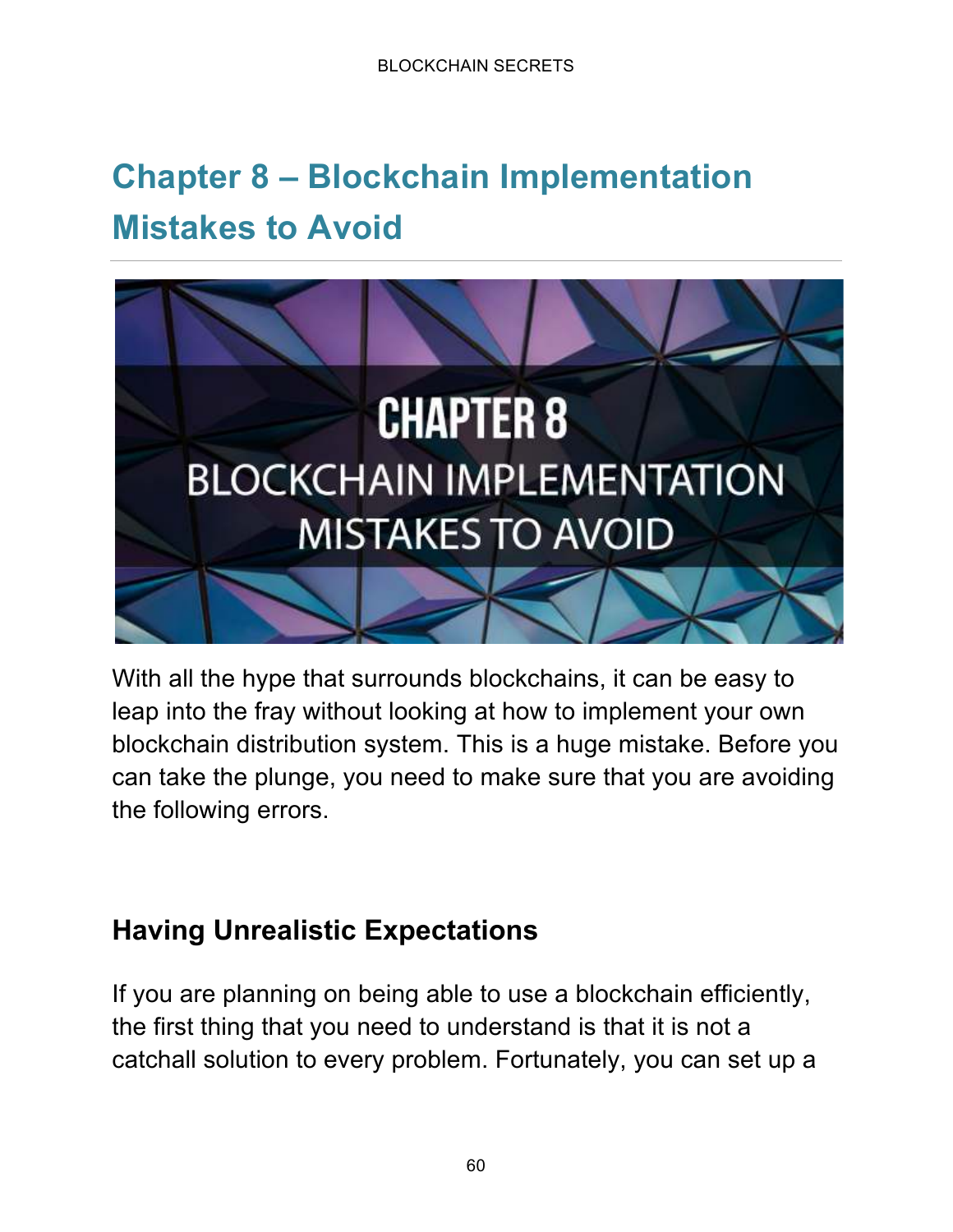private system, and only a handful of people will have to know if the initial testing goes poorly.

This also goes for the amount of information that is routinely stored in each block. The bulk of the entire blockchain will ultimately be duplicated to each new node that is created, so an extremely bloated chain will be adding unnecessary bloat to all of the computers using the blockchain. It is essential to keep in mind that the entire bitcoin blockchain is only 55 gigs. While this is great when it comes to storing private databases securely, it is not the best choice when it comes to the usage of large-scale data. This these cases a centralized data storage system will be the better choice.

It is also important to remember, that while blockchain systems have numerous fail-safes in place to prevent user error, it doesn't mean that they are infallible. Since each block is only referred to by a hash key, it makes it much more likely for humans to mistake blocks for other blocks to everyone's detriment. So, if you are going to utilize blockchains in your business, you need to be sure to implement a failsafe to check for this kind of thing to have the best results.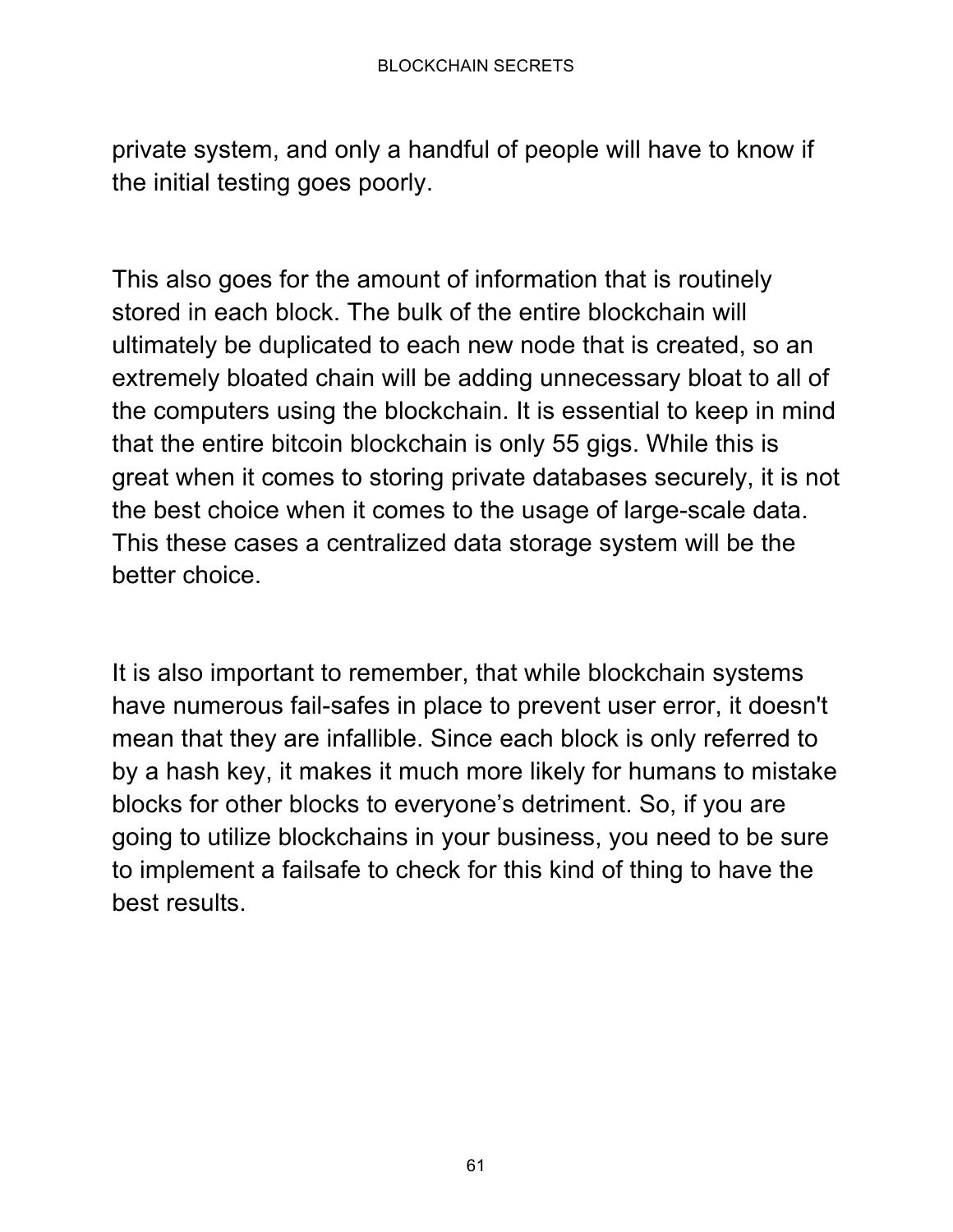## **Underestimating the Time Commitment**

It will take a lot of time to understand the intricacies of blockchain technology fully. If you plan on seeing the implementation of a blockchain system through to completion, you have to understand precisely how much time is required to learn to utilize blockchain technology to its fullest potential. After reading this book, you will still need to do more research to understand the best way for you to implement a blockchain that best serves the purposes of your business. This means that you will need to understand what you are going to be using blockchains for on a regular basis, but also what any secondary or tertiary duties might include.

Only after you have a clear idea of what you are going to be using the blockchain system for, you will be able to determine which kind of creation software is going to be right for you and your needs. The market for blockchain creation tools isn't crowded, which means you need to know exactly what you are looking for regarding finding one that is reliable and effective. Making a poor decision on this will make the creation process more difficult than it needs to be.

#### **Being Impatient**

After you have a clear understanding of how you are going to use your blockchain distributed database and how you are going to implement the blockchain, it is essential that you not hurry to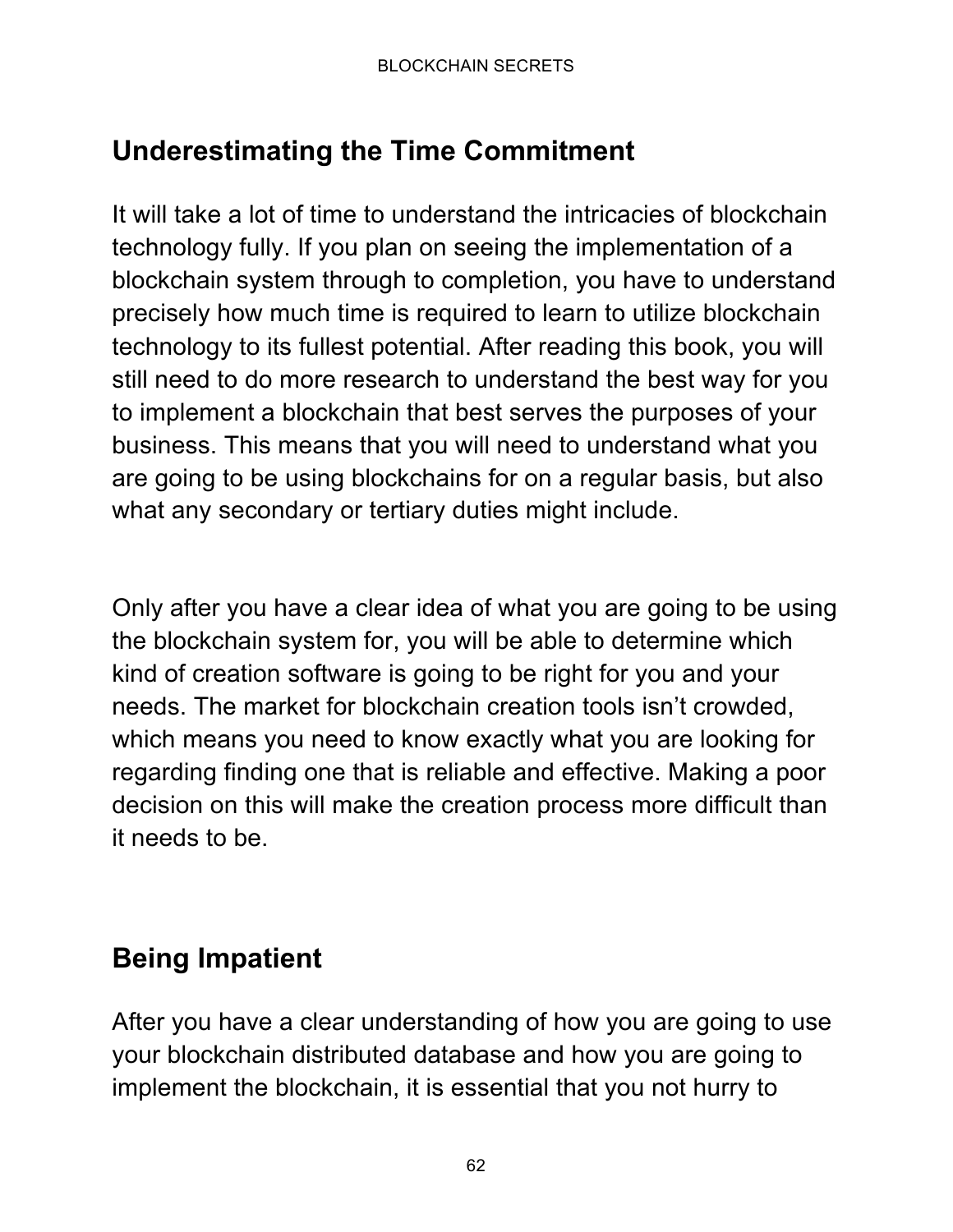finish the process. When it comes to implementing blockchain technology you have to take things at a more measured pace. The process can be long and complicated, but you must follow it through to the letter as well as testing it thoroughly before you begin to rely on the blockchain in a real-world setting. Setting up a good blockchain takes time, and rushing will only cause you problems.

Keeping this in mind, it is vital that you decide on a timetable that accurately reflects how long it will take you to complete the project. You need to make sure that you consider the time that it will take to get buy-in from anyone else whose opinion is required before you can start the process.

## **Not Limiting Access**

When it comes to exciting new technologies like blockchain, it's natural for numerous people to be interested in testing it out. If you are running a private blockchain, then it is crucial that you not let too many people have access until they've received proper training. Your fledgling blockchain can become easily derailed if you allow even a few inexperienced hands at the help. When it comes to accessing the core of the blockchain in a private system, you need to be sure to store the key for private access that is generated with a new blockchain in a safe location, because if it is lost, there will be no way for you to regain control of the blockchain.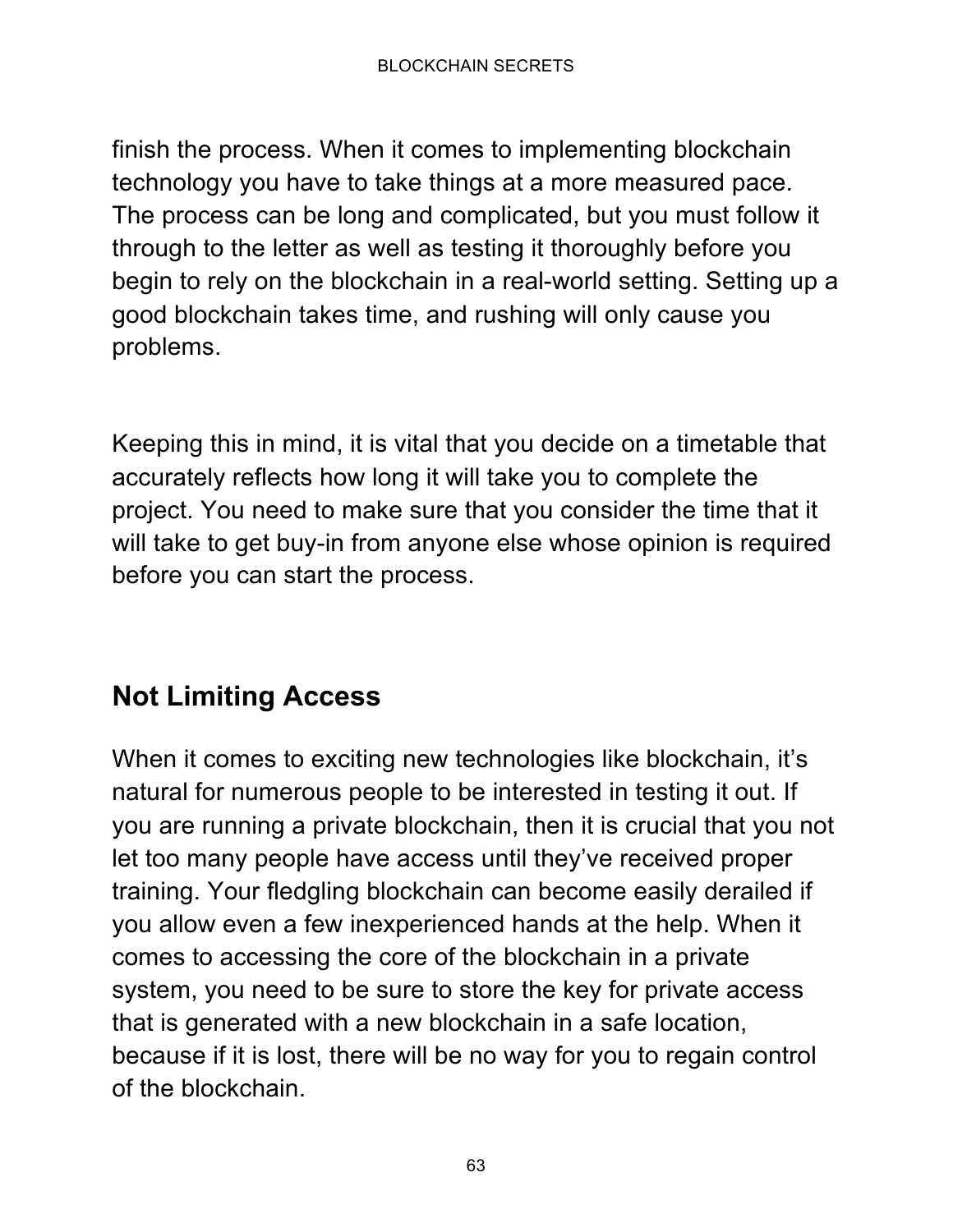## **Conclusion**



There have been few discoveries and inventions over the course of history that have made long-lasting impacts on the direction and pace of human progress. Blockchain technology promises to be one such invention.

The promise that is holds for redefining air travel, ocean freight, and global logistics and what it can do to transform healthcare by providing safe and secure medical records, as well as the opportunities in the fields of microfinance, finance, credit investments, and prediction markets, suggests that the world is slowly waking up to what blockchain technology can do.

The capabilities of this emerging technology are still being determined, and there is still a lot of work that still needs to be